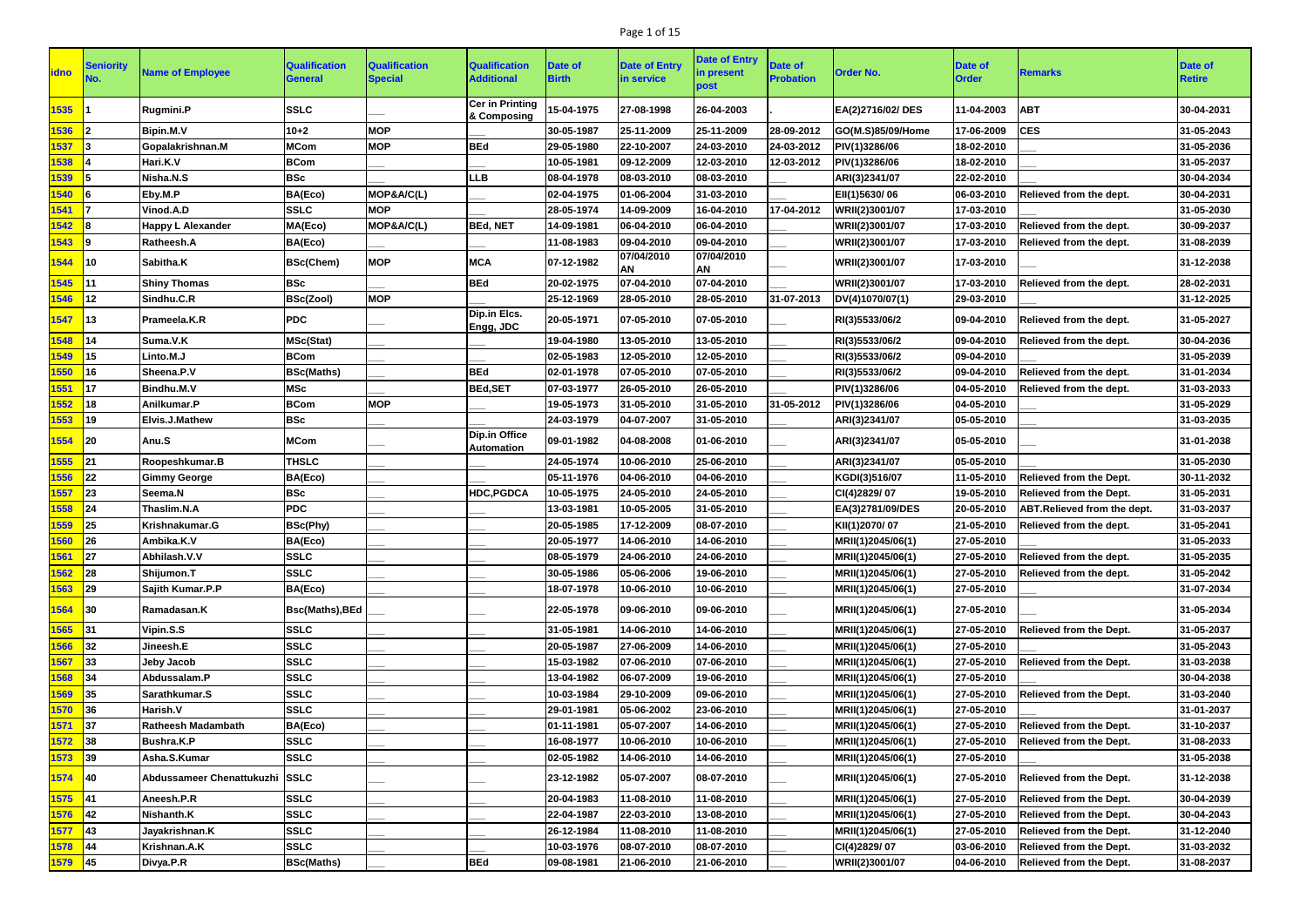## Page 2 of 15

| <b>idno</b> | Seniority  | <b>Name of Employee</b>   | <b>Qualification</b><br>General | <b>Qualification</b><br><b>Special</b>                          | <b>Qualification</b><br><b>Additional</b>                   | Date of<br><b>Birth</b> | <b>Date of Entry</b><br>in service | <b>Date of Entry</b><br>in present<br>post | <b>Date of</b><br><b>Probation</b> | <b>Order No.</b> | Date of<br><b>Order</b> | Remarks                             | <b>Date of</b><br><b>Retire</b> |
|-------------|------------|---------------------------|---------------------------------|-----------------------------------------------------------------|-------------------------------------------------------------|-------------------------|------------------------------------|--------------------------------------------|------------------------------------|------------------|-------------------------|-------------------------------------|---------------------------------|
| 1580        | 46         | Vinu.K.F                  | <b>BCom</b>                     |                                                                 |                                                             | 06-05-1982              | 24-06-2010                         | 24-06-2010                                 |                                    | RI(3)5533/06/2   | 05-06-2010              | <b>Relieved from the Dept.</b>      | 31-05-2038                      |
| 1581        | <b>147</b> | Jisha.E.G                 | BA(Eco)                         |                                                                 | <b>BEd, HDC</b>                                             | 10-04-1974              | 24-06-2010                         | 24-06-2010                                 |                                    | RI(3)5533/06/2   | 05-06-2010              | <b>Relieved from the Dept.</b>      | 30-04-2030                      |
| 1582        | 48         | Subha.M.B                 | <b>MSc</b>                      |                                                                 | <b>BEd</b>                                                  | 20-05-1975              | 21-06-2010                         | 21-06-2010                                 |                                    | RI(3)5533/06/2   | 05-06-2010              | Relieved from the Dept.             | 31-05-2031                      |
| 1583        | <b>149</b> | Balamurali.V.H            | BA(Eco)                         |                                                                 |                                                             | 08-01-1977              | 24-06-2010                         | 24-06-2010                                 |                                    | RI(3)5533/06/2   | 05-06-2010              | Relieved from the Dept.             | 31-01-2033                      |
| 1584        | 50         | Sivanandan.M.G            | <b>BCom</b>                     |                                                                 |                                                             | 07-05-1971              | 28-06-2010                         | 28-06-2010                                 |                                    | RI(3)5533/06/2   | 05-06-2010              | <b>Relieved from the Dept.</b>      | 31-05-2027                      |
| 1585        | 51         | Divya.M.P                 | <b>BSc(Maths)</b>               |                                                                 | <b>BEd</b>                                                  | 15-05-1978              | 26-06-2010                         | 26-06-2010                                 |                                    | RI(3)5533/06/2   | 05-06-2010              | <b>Relieved from the Dept.</b>      | 31-05-2034                      |
| 1586        | 52         | David Mathew              | <b>SSLC</b>                     | <b>MOP</b>                                                      |                                                             | 18-10-1976              | 21-07-2005                         | 31-07-2010                                 | 01-08-2012                         | EA(3)2781/09/DES | 20-07-2010              | <b>ABT</b>                          | 31-10-2032                      |
| 1587        | 53         | <b>IEIdho T Thomas</b>    | <b>SSLC</b>                     |                                                                 |                                                             | 25-04-1983              | 13-09-2010                         | 13-09-2010                                 |                                    | KGDI(3)516/07    | 20-07-2010              | <b>Resigned from the Dept.</b>      | 30-04-2039                      |
| 1588        | 54         | <b>Francis Jose</b>       | <b>SSLC</b>                     |                                                                 |                                                             | 03-10-1978              | 07-08-2010                         | 07-08-2010                                 |                                    | IDB(4)1273/07(1) | 20-07-2010              | Relieved from the dept.             | 31-10-2034                      |
| 1589        | 55         | Dhanesh.B                 | <b>MSc</b>                      |                                                                 | <b>BEd</b>                                                  | 23-02-1981              | 07-08-2010                         | 07-08-2010                                 |                                    | IDB(4)1273/07(1) | 20-07-2010              |                                     | 28-02-2037                      |
| 1590        | 56         | Rajesh Ravi.R             | <b>SSLC</b>                     |                                                                 |                                                             | 02-04-1976              | 28-07-2010                         | 28-07-2010                                 |                                    | IDB(4)1273/07(1) | 20-07-2010              | Relieved from the dept.             | 30-04-2032                      |
| 1591        | 57         | Selvakani.M               | <b>SSLC</b>                     |                                                                 | <b>TTC</b>                                                  | 04-05-1975              | 28-07-2010                         | 28-07-2010                                 |                                    | IDB(4)1273/07(1) | 20-07-2010              | Relieved from the dept.             | 31-05-2031                      |
| 1592        | 58         | <b>Binson Thomas</b>      | <b>SSLC</b>                     |                                                                 |                                                             | 10-05-1979              | 20-08-2010                         | 20-08-2010                                 |                                    | IDB(4)1273/07(2) | 20-07-2010              | Relieved from the Dept.             | 31-05-2035                      |
| 1593        | 59         | Mrithula.S.L              | MA(His)                         |                                                                 | <b>BEd, SET</b>                                             | 24-05-1979              | 19-08-2010                         | 19-08-2010                                 |                                    | PTAII(2)2476/07  | 04-08-2010              | <b>Relieved from the Dept.</b>      | 31-05-2035                      |
| 1594        | l60        | Jyothi.S                  | MA(His)                         | A/C(L&H)                                                        | <b>BEd, SET</b>                                             | 08-04-1977              | 26-08-2010                         | 26-08-2010                                 |                                    | PTAII(2)2476/07  | 04-08-2010              |                                     | 30-04-2033                      |
| 1595        | 61         | <b>Sijin Mathew</b>       | BSc(Phy)                        |                                                                 |                                                             | 04-04-1985              | 07-06-2010                         | 21-08-2010                                 |                                    | PTAII(2)2476/07  | 04-08-2010              |                                     | 30-04-2041                      |
| 1596        | 62         | Saritha.M                 | BA(Eco)                         |                                                                 |                                                             | 25-12-1974              | 02-09-2010                         | 02-09-2010                                 |                                    | KGDI(3)516/07    | 06-08-2010              | Relieved from the dept.             | 31-12-2030                      |
| 1597        | 63         | <b>Muhammed Saffir.A</b>  | <b>SSLC</b>                     | <b>MOP</b>                                                      |                                                             | 03-11-1969              | 11-11-2005                         | 20-08-2010                                 | 01-02-2014                         | EA(3)2781/09/DES | 12-08-2010              | <b>ABT</b>                          | 30-11-2025                      |
| 1598        | 64         | Rajeev.N                  | <b>PDC</b>                      | <b>MOP</b>                                                      |                                                             | 27-04-1977              | 14-12-2005                         | 26-08-2010                                 |                                    | EA(3)2781/09/DES | 12-08-2010              | <b>ABT</b>                          | 30-04-2033                      |
| 1599        | 65         | Smitha Sathyan.M.S        | <b>SSLC</b>                     |                                                                 |                                                             | 31-05-1981              | 15-09-2010                         | 15-09-2010                                 |                                    | PIV(1)3286/06    | 13-08-2010              |                                     | 31-05-2037                      |
| 1600        | 66         | <b>Njaneswar</b>          | <b>SSLC</b>                     |                                                                 |                                                             | 06-08-1973              | 13-09-2010                         | 13-09-2010                                 |                                    | EII(1)5630/06/01 | 13-08-2010              | Relieved from the Dept.             | 31-08-2029                      |
| 1601        | 67         | Jomon Joseph              | <b>SSLC</b>                     |                                                                 |                                                             | 19-03-1979              | 16-11-2010                         | 16-11-2010                                 |                                    | IDB(4)1273/07    | 02-09-2010              | Relieved from the dept.             | 31-03-2035                      |
| 1602        | 68         | Justin Jose               | BA(Eng)                         | MOP &A/C (L)                                                    | <b>BEd</b>                                                  | 08-03-1987              | 14-10-2010                         | 14-10-2010                                 | 14-10-2012                         | IDB(4)1273/07    | 02-09-2010              |                                     | 31-03-2043                      |
| 1603        | 69         | Jayarajan Pooshaly        | <b>BCom</b>                     |                                                                 |                                                             | 07-03-1978              | 01-07-2008                         | 02-11-2010                                 |                                    | MRII(4)2045/06   | 07-09-2010              | Relieved from the dept.             | 31-03-2034                      |
| 1604        | <b>170</b> | Jithesh Kumar.K           | BA(Eco)                         |                                                                 |                                                             | 21-05-1977              | 06-10-2010                         | 06-10-2010                                 |                                    | MRII(4)2045/06   | 07-09-2010              |                                     | 31-05-2033                      |
| 1605        | I71        | Sudheendranath.M          | BA(Eco)                         |                                                                 |                                                             | 15-04-1974              | 23-06-2009                         | 06-10-2010                                 |                                    | MRII(4)2045/06   | 07-09-2010              |                                     | 30-04-2030                      |
| 1606        | 72         | <b>Mohammad Shereef.M</b> | <b>SSLC</b>                     | <b>MOP</b>                                                      |                                                             | 20-06-1973              | 07-10-2010                         | 07-10-2010                                 | 07-10-2012                         | KGDI(3)516/07    | 15-09-2010              |                                     | 30-06-2029                      |
| $1607$ 73   |            | Sandhya Rani.S.D          | <b>SSLC</b>                     |                                                                 |                                                             | 15-05-1978              | 30-09-2010                         | 30-09-2010                                 |                                    | KGDI(3)516/07    |                         | 15-09-2010  Relieved from the dept. | 31-05-2034                      |
| 1608 74     |            | <b>Bindhu.R</b>           | BSc(Zool)                       |                                                                 |                                                             | 11-05-1973              | 12-06-2009                         | 12-10-2010                                 |                                    | PTAII(2)2476/07  | 16-09-2010              |                                     | 31-05-2029                      |
| 1609 75     |            | Asha Bindu.S              | MA(Eco)                         |                                                                 |                                                             | 10-12-1978              | 04-10-2010                         | 04-10-2010                                 |                                    | RI(3)5533/06     | 22-09-2010              | Relieved from the dept.             | 31-12-2034                      |
| $1610$ 76   |            | Simi.T.M                  | <b>SSLC</b>                     |                                                                 |                                                             | 31-05-1982              | 01-11-2010                         | 01-11-2010                                 |                                    | DTD(1)4220/06    | 23-09-2010              | Relieved from the dept.             | 31-05-2038                      |
| $1611$ 77   |            | <b>Rajeef Sait.A</b>      | $10 + 2$                        | MOP&A/C (L&H)                                                   | <b>Dpharm</b>                                               | 23-01-1985              | 11-12-2010                         | 19-11-2010                                 |                                    | DTD(1)4220/06    | 23-09-2010              |                                     | 31-01-2041                      |
| $1612$ 78   |            | Vinod.M.P                 | <b>SSLC</b>                     | MOP&A/C(L)                                                      |                                                             | 04-05-1982              | 18-02-2008                         | 21-10-2010                                 |                                    | DTD(1)4220/06    | 23-09-2010              |                                     | 31-05-2038                      |
| 1613 79     |            | Sheeja.K.S                | <b>BA(His)</b>                  | MOP& A/C (H)                                                    | <b>T/W</b><br>Eng&Computer 03-05-1977<br>Word<br>Processing |                         | 12-10-2010                         | 12-10-2010                                 |                                    | DTD(1)4220/06    | 23-09-2010              |                                     | 31-05-2033                      |
| $1614$ 80   |            | Promod.S.U                | <b>SSLC</b>                     |                                                                 |                                                             | 18-04-1983              | 01-11-2010                         | 01-11-2010                                 |                                    | DTD(1)4220/06    | 23-09-2010              | Relieved from the dept.             | 30-04-2039                      |
| $1615$ 81   |            | Saranya.C.S               | $10 + 2$                        |                                                                 |                                                             | 01-06-1987              | 18-10-2010                         | 18-10-2010                                 |                                    | DTD(1)4220/06    | 23-09-2010              |                                     | 31-05-2043                      |
| $1616$ 82   |            | Saran.K.S                 | MSc(Phy)                        | MOP&A/C (L&H)                                                   | Programming<br>$in C++$                                     | 05-05-1985              | 04-11-2010                         | 04-11-2010                                 |                                    | DTD(1)4220/06    | 23-09-2010              | Relieved from the dept.             | 31-05-2041                      |
| $1617$ 83   |            | Sameera.V.R               | MA                              | MOP&A/C(L)                                                      |                                                             | 27-04-1983              | 08-07-2009                         | 15-10-2010                                 |                                    | DTD(1)4220/06    | 23-09-2010              |                                     | 30-04-2039                      |
| 1618 84     |            | Aparna.S.L                | BSc(Phy)                        | MOP&A/C(L)                                                      | <b>Bed</b>                                                  | 22-10-1984              | 19-10-2010                         | 19-10-2010                                 |                                    | DTD(1)4220/06    | 23-09-2010              |                                     | 31-10-2040                      |
| 1619 85     |            | Ratheesh.B                | <b>SSLC</b>                     |                                                                 |                                                             | 30-05-1986              | 13-10-2010                         | 13-10-2010                                 |                                    | DTD(1)4220/06    | 23-09-2010              |                                     | 31-05-2042                      |
| $1620$ 86   |            | Saju.S                    | <b>BSc(Chem)</b>                | MOP&A/C(H)& Lab<br>Assistant Eligibilit y B Tech<br><b>Test</b> |                                                             | 20-09-1979              | 22-08-2007                         | 18/10/2010<br>AN                           |                                    | DTD(1)4220/06    | 23-09-2010              |                                     | 30-09-2035                      |
| $1621$ 87   |            | Veena.V.S                 | <b>SSLC</b>                     | MOP&A/C (L&H)                                                   |                                                             | 05-05-1982              | 11-10-2010                         | 11-10-2010                                 |                                    | DTD(1)4220/06    | 23-09-2010              |                                     | 31-05-2038                      |
| 1622        | 88         | Prathap Rajan.R.G         | <b>SSLC</b>                     |                                                                 |                                                             | 25-05-1982              | 14-10-2010                         | 14-10-2010                                 |                                    | DTD(1)4220/06    | 23-09-2010              | Relieved from the dept.             | 31-05-2038                      |
| $1623$ 89   |            | Sajeeshkumar.B.K          | <b>SSLC</b>                     | MOP&A/C(L& H)                                                   |                                                             | 31-05-1978              | 06-05-2005                         | 13-10-2010                                 |                                    | DTD(1)4220/06    | 23-09-2010              |                                     | 31-05-2034                      |
| $1624$ 90   |            | <b>Jissa Mary Abraham</b> | <b>SSLC</b>                     |                                                                 |                                                             | 24-04-1976              | 23-10-2010                         | 23-10-2010                                 |                                    | IDB(4)1273/07    | 24-09-2010              |                                     | 30-04-2032                      |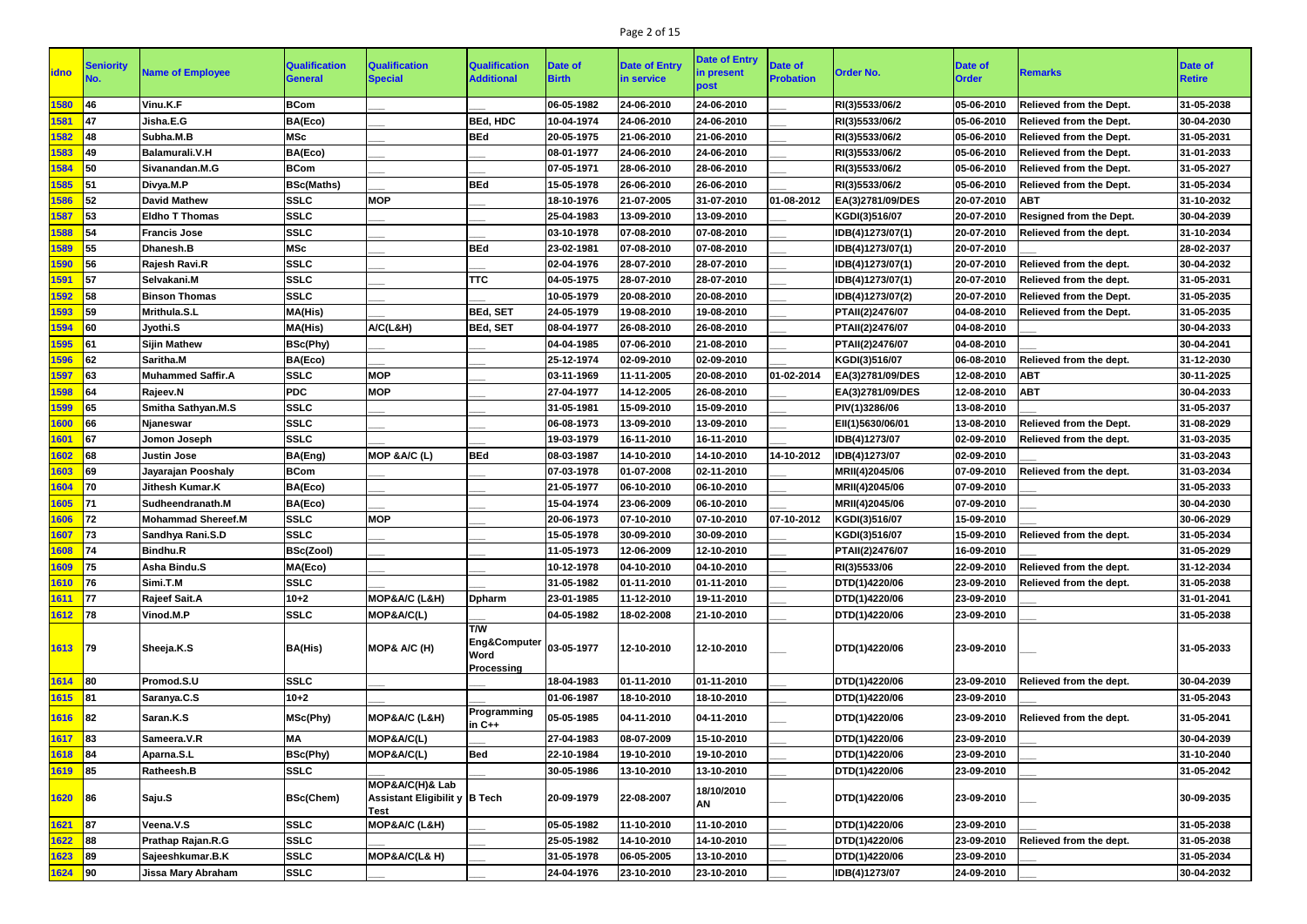## Page 3 of 15

|             | <b>Seniority</b> |                            | <b>Qualification</b>              | <b>Qualification</b>   | <b>Qualification</b>                 | <b>Date of</b> | <b>Date of Entry</b>    | <b>Date of Entry</b>    | <b>Date of</b>   |                  | Date of      |                         | Date of       |
|-------------|------------------|----------------------------|-----------------------------------|------------------------|--------------------------------------|----------------|-------------------------|-------------------------|------------------|------------------|--------------|-------------------------|---------------|
| <b>idno</b> |                  | <b>Name of Employee</b>    | <b>General</b>                    | <b>Special</b>         | <b>Additional</b>                    | <b>Birth</b>   | in service              | in present<br>post      | <b>Probation</b> | <b>Order No.</b> | <b>Order</b> | <b>Remarks</b>          | <b>Retire</b> |
| 1625        | l91              | Sunilkumar.N               | <b>BCom</b>                       |                        |                                      | 24-05-1978     | 15-10-2010              | 15-10-2010              |                  | PTAII(2)2476/07  | 25-09-2010   |                         | 31-05-2034    |
| 1626        | 92               | Sheffin.A                  | <b>BCom</b>                       |                        |                                      | 19-05-1978     | 08-10-2010              | 08-10-2010              |                  | PTAII(2)2476/07  | 25-09-2010   | Relieved from the dept. | 31-05-2034    |
| 1627        | 93               | Anil Raj.R                 | <b>BSc(Maths)</b>                 | MOP & A/C(L)           | <b>BEd</b>                           | 19-04-1975     | 07-10-2010              | 07-10-2010              |                  | PTAII(2)2476/07  | 25-09-2010   |                         | 30-04-2031    |
| 1628        | <b>94</b>        | Usha.V.V                   | <b>SSLC</b>                       | MOP & A/C(L)           |                                      | 09-02-1978     | 28-04-2010              | 12-11-2010              | 12-11-2012       | CI(4)2829/07     | 28-09-2010   |                         | 28-02-2034    |
| 1629        | <b>195</b>       | Aneesh.K.S                 | <b>THSLC</b>                      | <b>MOP&amp; A/C(L)</b> | Dip. In Wood&<br>Paper<br>Technology | 30-04-1980     | 29-09-2009              | 28-10-2010              | 28-10-2012       | WRII(2)3001/07   | 29-09-2010   |                         | 30-04-2036    |
| 1630        | <b>96</b>        | Sandhya.P                  | <b>BCom</b>                       | MOP &A/C (H)           |                                      | 18-03-1979     | 30-04-2007              | 23-11-2010              | 24-11-2012       | WRII(2)3001/07   | 29-09-2010   |                         | 31-03-2035    |
| 1631        | 97               | Helani.K                   | <b>BSc(Maths)</b>                 | <b>MOP</b>             |                                      | 12-03-1976     | 18-07-2009              | 22-10-2010              |                  | EII(1)5630/06/01 | 05-10-2010   |                         | 31-03-2032    |
| 1632        | <b>98</b>        | Najma.P.M                  | <b>MSc</b>                        | A/C(L)                 | <b>B.Ed,SET</b>                      | 16-03-1980     | 04-08-2008              | 16-11-2010              |                  | ARI(3)2341/07    | 08-10-2010   |                         | 31-03-2036    |
| 1633        | 99               | Sunilkumar.M.K             | BA(Eco)                           | <b>MOP</b>             |                                      | 03-05-1978     | 10-11-2003              | 15-10-2010              | 07-11-2012       | CI(4)2829 /07    | 10-06-2010   | Joining time extended.  | 31-05-2034    |
| 1634        | 100              | <b>Brijesh.V.P</b>         | <b>BA(Travel&amp;Touri</b><br>sm) | MOP & A/C(L)           |                                      | 14-06-1980     | 3/7/2010<br>AN          | 09-11-2010              | 09-11-2012       | WRII(2)3001/07   | 18-10-2010   |                         | 30-06-2036    |
| 1635        | 101              | Sumitha.K.S                | <b>MCom</b>                       | MOP & A/C(L& H)        | <b>BEd, SET</b>                      | 06-04-1973     | 12-11-2010              | 12-11-2010              | 14-11-2012       | RI(3)5533/06     | 27-10-2010   |                         | 30-04-2029    |
| 1636        | 102              | <b>Prince Augustin.C.T</b> | <b>SSLC</b>                       |                        |                                      | 02-02-1983     | 18-11-2010              | 18-11-2010              |                  | RI(3)5533/06     | 27-10-2010   |                         | 28-02-2039    |
| 1637        | 103              | Soja Jose                  | <b>PDC</b>                        | MOP&A/C(L)             | Dip.in<br>Elcs.Engg.                 | 06-02-1972     | 15-11-2010              | 15-11-2010              | 15-11-2012       | RI(3)5533/06     | 27-10-2010   |                         | 29-02-2028    |
| 1638        | 104              | Smitha.G                   | <b>BCom</b>                       |                        |                                      | 18-12-1974     | 12-11-2010              | 12-11-2010              |                  | RI(3)5533/06     | 27-10-2010   | Relieved from the dept. | 31-12-2030    |
| 1639        | 105              | Simi.K.S                   | <b>BSc(Phy)</b>                   |                        | <b>BEd</b>                           | 03-05-1981     | 20-12-2010              | 20-12-2010              |                  | RI(3)5533/06     | 27-10-2010   |                         | 31-05-2037    |
| 1640        | 106              | Simina.K.Vijayan           | BA(Eco)                           | <b>MOP</b>             |                                      | 05-01-1983     | 20-12-2010              | 20-12-2010              |                  | RI(3)5533/06     | 27-10-2010   |                         | 31-01-2039    |
| 1641        | 107              | Leeja.P.N                  | <b>MSc(Maths)</b>                 | <b>MOP</b>             | <b>BEd</b>                           | 30-05-1977     | 12-01-2011              | 12-01-2011              |                  | RI(3)5533/06     | 27-10-2010   |                         | 31-05-2033    |
| 1642        | 108              | Suresh.N                   | <b>SSLC</b>                       |                        | <b>Dip.in Applied</b><br>Elcs.       | 31-01-1979     | 31-08-2009              | 30-12-2010              |                  | RI(3)5533/06     | 27-10-2010   |                         | 31-01-2035    |
| 1643        | 109              | Vijith.V.L                 | Plus <sub>2</sub>                 |                        |                                      | 14-05-1985     | 20-11-2010              | 20-11-2010              |                  | PTAII(2)2476/07  | 06-11-2010   |                         | 31-05-2041    |
| 1644        | 110              | <b>Deepti Pillai</b>       | <b>BCom</b>                       | A/C (L)                |                                      | 02-12-1976     | 23-11-2010              | 23-11-2010              |                  | PTAII(2)2476/07  | 06-11-2010   |                         | 31-12-2032    |
| 1645        | 111              | Vijayadas.C                | <b>SSLC</b>                       |                        |                                      | 31-05-1979     | 01-12-2010              | 01-12-2010              |                  | PTAII(2)2476/07  | 06-11-2010   |                         | 31-05-2035    |
| 1646        | 112              | <b>Johns Philip</b>        | BA(Eco)                           |                        | <b>BEd</b>                           | 14-05-1974     | 14-08-2009              | 25-11-2010              |                  | PTAII(2)2476/07  | 06-11-2010   |                         | 31-05-2030    |
| 1647        | 113              | Sheeja.S                   | <b>SSLC</b>                       |                        |                                      | 08-05-1983     | 31-03-2010              | 23-11-2010              |                  | PTAII(2)2476/07  | 06-11-2010   |                         | 31-05-2039    |
| 1648        | 114              | Priyanka.P.Nair            | <b>SSLC</b>                       | MOP &A/C (L)           |                                      | 28-02-1984     | 15-05-2010              | 15-12-2010              |                  | PTAII(2)2476/07  | 06-11-2010   |                         | 29-02-2040    |
| 1649        | $ 115\rangle$    | Sajini.G.K                 | M.Sc(Bot)                         | MOP&A/C (L&H)          | <b>B.Ed,SET</b>                      | 15-11-1973     | 09-12-2010              | 09-12-2010              |                  | PTAII(2)2476/07  | 06-11-2010   |                         | 30-11-2029    |
| 1650        | 116              | Bipin.P.L                  | <b>SSLC</b>                       |                        |                                      | 29-05-1987     | 13-12-2010              | 13-12-2010              |                  | DV(4)1070/07     | 09-11-2010   |                         | 31-05-2043    |
| 1651        | 117              | Vinod.V.R                  | M.Sc(Maths)                       | MOP & A/C (L)          |                                      | 13-07-1981     | 30-06-2009              | 14-12-2010              | 14-12-2012       | KII(1)2070/07    | 16-11-2010   |                         | 31-07-2037    |
| 1652        | 118              | Suresh Babu.K.P            | BA(Eco)                           | <b>MOP</b>             |                                      | 23-04-1979     | 15-12-2010              | 15-12-2010              | 17-12-2012       | KGDI(3)516/07    | 19-11-2010   |                         | 30-04-2035    |
| 1653        | 119              | Santhosh kumar.V           | BA (Islamic His) A/C (L)          |                        | TWE(H)                               | 28-05-1974     | 27/12/2010<br><b>AN</b> | 27/12/2010<br><b>AN</b> |                  | QRIII(3)2648     | 22-11-2010   |                         | 31-05-2030    |
| 1654        | 120              | Sreejesh.M.P               | <b>BSc(Maths)</b>                 | <b>MOP</b>             | <b>BEd</b>                           | 16-09-1981     | 20-12-2010              | 20-12-2010              | 20-12-2012       | WRII(2)3001/07   | 25-11-2010   |                         | 30-09-2037    |
| 1655        | 121              | Sabeena.T.U                | <b>BSc</b>                        | MOP &A/C (L)           | <b>BEd</b>                           | 13-05-1984     | 15-12-2010              | 15-12-2010              | 15-12-2012       | IDB(4)1273/07    | 26-11-2010   |                         | 31-05-2040    |
| 1656        | 122              | Remya Raj.C.R              | <b>BSc(Maths)</b>                 | MOP&A/C (L&H)          |                                      | 12-05-1983     | 31-12-2010              | 31-12-2010              |                  | EII(1)5630/06    | 04-12-2010   |                         | 31-05-2039    |
| 1657        | 123              | Vineetha.V.S               | <b>BA</b>                         |                        | D.T.P                                | 22-06-1978     | 27-07-2009              | 07-01-2011              |                  | DTD(1)4220/06    | 07-12-2010   |                         | 30-06-2034    |
| 1658        | 124              | Abhilash.M.M               | M.Com                             | <b>MOP</b>             |                                      | 16-02-1983     | 06-12-2007              | 07-01-2011              |                  | ARI(3)2341/07    | 07-12-2010   |                         | 28-02-2039    |
| 1659        | 125              | Rajesh.K                   | MSc(Phy)                          |                        | <b>B.Ed,SET</b>                      | 20-08-1982     | 08-01-2010              | 03-01-2011              | 05-01-2013       | CI(4)2829/07     | 07-12-2010   | Relieved from the dept. | 31-08-2038    |
| 1660        | 126              | Rejimol.R                  | <b>PDC</b>                        |                        | Dipl in<br><b>Computer</b><br>Engg.  | 13-12-1982     | 22-07-2009              | 12-01-2011              |                  | DTD(1)4220/06    | 07-12-2010   |                         | 31-12-2038    |
| 1661        | 127              | Jinci.C.B                  | <b>BSc(Phy)</b>                   | MOP&A/C (L&H)          |                                      | 30-05-1984     | 01-01-2011              | 01-01-2011              |                  | DTD(1)4220/06    | 07-12-2010   |                         | 31-05-2040    |
| 1662        | 128              | Syamkumar.G.S              | <b>SSLC</b>                       | MOP&A/C(L)             |                                      | 30-05-1986     | 12-09-2007              | 04-02-2011              |                  | DTD(1)4220/06    | 07-12-2010   |                         | 31-05-2042    |
| 1663        | 129              | Manu.S.K                   | <b>BA(His)</b>                    |                        |                                      | 31-05-1975     | 21-01-2011              | 21-01-2011              |                  | DTD(1)4220/06    | 07-12-2010   |                         | 31-05-2031    |
| 1664        | 130              | Anish.R                    | <b>BCom</b>                       |                        |                                      | 04-05-1981     | 14-01-2011              | 14-01-2011              |                  | EII(1)5630/06/01 | 09-12-2010   | Relieved from the dept. | 31-05-2037    |
| 1665        | 131              | Vijil.K.Venugopal          | <b>SSLC</b>                       | <b>MOP</b>             | <b>DCA</b>                           | 24-04-1983     | 30/12/2010<br><b>AN</b> | 30/12/2010<br>AN        |                  | EII(1)5630/06/01 | 09-12-2010   |                         | 30-04-2039    |
| 1666        | 132              | Suraj Narayanan            | <b>SSLC</b>                       |                        |                                      | 01-03-1982     | 30/12/2010<br><b>AN</b> | 30/12/2010<br><b>AN</b> |                  | EII(1)5630/06/01 | 09-12-2010   | Relieved from the dept. | 28-02-2038    |
| 1667        | 133              | Anishkumar.K               | <b>BCom</b>                       |                        |                                      | 27-03-1982     | 05-01-2011              | 05-01-2011              |                  | PTAII(2)2476/07  | 10-12-2010   |                         | 31-03-2038    |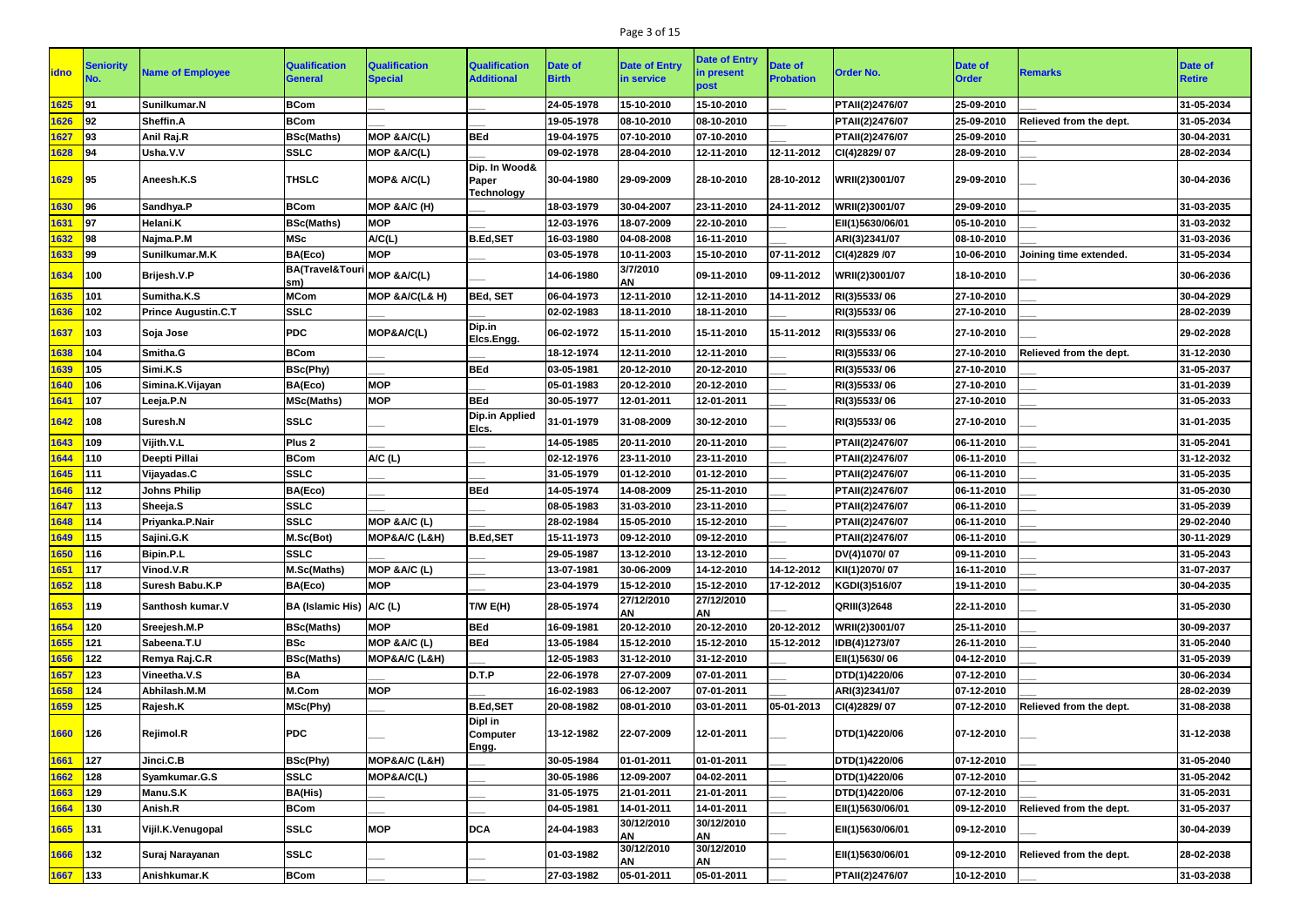## Page 4 of 15

| <b>idno</b> | <b>Seniority</b> | <b>Name of Employee</b>   | <b>Qualification</b><br>General | <b>Qualification</b><br><b>Special</b> | <b>Qualification</b><br><b>Additional</b>                                                         | <b>Date of</b><br><b>Birth</b> | <b>Date of Entry</b><br>in service | <b>Date of Entry</b><br>in present<br>post | <b>Date of</b><br><b>Probation</b> | <b>Order No.</b>      | <b>Date of</b><br><b>Order</b> | <b>Remarks</b>                                                   | Date of<br><b>Retire</b> |
|-------------|------------------|---------------------------|---------------------------------|----------------------------------------|---------------------------------------------------------------------------------------------------|--------------------------------|------------------------------------|--------------------------------------------|------------------------------------|-----------------------|--------------------------------|------------------------------------------------------------------|--------------------------|
| 1668        | 134              | Vidya.K.S                 | <b>BSc(Chem)</b>                |                                        |                                                                                                   | 31-05-1976                     | 14-01-2011                         | 14-01-2011                                 |                                    | DV(4)1070/07          | 17-12-2010                     | Relieved from the Dept.                                          | 31-05-2032               |
| 1669        | 135              | Suneesh.T.P               | BA(Eco)                         | <b>MOP</b>                             |                                                                                                   | 15-05-1981                     | 04-07-2007                         | 18-01-2011                                 |                                    | DV(4)1070/07          | 17-12-2010                     | Relieved from the Dept.                                          | 31-05-2037               |
| 1670        | 136              | Renu.S.Pillai             | <b>MSc(Maths)</b>               | MOP&A/C (L&H)                          |                                                                                                   | 31-05-1976                     | 31-12-2010                         | 17-01-2011                                 |                                    | MRII(4)2045/06        | 18-12-2010                     |                                                                  | 31-05-2032               |
| 1671        | 137              | Jagadish.P.P              | BA(Eco)                         | <b>MOP</b>                             |                                                                                                   | 24-10-1983                     | 15-06-2009                         | 28-01-2011                                 |                                    | CI(4)2829/07          | 21-12-2010                     |                                                                  | 31-10-2039               |
| 1672        | 138              | Prajeesh.B                | <b>SSLC</b>                     | MOP&A/C(L)                             |                                                                                                   | 07-03-1983                     | 06-01-2011                         | 06-01-2011                                 | 24-02-2013                         | CI(4)2829/07          | 21-12-2010                     |                                                                  | 31-03-2039               |
| 1673        | 139              | <b>Ghayesh Kumari.R</b>   | <b>SSLC</b>                     |                                        |                                                                                                   | 31-05-1977                     | 14-08-2009                         | 25-01-2011                                 |                                    | PTAII(2)2476/07       | 23-12-2010                     |                                                                  | 31-05-2033               |
| 1674        | 140              | Laya.K                    | <b>BSc(Computer</b><br>Science) | MOP&A/C (L&H)                          | <b>PGDCA</b>                                                                                      | 16-01-1984                     | 23-02-2011                         | 23-02-2011                                 | 23-02-2013                         | CI(4)2829/07          | 03-01-2011                     |                                                                  | 31-01-2040               |
| 1675        | 141              | Aneesh.K.N                | <b>BTech.</b>                   | <b>MOP</b>                             |                                                                                                   | 13-05-1983                     | 19-10-2009                         | 02-06-2010                                 | 03-06-2012                         | CI(4)2829/07          | 19-05-2010                     | <b>IDT from KNR to KGD and joined</b><br>duty in KGD on 10/01/11 | 31-05-2039               |
| 1676        | 142              | Sajeev Kumar.P.S          | <b>SSLC</b>                     |                                        |                                                                                                   | 18-11-1980                     | 01-03-2011                         | 01-03-2011                                 |                                    | <b>WRII(2)3001/07</b> | 11-01-2011                     | <b>Relieved from the Dept.</b>                                   | 30-11-2036               |
| 1677        | 143              | Vinod kumar.I.V           | <b>SSLC</b>                     | MOP& A/C(L)                            |                                                                                                   | 31-05-1986                     | 09-02-2011                         | 09-02-2011                                 | 15-02-2013                         | PIV(1)3286/06         | 18-01-2011                     |                                                                  | 31-05-2042               |
| 1678        | 144              | Smitha.O.K                | <b>MSc(Maths)</b>               | MOP& A/C(H)                            |                                                                                                   | 28-05-1974                     | 19-03-2001                         | 27-01-2011                                 | 27-01-2013                         | CI(4)1393/2005        | 22-02-2001                     | WA from 7/6/2001 to 26/1/2011<br>and joined duty on 27/01/2011   | 31-05-2030               |
| 1679        | 145              | Anishad.U.M               | <b>B.Com</b>                    |                                        |                                                                                                   | 04-05-1981                     | 29-03-2011                         | 29-03-2011                                 |                                    | RI(3)5533/06          | 27-01-2011                     | Relieved from the Dept.                                          | 31-05-2037               |
| 1680        | 146              | Dinesan.P.K               | BA(Mal)                         | <b>MOP</b>                             |                                                                                                   | 25-01-1970                     | 19-12-2005                         | 08-03-2011                                 | 21-03-2013                         | EA(3)2781/09/DES      | 29-01-2011                     | <b>ABT</b>                                                       | 31-01-2026               |
| 1681        | 147              | Jasna.P                   | <b>SSLC</b>                     |                                        |                                                                                                   | 27-05-1979                     | 07-03-2011                         | 07-03-2011                                 |                                    | MRII(4)2045/06        | 29-01-2011                     |                                                                  | 31-05-2035               |
| 1682        | 148              | <b>Mahesh.R</b>           | <b>BSc(Phy)</b>                 | MOP&A/C(L)                             |                                                                                                   | 04-05-1981                     | 10-06-2009                         | 04-03-2011                                 | 05-03-2013                         | KII(1)2070/07         | 29-01-2011                     |                                                                  | 31-05-2037               |
| 1683        | 149              | Krishneswar Namboothiri.N | <b>B.Com</b>                    |                                        |                                                                                                   | 11-04-1979                     | 05-03-2011                         | 05-03-2011                                 |                                    | KII(1)2070/07         | 29-01-2011                     | <b>Relieved from the Dept.</b>                                   | 30-04-2035               |
| 1684        | 150              | Nirmal.R                  | <b>BSc(Maths)</b>               | <b>MOP</b>                             |                                                                                                   | 29-05-1978                     | 10-03-2011                         | 10-03-2011                                 | 11-03-2013                         | KII(1)2070/07         | 29-01-2011                     |                                                                  | 31-05-2034               |
| 1685        | 151              | <b>Shaheena Vengilat</b>  | BA(Eco)                         | MOP&A/C (L&H)                          |                                                                                                   | 31-10-1970                     | 07-12-2009                         | 07-03-2011                                 | 09-03-2013                         | CI(4)2829 /07         | 31-01-2011                     |                                                                  | 31-10-2026               |
| 1686        | 152              | Sanooj Muslih             | <b>SSLC</b>                     |                                        |                                                                                                   | 31-05-1981                     | 28-02-2011                         | 28-02-2011                                 |                                    | CI(4)2829/07          | 31-01-2011                     |                                                                  | 31-05-2037               |
| 1687        | 153              | Sankara Narayanan.V.A     | <b>SSLC</b>                     |                                        |                                                                                                   | 14-02-1972                     | 15-03-2006                         | 07-02-2011                                 |                                    | EA(3)2781/09/DES      | 01-02-2011                     | <b>ABT</b>                                                       | 29-02-2028               |
| 1688        | 154              | <b>Binoy.K.T</b>          | <b>B.Com</b>                    |                                        | <b>PGDCA</b>                                                                                      | 04-04-1979                     | 15-03-2011                         | 15-03-2011                                 |                                    | IDB(4)1273/07         | 01-02-2011                     |                                                                  | 30-04-2035               |
| 1689        | 155              | <b>Anwar Pareed</b>       | <b>B.Com</b>                    | MOP&A/C(L)                             |                                                                                                   | 04-03-1982                     | 02-09-2008                         | 11-03-2011                                 | 17-03-2013                         | IDB(4)1273/07         | 01-02-2011                     |                                                                  | 31-03-2038               |
| 1690        | 156              | <b>Jose James</b>         | M.Com                           | <b>MOP</b>                             |                                                                                                   | 19-03-1979                     | 24-06-2009                         | 17-03-2011                                 | 18-03-2013                         | IDB(4)1273/07         | 01-02-2011                     |                                                                  | 31-03-2035               |
| 1691        | 157              | <b>Binu Sebastian</b>     | <b>BSc(Maths)</b>               | MOP&A/C(L)                             |                                                                                                   | 14-05-1979                     | 09-03-2011                         | 09-03-2011                                 | 15-03-2013                         | IDB(4)1273/07         | 01-02-2011                     |                                                                  | 31-05-2035               |
| 1692 158    |                  | Rojo John                 | BA(Eco)                         |                                        |                                                                                                   | 01-11-1980                     | 10-03-2011                         | 10-03-2011                                 |                                    | RI(3)5533/06          | 03-02-2011                     |                                                                  | 31-10-2036               |
| 1693 159    |                  | Ravi.K.C                  | <b>BA Sociology</b>             | MOP& A/C (L&H)                         | Diploma in<br>computer<br>engineering<br>type writing,<br>English&co<br>mputer word<br>processing | 05-02-1983                     | 12-07-2007                         | 28-02-2011                                 | 28-02-2013                         | KGDI(3)516/07         | 03-02-2011                     |                                                                  | 28-02-2039               |
| 1694        | 160              | <b>Praveen Dev</b>        | <b>B.Com</b>                    | <b>MOP</b>                             | (Mech)                                                                                            | 05-05-1984                     | 22-03-2011                         | 22-03-2011                                 |                                    | PIV(1)3286/06         | 03-02-2011                     |                                                                  | 31-05-2040               |
| 1695        | 161              | Gratian.E                 | MA(Eco)                         | <b>MOP</b>                             | <b>B.Ed</b>                                                                                       | 10-12-1978                     | 26-02-2011                         | 26-02-2011                                 | 26-02-2013                         | KGDI(3)516/07         | 03-02-2011                     |                                                                  | 31-12-2034               |
| 1696        | 162              | Sindhumol.T               | <b>SSLC</b>                     | MOP&A/C (L)                            |                                                                                                   | 25-05-1978                     | 06-06-2009                         | 01-03-2011                                 | 01-03-2013                         | KGDI(3)516/07         | 03-02-2011                     |                                                                  | 31-05-2034               |
| 1697        | 163              | Pavithran.P.V             | <b>MSc(Maths)</b>               | <b>MOP</b>                             | B.Ed                                                                                              | 19-12-1979                     | 05-11-2008                         | 03-03-2011                                 | 03-03-2013                         | KGDI(3)516/07         | 03-02-2011                     | Relieved from the dept.                                          | 31-12-2035               |
| 1698        | 164              | Preetha.K.M               | <b>MSc</b>                      |                                        | <b>B.Ed</b>                                                                                       | 09-01-1980                     | 19-06-2010                         | 26-02-2011                                 |                                    | KGDI(3)516/07         | 03-02-2011                     | Relieved from the dept.                                          | 31-01-2036               |
| 1699        | 165              | Shaheen Faris.P.K         | BA(Eco)                         |                                        |                                                                                                   | 30-05-1983                     | 20-04-2011                         | 20-04-2011                                 |                                    | KGDI(3)516/07(2)      | 03-02-2011                     | Relieved from the dept.                                          | 31-05-2039               |
| 1700        | 166              | <b>Shyam Prasad.V</b>     | <b>SSLC</b>                     | MOP&A/C (L&H)                          |                                                                                                   | 02-07-1981                     | 25-03-2011                         | 25-03-2011                                 | 27-03-2013                         | KGDI(3)516/07 (2)     | 03-02-2011                     |                                                                  | 31-07-2037               |
| 1701        | 167              | Anas.V.B                  | <b>BSc</b>                      |                                        |                                                                                                   | 02-02-1985                     | 25-07-2009                         | 07-03-2011                                 |                                    | ARI(3)2341/07         | 07-02-2011                     |                                                                  | 28-02-2041               |
| 1702        | 168              | Prabhas.P.K               | <b>BSc</b>                      | MOP&A/C(H)                             | <b>PGDCA</b>                                                                                      | 15-03-1975                     | 01-03-2011                         | 01-03-2011                                 |                                    | ARI(3)2341/07         | 07-02-2011                     |                                                                  | 31-03-2031               |
| 1703        | 169              | Aneesh.S                  | <b>B.Com</b>                    | MOP&A/C(L)                             |                                                                                                   | 10-05-1981                     | 10-08-2004                         | 20-04-2011                                 |                                    | ARI(3)2341/07         | 07-02-2011                     |                                                                  | 31-05-2037               |
| 1704        | 170              | Sunil.G                   | <b>SSLC</b>                     |                                        |                                                                                                   | 27-12-1979                     | 29-03-2011                         | 29-03-2011                                 |                                    | ARI(3)2341/07         | 07-02-2011                     |                                                                  | 31-12-2035               |
| 1705        | <b>171</b>       | Anitha.V.Nair             | <b>BSc</b>                      | A/C(H)                                 | T/W Eng(L)                                                                                        | 01-06-1979                     | 24-06-2009                         | 21-02-2011                                 |                                    | PTA II(2)2476/2007    | 08-02-2011                     |                                                                  | 31-05-2035               |
| 1706        | $ 172\rangle$    | Sudeesh.T.S               | BA(Eco)                         | MOP&A/C(L)                             |                                                                                                   | 22-03-1982                     | 17-07-2009                         | 18-03-2011                                 | 18-03-2013                         | WRII(2)3001/07        | 17-02-2011                     |                                                                  | 31-03-2038               |
| 1707        | 173              | <b>Pramod.P.K</b>         | BA(Eco)                         | MOP&A/C(H)                             |                                                                                                   | 15-05-1972                     | 22-03-2011                         | 22-03-2011                                 |                                    | WRII(2)3001/07        | 17-02-2011                     |                                                                  | 31-05-2028               |
| 1708 174    |                  | Jineesh.V.K               | <b>SSLC</b>                     | MOP&A/C(L)                             | <b>BBA</b>                                                                                        | 05-02-1982                     | 02-08-2008                         | 24-03-2011                                 | 14-04-2013                         | WRII(2)3001/07        | 17-02-2011                     |                                                                  | 28-02-2038               |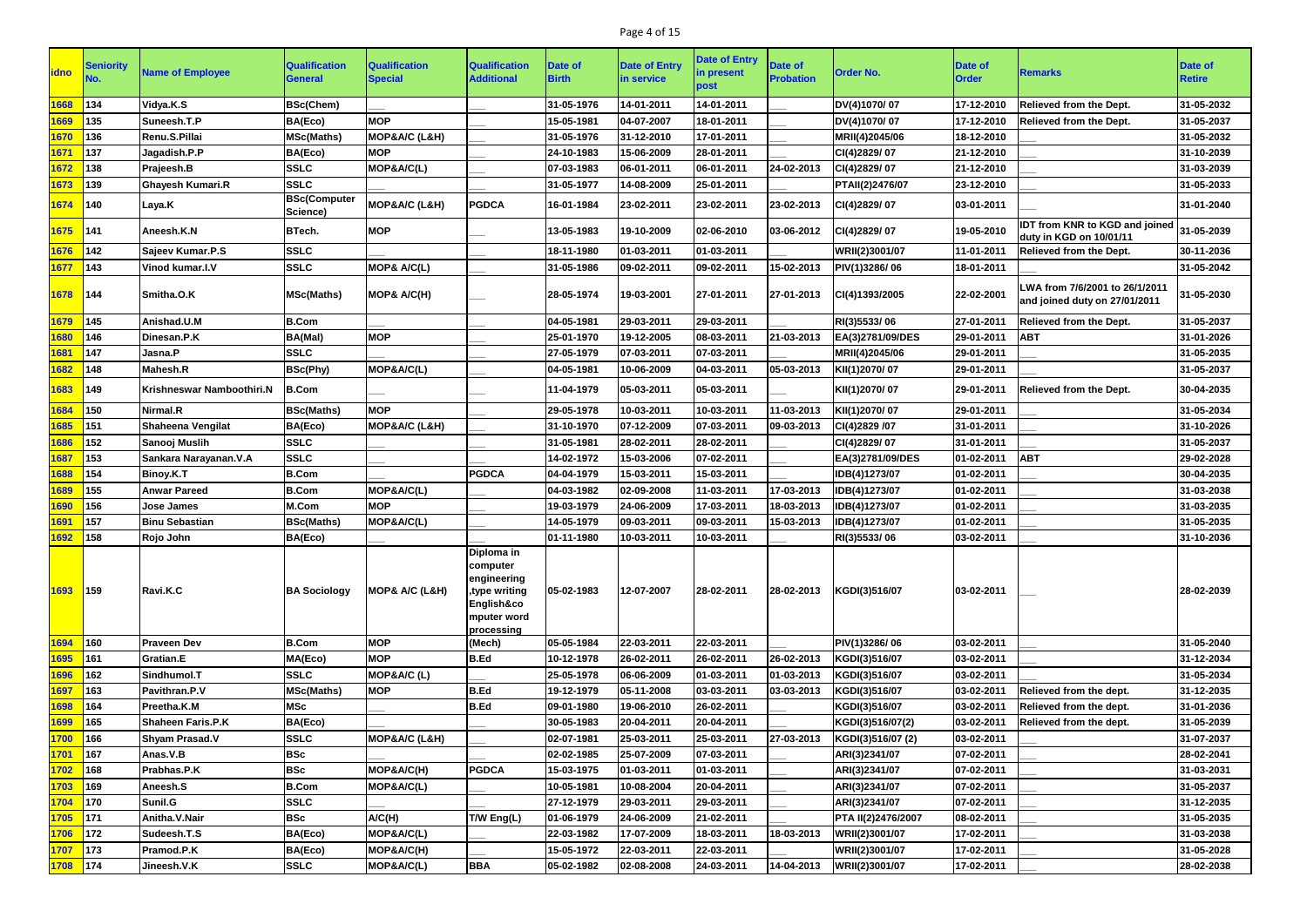## Page 5 of 15

| <b>idno</b> | <b>Seniority</b> | <b>Name of Employee</b>     | <b>Qualification</b><br><b>General</b> | <b>Qualification</b><br><b>Special</b> | <b>Qualification</b><br><b>Additional</b>                          | Date of<br><b>Birth</b> | <b>Date of Entry</b><br>in service | <b>Date of Entry</b><br>in present<br>post | <b>Date of</b><br><b>Probation</b> | <b>Order No.</b>   | <b>Date of</b><br><b>Order</b> | <b>Remarks</b>                 | <b>Date of</b><br><b>Retire</b> |
|-------------|------------------|-----------------------------|----------------------------------------|----------------------------------------|--------------------------------------------------------------------|-------------------------|------------------------------------|--------------------------------------------|------------------------------------|--------------------|--------------------------------|--------------------------------|---------------------------------|
| 1709        | 175              | Shijith Kumar.V             | <b>SSLC</b>                            | <b>MOP</b>                             |                                                                    | 30-05-1984              | 27-04-2011                         | 27-04-2011                                 | 04-05-2013                         | KII(1)2070/07      | 18-02-2011                     |                                | 31-05-2040                      |
| 1710        | 176              | Abhilash.S.S                | <b>SSLC</b>                            | MOP&A/C(L)                             |                                                                    | 20-05-1986              | 19-03-2011                         | 19-03-2011                                 |                                    | EII(1)5630/06      | 18-02-2011                     |                                | 31-05-2042                      |
| 1711        | 177              | Reeja.P.Joseph              | <b>SSLC</b>                            |                                        |                                                                    | 18-04-1983              | 08-04-2011                         | 08-04-2011                                 |                                    | KII(1)2070/07      | 18-02-2011                     | <b>Relieved from the Dept.</b> | 30-04-2039                      |
| 1712        | 178              | Mohandas.K.K                | <b>B.Com</b>                           | MOP&A/C (L&H)                          |                                                                    | 02-05-1981              | 10-03-2011                         | 10-03-2011                                 |                                    | EII(1)5630/06      | 18-02-2011                     |                                | 31-05-2037                      |
| 1713        | 179              | Latha.M.G                   | <b>BSc(Maths)</b>                      | MOP& A/C(L)                            | B.Ed, ITI, Comp,<br>T/W Eng(H), Mal 02-05-1975<br>$(L)$ , Hindi(L) |                         | 27-03-2006                         | 09-03-2011                                 |                                    | EII(1)5630/06      | 18-02-2011                     | Relieved from the dept.        | 31-05-2031                      |
| 1714        | 180              | Smitha.K.Menon              | <b>SSLC</b>                            | MOP&A/C(L)                             |                                                                    | 28-05-1977              | 14-09-2009                         | 17-03-2011                                 |                                    | EII(1)5630/06      | 18-02-2011                     |                                | 31-05-2033                      |
| 1715        | 181              | Nadirsha.B                  | <b>BSc(Bot)</b>                        | MOP&A/C(H)                             | <b>B.Ed</b>                                                        | 30-05-1985              | 21-03-2011                         | 21-03-2011                                 | 11-04-2013                         | EII(1)5630/06      | 18-02-2011                     |                                | 31-05-2041                      |
| 1716        | 182              | <b>Bindu Jose</b>           | <b>MSc</b>                             | MOP&A/C (L&H)                          | <b>B.Ed</b>                                                        | 25-05-1981              | 22-03-2011                         | 22-03-2011                                 |                                    | EII(1)5630/06      | 18-02-2011                     | <b>PH</b>                      | 31-05-2037                      |
| 1717        | 183              | Satheesh kumar.D.A          | <b>BSc(Phy)</b>                        | MOP&A/C(L)                             |                                                                    | 30-05-1987              | 17-03-2011                         | 17-03-2011                                 |                                    | EII(1)5630/06      | 18-02-2011                     |                                | 31-05-2043                      |
| 1718        | 184              | Sethulekshmi.K              | <b>BSc(Zool)MA(M</b>                   |                                        |                                                                    | 03-05-1982              | 21-03-2011                         | 21-03-2011                                 |                                    | PTA II(2)2476/2007 | 19-02-2011                     | Relieved from the Dept.        | 31-05-2038                      |
| 1719        | 185              | <b>Renjith.S</b>            | <b>BSc(Bot)</b>                        |                                        |                                                                    | 15-05-1987              | 21-02-2011                         | 29-03-2011                                 |                                    | PTA II(2)2476/2007 | 19-02-2011                     |                                | 31-05-2043                      |
| 1720        | 186              | Sashi.K                     | <b>SSLC</b>                            | <b>MOP</b>                             |                                                                    | 05-07-1980              | 08-04-2011                         | 08-04-2011                                 | 09-04-2013                         | KGDI(3)516/07      | 25-02-2011                     |                                | 31-07-2036                      |
| 1721        | 187              | <b>Renjith.B</b>            | <b>B.Com</b>                           |                                        |                                                                    | 09-04-1984              | 07-04-2011                         | 07-04-2011                                 |                                    | IDB(4)1273/07      | 25-02-2011                     |                                | 30-04-2040                      |
| 1722        | 188              | Pradeep Kumar.K             | BA(Eco)                                |                                        |                                                                    | 08-07-1981              | 07-04-2011                         | 07-04-2011                                 |                                    | KGDI(3)516/07      | 25-02-2011                     |                                | 31-07-2037                      |
| 1723        | 189              | Soji Jacob                  | BA(Eco)                                | <b>MOP</b>                             |                                                                    | 26-01-1984              | 20-04-2011                         | 20-04-2011                                 | 23-04-2013                         | IDB(4)1273/07      | 25-02-2011                     |                                | 31-01-2040                      |
| 1724        | 190              | Prasanna.P                  | <b>SSLC</b>                            | <b>MOP</b>                             |                                                                    | 07-11-1970              | 15-09-2009                         | 15-03-2011                                 | 12-05-2013                         | CI(4)2829/07       | 28-02-2011                     |                                | 30-11-2026                      |
| 1725        | 191              | Jijesh Pavithran Kottungal  | BA(Eco)                                | MOP&A/C (L&H),<br>Pancha yat test      | <b>Ms office</b>                                                   | 30-05-1974              | 28-11-2009                         | 28-03-2011                                 |                                    | CI(4)2829/07       | 28-02-2011                     |                                | 31-05-2030                      |
| 1726        | 192              | Thomas Abraham              | <b>HSC</b>                             |                                        | T/W Eng(L)                                                         | 23-07-1976              | 14-03-2011                         | 14-03-2011                                 |                                    | CI(4)2829/07       | 28-02-2011                     |                                | 31-07-2032                      |
| 1727        | 193              | Beena.M                     | <b>BSc(Chem)</b>                       | MOP&A/C(H)                             |                                                                    | 05-04-1973              | 03-05-2011                         | 03-05-2011                                 |                                    | ARI(3)2341/07      | 03-03-2011                     |                                | 30-04-2029                      |
| 1728        | 194              | Soumya.L.S                  | <b>B.Com</b>                           | MOP&A/C(L)                             |                                                                    | 30-05-1984              | 11-04-2011                         | 11-04-2011                                 |                                    | QRII(3)2648/07     | 03-03-2011                     |                                | 31-05-2040                      |
| 1729        | 195              | Jijumon.T.J                 | <b>SSLC</b>                            | <b>MOP</b>                             |                                                                    | 03-05-1980              | 26-04-2011                         | 26-04-2011                                 | 01-08-2013                         | ARI(3)2341/07      | 03-03-2011                     |                                | 31-05-2036                      |
| 1730        | 196              | Vishnu Namboodiri.K.M       | <b>BA(Eng)MA(His)</b>                  |                                        |                                                                    | 20-02-1987              | 28-04-2011                         | 28-04-2011                                 |                                    | ARI(3)2341/07      | 03-03-2011                     |                                | 28-02-2043                      |
| 1731        | 197              | Saileshraj.K.S              | <b>BA</b>                              | <b>MOP</b>                             | <b>PG Journalism 31-05-1974</b>                                    |                         | 28-06-2010                         | 18-04-2011                                 |                                    | ARI(3)2341/07      | 03-03-2011                     |                                | 31-05-2030                      |
| 1732        | 198              | Smitha.P.Nair               | M.Com                                  |                                        |                                                                    | 18-04-1976              | 06-05-2004                         | 12-05-2011                                 |                                    | ARI(3)2341/07      | 03-03-2011                     |                                | 30-04-2032                      |
| 1733        | 199              | Sreejesh.K                  | <b>BSc(Fisheries)</b>                  |                                        |                                                                    | 26-05-1981              | 04-12-2006                         | 19-04-2011                                 |                                    | MRII(4)2045/06     | 08-03-2011                     |                                | 31-05-2037                      |
| 1734        | 200              | Sreeram.R                   | <b>B.Com</b>                           |                                        |                                                                    | 10-03-1983              | 25-06-2009                         | 16-05-2011                                 |                                    | MRII(4)2045/06     | 08-03-2011                     |                                | 31-03-2039                      |
| 1735        | 201              | <b>Maneesh.S</b>            | <b>BSc(Phy)</b>                        |                                        |                                                                    | 12-03-1982              | 27-04-2011                         | 27-04-2011                                 |                                    | MRII(4)2045/06     | 08-03-2011                     |                                | 31-03-2038                      |
| 1736        | 202              | Preethi.W                   | <b>B.Com</b>                           | <b>MOP</b>                             |                                                                    | 25-04-1981              | 28-03-2011                         | 28-03-2011                                 | 28-03-2013                         | WRII(2)3001/07     | 10-03-2011                     |                                | 30-04-2037                      |
| 1737        | 203              | Suresh.M                    | BA(Eco)                                |                                        | <b>B.Ed</b>                                                        | 28-04-1981              | 01-04-2011                         | 01-04-2011                                 |                                    | DV(4)1070/07       | 14-03-2011                     | <b>Relieved from the Dept.</b> | 30-04-2037                      |
| 1738        | 204              | Cijil.K.J                   | MA(Eng)                                |                                        |                                                                    | 26-02-1984              | 30-03-2011                         | 30-03-2011                                 | 29-03-2012                         | DV(4)1070/07       | 14-03-2011                     |                                | 29-02-2040                      |
| 1739        | 205              | Thankom.S                   | BA(Eco)                                |                                        |                                                                    | 01-06-1967              | 21-03-2011                         | 21-03-2011                                 |                                    | S2/43045/2004(6)   | 22-02-2011                     | <b>PH Regularised</b>          | 31-05-2023                      |
| 1740        | 206              | Ramia.M.K                   | <b>SSLC</b>                            |                                        |                                                                    | 16-05-1981              | 13-07-2009                         | 20-04-2011                                 |                                    | RI(3)5533/06       | 24-03-2011                     |                                | 31-05-2037                      |
| 1741        | 207              | Fousiya.P.S                 | <b>SSLC</b>                            |                                        |                                                                    | 24-08-1986              | 06-09-2010                         | 20-04-2011                                 |                                    | RI(3)5533/06       | 24-03-2011                     |                                | 31-08-2042                      |
| 1742        | 208              | Anto D Kannampuzha          | <b>SSLC</b>                            | MOP&A/C(L)                             |                                                                    | 18-05-1975              | 10-05-2011                         | 10-05-2011                                 | 13-05-2013                         | RI(3)5533/06       | 24-03-2011                     |                                | 31-05-2031                      |
| 1743        | 209              | Sajeesh.T.P                 | BA(Eco)                                |                                        |                                                                    | 24-04-1983              | 02-06-2011                         | 02-06-2011                                 |                                    | MRII(4)2045/06     | 02-04-2011                     | <b>Relieved from the Dept.</b> | 30-04-2039                      |
| 1744        | 210              | Jijoy.K.K                   | <b>SSLC</b>                            |                                        |                                                                    | 31-05-1983              | 06-06-2011                         | 06-06-2011                                 |                                    | MRII(4)2045/06     | 02-04-2011                     |                                | 31-05-2039                      |
| 1745        | 211              | <b>Antony Bijesh Joseph</b> | <b>B.Com</b>                           |                                        |                                                                    | 16-11-1979              | 09-06-2011                         | 09-06-2011                                 |                                    | EII(1)5630/06      | 07-04-2011                     |                                | 30-11-2035                      |
| 1746        | 212              | <b>Vincent Antony</b>       | <b>B.Com</b>                           | MOP&A/C(L)                             |                                                                    | 18-01-1976              | 30-06-2009                         | 09-05-2011                                 |                                    | EII(1)5630/06      | 07-04-2011                     |                                | 31-01-2032                      |
| 1747        | 213              | Prasad.C.K                  | BA(Eco)                                | MOP&A/C (L&H)                          |                                                                    | 29-05-1982              | 25-06-2009                         | 16-07-2011                                 | 19-07-2013                         | WRII(2)3001/07     | 08-04-2011                     |                                | 31-05-2038                      |
| 1748        | 214              | Purushothaman.P             | <b>BSc(Bot)</b>                        | MOP&A/C(L)                             | <b>HDC</b>                                                         | 12-02-1975              | 05-08-2009                         | 20-07-2011                                 | 20-07-2013                         | WRII(2)3001/07     | 08-04-2011                     |                                | 28-02-2031                      |
| 1749        | 215              | Manoj.M.F                   | <b>B.Com</b>                           |                                        |                                                                    | 06-05-1977              | 16-05-2011                         | 16-05-2011                                 |                                    | RI(3)5533/06       | 12-04-2011                     |                                | 31-05-2033                      |
| 1750        | 216              | Shabu.C                     | <b>MSc</b>                             |                                        | <b>BEd</b>                                                         | 16-05-1983              | 03-12-2010                         | 20-05-2011                                 |                                    | DTD(1)4220/06      | 16-04-2011                     | <b>Relieved from the Dept.</b> | 31-05-2039                      |
| 1751        | 217              | Rajasree.R.S                | MSc(Phy)                               | MOP&A/C (L&H)                          | BEd, M<br><b>Phil,SET</b>                                          | 20-04-1979              | 02-06-2011                         | 02-06-2011                                 |                                    | DTD(1)4220/06      | 16-04-2011                     |                                | 30-04-2035                      |
| 1752 218    |                  | Jayalekshmi.P               | <b>MSc</b>                             | MOP&A/C(L)                             | <b>B.Ed</b>                                                        | 26-04-1981              | 29-06-2009                         | 23-05-2011                                 |                                    | DTD(1)4220/06      | 16-04-2011                     |                                | 30-04-2037                      |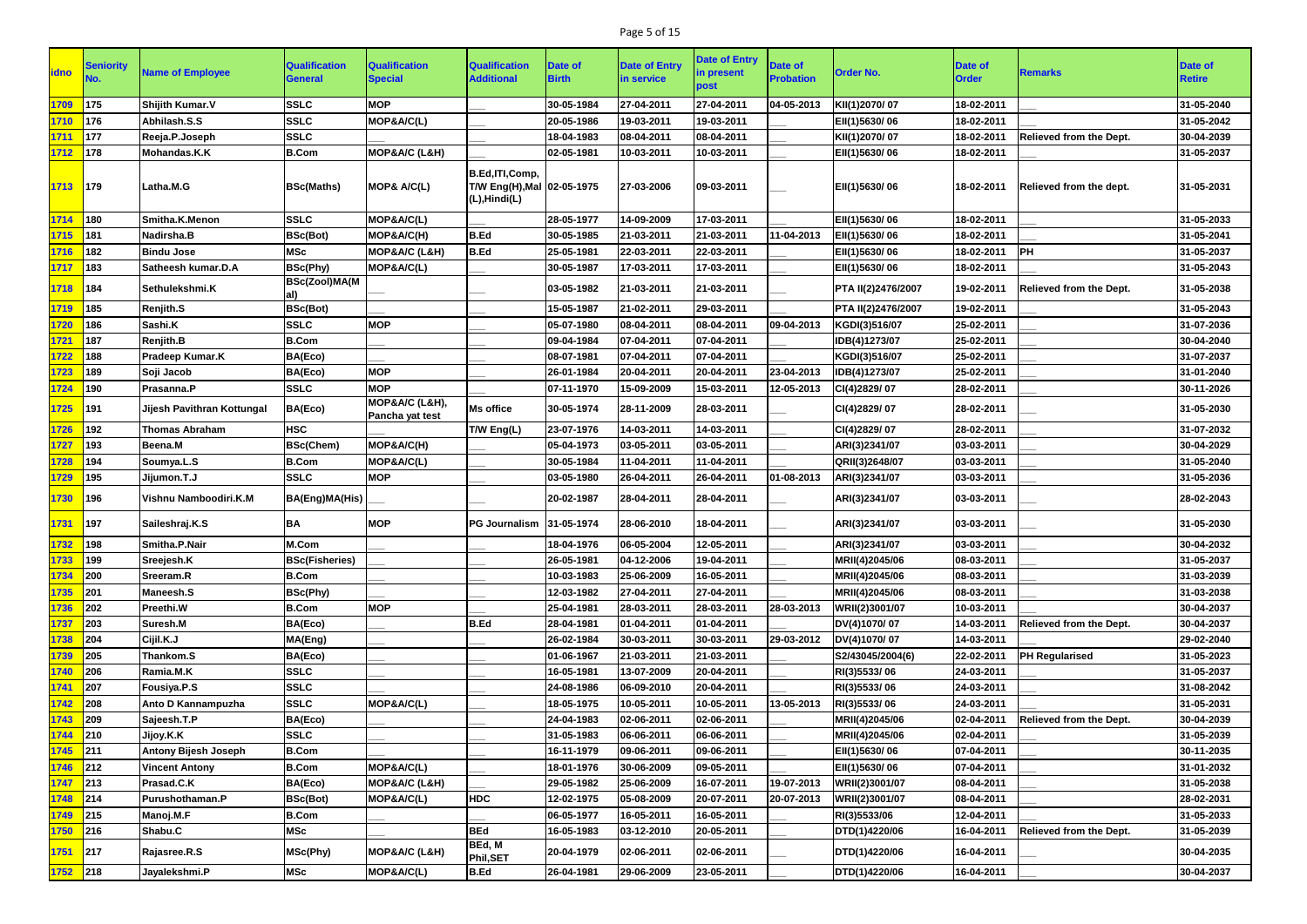## Page 6 of 15

| idno     | <b>Seniority</b> | <b>Name of Employee</b>   | <b>Qualification</b><br><b>General</b> | <b>Qualification</b><br><b>Special</b> | <b>Qualification</b><br><b>Additional</b>                          | <b>Date of</b><br><b>Birth</b> | <b>Date of Entry</b><br>in service | <b>Date of Entry</b><br>in present<br>post | Date of<br><b>Probation</b> | <b>Order No.</b>                  | <b>Date of</b><br><b>Order</b> | <b>Remarks</b>                 | Date of<br><b>Retire</b> |
|----------|------------------|---------------------------|----------------------------------------|----------------------------------------|--------------------------------------------------------------------|--------------------------------|------------------------------------|--------------------------------------------|-----------------------------|-----------------------------------|--------------------------------|--------------------------------|--------------------------|
| 1753     | 219              | Ratheesh.S                | <b>BSc(Stat)</b>                       | MOP&A/C(L)                             |                                                                    | 25-05-1982                     | 28-08-2010                         | 18-05-2011                                 |                             | DTD(1)4220/06                     | 16-04-2011                     |                                | 31-05-2038               |
| 1754     | 220              | Dinku.S                   | <b>BSc(Zool)</b>                       | MOP&A/C(L)                             |                                                                    | 29-12-1983                     | 28-11-2009                         | 08-06-2011                                 |                             | DTD(1)4220/06                     | 16-04-2011                     |                                | 31-12-2039               |
| 1755     | 221              | Lekshmy.V.S               | <b>SSLC</b>                            |                                        |                                                                    | 25-03-1982                     | 01-06-2011                         | 01-06-2011                                 |                             | DTD(1)4220/06                     | 16-04-2011                     |                                | 31-03-2038               |
| 1756     | 222              | Lekshmy.P.S               | <b>SSLC</b>                            |                                        |                                                                    | 20-05-1983                     | 04-06-2011                         | 04-06-2011                                 |                             | DTD(1)4220/06                     | 16-04-2011                     |                                | 31-05-2039               |
| 1757     | 223              | Sachithra.S.V             | <b>BSc(Maths)</b>                      | <b>MOP</b>                             | B.Ed                                                               | 01-06-1979                     | 17-12-2009                         | 16-05-2011                                 |                             | DTD(1)4220/06                     | 16-04-2011                     |                                | 31-05-2035               |
| 1758     | 224              | Sabeena.S                 | <b>MSc(Maths)</b>                      | MOP&A/C(L)                             | B.Ed                                                               | 30-05-1982                     | 11/05/2011<br>AN                   | 11/05/2011<br><b>AN</b>                    |                             | DTD(1)4220/06                     | 16-04-2011                     |                                | 31-05-2038               |
| 1759     | 225              | Prakash.M                 | <b>BSc(Maths)</b>                      | MOP&A/C(H)                             |                                                                    | 30-05-1984                     | 12-08-2010                         | 19-05-2011                                 |                             | DTD(1)4220/06                     | 16-04-2011                     |                                | 31-05-2040               |
| 1760     | 226              | Shyju.V                   | BA(Eco)                                |                                        |                                                                    | 21-03-1975                     | 27-03-2006                         | 12-05-2011                                 |                             | PTA II(2)2476/2007                | 18-04-2011                     |                                | 31-03-2031               |
| 1761     | 227              | <b>Praveena.K</b>         | BSc(Stat)MA(Ma MOP                     |                                        |                                                                    | 30-05-1982                     | 20-04-2011                         | 20-04-2011                                 |                             | G.O(M.S)No.23/11/TD               | 09-02-2011                     | <b>CES</b>                     | 31-05-2038               |
| 1762     | 228              | Ajumal.K.A                | BA(Eco)                                |                                        |                                                                    | 25-05-1977                     | 28-04-2011                         | 28-04-2011                                 |                             | G.O(M.S)No.19/11/ Home 24-01-2011 |                                | <b>CES</b>                     | 31-05-2033               |
| 1763     | 229              | Rajkrishnan.G             | <b>BSc(Maths)</b>                      |                                        |                                                                    | 30-05-1985                     | 08-11-2010                         | 08-06-2011                                 |                             | QRIII(3)2648/07                   | 03-05-2011                     |                                | 31-05-2041               |
| 1764     | 230              | Sarika Saseendran         | MA(Eco)                                | MOP&A/C (L&H)                          |                                                                    | 23-01-1984                     | 02-06-2011                         | 02-06-2011                                 | 02-08-2013                  | IDB(4)1273/07                     | 04-05-2011                     |                                | 31-01-2040               |
| 1765     | 231              | Jayakrishnan.P.C          | <b>BSc</b>                             | <b>MOP</b>                             | <b>PGDCA</b>                                                       | 25-05-1975                     | 06-06-2011                         | 06-06-2011                                 |                             | IDB(4)1273/07                     | 04-05-2011                     |                                | 31-05-2031               |
| 1766     | 232              | Santhosh.T.V              | <b>SSLC</b>                            |                                        |                                                                    | 26-02-1976                     | 16-06-2011                         | 16-06-2011                                 |                             | RI(3)5533/06                      | 06-05-2011                     |                                | 29-02-2032               |
| 1767     | 233              | Mujeeb.K                  | <b>B.Com</b>                           | <b>MOP</b>                             | Dipl. In<br>Information<br><b>Technology</b>                       | 15-05-1982                     | 06-06-2011                         | 06-06-2011                                 | 06-06-2013                  | WRII(2)3001/07                    | 07-05-2011                     |                                | 31-05-2038               |
| 1768     | 234              | <b>Satheesan.M.R</b>      | <b>B.Com</b>                           |                                        | T/W Mal&Eng,<br><b>Word</b><br><b>Processing</b>                   | 30-05-1976                     | 10-07-2009                         | 10-06-2011                                 |                             | EII(1)5630/06                     | 11-05-2011                     |                                | 31-05-2032               |
| 1769     | 235              | Rajesh.G                  | <b>THSLC</b>                           | MOP, A/C(L)&<br>Pancha yat test        |                                                                    | 13-04-1979                     | 06-07-2011                         | 06-07-2011                                 | 16-07-2013                  | EII(1)5630/06                     | 11-05-2011                     |                                | 30-04-2035               |
| 1770     | 236              | Rajesh Kumar.R.P          | <b>BSc(Phy)</b>                        |                                        |                                                                    | 20-05-1986                     | 22-06-2011                         | 22-06-2011                                 |                             | DV(4)1070/07                      | 17-05-2011                     | <b>Relieved from the Dept.</b> | 31-05-2042               |
| 1771     | 237              | Remya.P.R                 | <b>BSc</b>                             |                                        |                                                                    | 27-05-1986                     | 08-06-2011                         | 08-06-2011                                 |                             | ARI(3)2341/07                     | 17-05-2011                     |                                | 31-05-2042               |
| 1772     | 238              | Remya.M                   | <b>SSLC</b>                            | <b>MOP</b>                             |                                                                    | 01-01-1986                     | 16-06-2011                         | 16-06-2011                                 | 29-06-2013                  | KGDI(3)516/07                     | 20-05-2011                     |                                | 31-12-2041               |
| 1773     | 239              | Chithra.V.C               | <b>SSLC</b>                            |                                        |                                                                    | 01-06-1979                     | 20-06-2011                         | 20-06-2011                                 |                             | RI(3)5533/06                      | 23-05-2011                     | <b>Relieved from the Dept.</b> | 31-05-2035               |
| 1774     | 240              | Durga.N                   | <b>SSLC</b>                            |                                        |                                                                    | 13-04-1977                     | 28-04-2009                         | 22-06-2011                                 |                             | RI(3)5533/06                      | 26-05-2011                     |                                | 30-04-2033               |
| 1775 241 |                  | Sajimol.K                 | BA(Eco)                                | <b>MOP</b>                             |                                                                    | 21-05-1972                     | 27-05-2011                         | 27-05-2011                                 | 27-05-2013                  | G.O(M.S)NO.18/2011/Ho<br>me       | 24-01-2011                     | <b>CES</b>                     | 31-05-2028               |
| 1776     | $ 242\rangle$    | Nimesh.B                  | MA(Eco)                                | <b>MOP</b>                             | $\sqrt{1}$ year course in $\vert$ 25-05-1982<br><b>Agriculture</b> |                                | 02-07-2011                         | 02-07-2011                                 | 12-07-2013                  | QRIII(3)2648/07                   | 13-06-2011                     |                                | 31-05-2038               |
| 1777     | 243              | Yogesh.R                  | <b>MSc</b>                             | MOP&A/C(L)                             |                                                                    | 25-04-1981                     | 19-10-2007                         | 03-09-2011                                 |                             | KII(1)2070/07                     | 18-06-2011                     | Relieved from the Dept.        | 30-04-2037               |
| 1778     | 244              | Dheeraj Mathew.J.J        | <b>BSc(Maths)</b>                      | <b>MOP</b>                             |                                                                    | 06-05-1981                     | 21-08-2007                         | 02-08-2011                                 |                             | DTD(1)4220/06                     | 16-04-2011                     |                                | 31-05-2037               |
| 1779     | 245              | Thushara.V                | <b>BSc</b>                             | <b>MOP</b>                             | <b>PGDCA</b>                                                       | 02-02-1983                     | 27-06-2009                         | 23-08-2011                                 | 23-08-2013                  | KII(1)2070/07                     | 18-06-2011                     |                                | 28-02-2039               |
| 1780     | 246              | Robinson.V.F              | BA(Eco)                                | <b>MOP</b>                             | T/W (L&H)                                                          | 11-01-1977                     | 18-12-2010                         | 15-07-2011                                 | 15-07-2013                  | WRII(2)3001/07                    | 21-06-2011                     |                                | 31-01-2033               |
| 1781     | 247              | Balaram.J                 | <b>SSLC</b>                            |                                        |                                                                    | 19-05-1980                     | 07-07-2011                         | 07-07-2011                                 |                             | PIV(1)3286/06                     | 21-06-2011                     | <b>Relieved from the Dept.</b> | 31-05-2036               |
| 1782     | 248              | Jiji.C.K                  | <b>MSc(Maths)</b>                      |                                        | <b>B.Ed, PGDCA</b>                                                 | 20-04-1979                     | 05-03-2010                         | 01-09-2011                                 |                             | RI(3)5533/06                      | 24-06-2011                     |                                | 30-04-2035               |
| 1783     | 249              | Thanuja.K                 | <b>BSc</b>                             |                                        | B.Ed                                                               | 30-01-1981                     | 24-05-2011                         | 02-08-2011                                 |                             | PTA II(2)2476/2007                | 27-06-2011                     |                                | 31-01-2037               |
| 1784     | 250              | Vinodini Venu             | <b>SSLC</b>                            | A/C(H)                                 |                                                                    | 04-04-1974                     | 13-07-2011                         | 13-07-2011                                 |                             | DTD(1)4220/06                     | 28-06-2011                     |                                | 30-04-2030               |
| 1785     | 251              | Divya.G.Nair              | <b>BA(Eng)</b>                         | MOP&A/C(L)                             | B.Ed                                                               | 15-04-1985                     | 02-09-2011                         | 02-09-2011                                 |                             | KII(1)2070/07                     | 01-07-2011                     |                                | 30-04-2041               |
| 1786     | 252              | Sumesh.K.R                | BSc(Phy)                               | <b>MOP</b>                             |                                                                    | 30-05-1977                     | 22-08-2011                         | 22-08-2011                                 | 09-04-2013                  | WRII(2)3001/07                    | 02-07-2011                     |                                | 31-05-2033               |
| 1787     | 253              | Sabib.M                   | <b>SSLC</b>                            | MOP&A/C (L&H)                          |                                                                    | 26-02-1979                     | 06-09-2011                         | 06-09-2011                                 |                             | PIV(1)3286/06                     | 08-07-2011                     |                                | 28-02-2035               |
| 1788     | 254              | Santhosh.K.Das            | <b>BSc(Electronics MOP</b>             |                                        |                                                                    | 05-11-1982                     | 01-09-2011                         | 01-09-2011                                 | 08-09-2013                  | WRII(2)3001/07                    | 16-07-2011                     |                                | 30-11-2038               |
| 1789     | 255              | Shijin.O.M                | BA(Eco)                                |                                        |                                                                    | 19-10-1977                     | 24-08-2011                         | 24-08-2011                                 |                             | DV(4)1070/07                      | 22-07-2011                     | <b>Relieved from the Dept.</b> | 31-10-2033               |
| 1790     | 256              | Sheeja.K.P                | BA(Eco)                                | <b>MOP</b>                             |                                                                    | 31-05-1969                     | 29-08-2011                         | 29-08-2011                                 | 30-08-2013                  | DV(4)1070/07(1)                   | 22-07-2011                     |                                | 31-05-2025               |
| 1791     | 257              | Dileep.K.M                | <b>SSLC</b>                            |                                        |                                                                    | 30-05-1980                     | 24-09-2011                         | 24-09-2011                                 |                             | RI(3)5533/06                      | 27-07-2011                     |                                | 31-05-2036               |
| 1792     | 258              | <b>Bastian Pellissery</b> | <b>MSc</b>                             |                                        | M.Ed,SET                                                           | 13-09-1980                     | 17-09-2010                         | 26-08-2011                                 |                             | RI(3)5533/06                      | 27-07-2011                     |                                | 30-09-2036               |
| 1793     | 259              | Ajitha.A                  | BA(Eco)                                |                                        |                                                                    | 30-05-1978                     | 23-06-2009                         | 26-08-2011                                 |                             | MRII(4)2045/06                    | 29-07-2011                     |                                | 31-05-2034               |
| 1794     | $ 260\rangle$    | Ramya.M                   | <b>SSLC</b>                            |                                        |                                                                    | 16-04-1985                     | 26-08-2011                         | 26-06-2009                                 |                             | MRII(4)2045/06                    | 29-07-2011                     |                                | 30-04-2041               |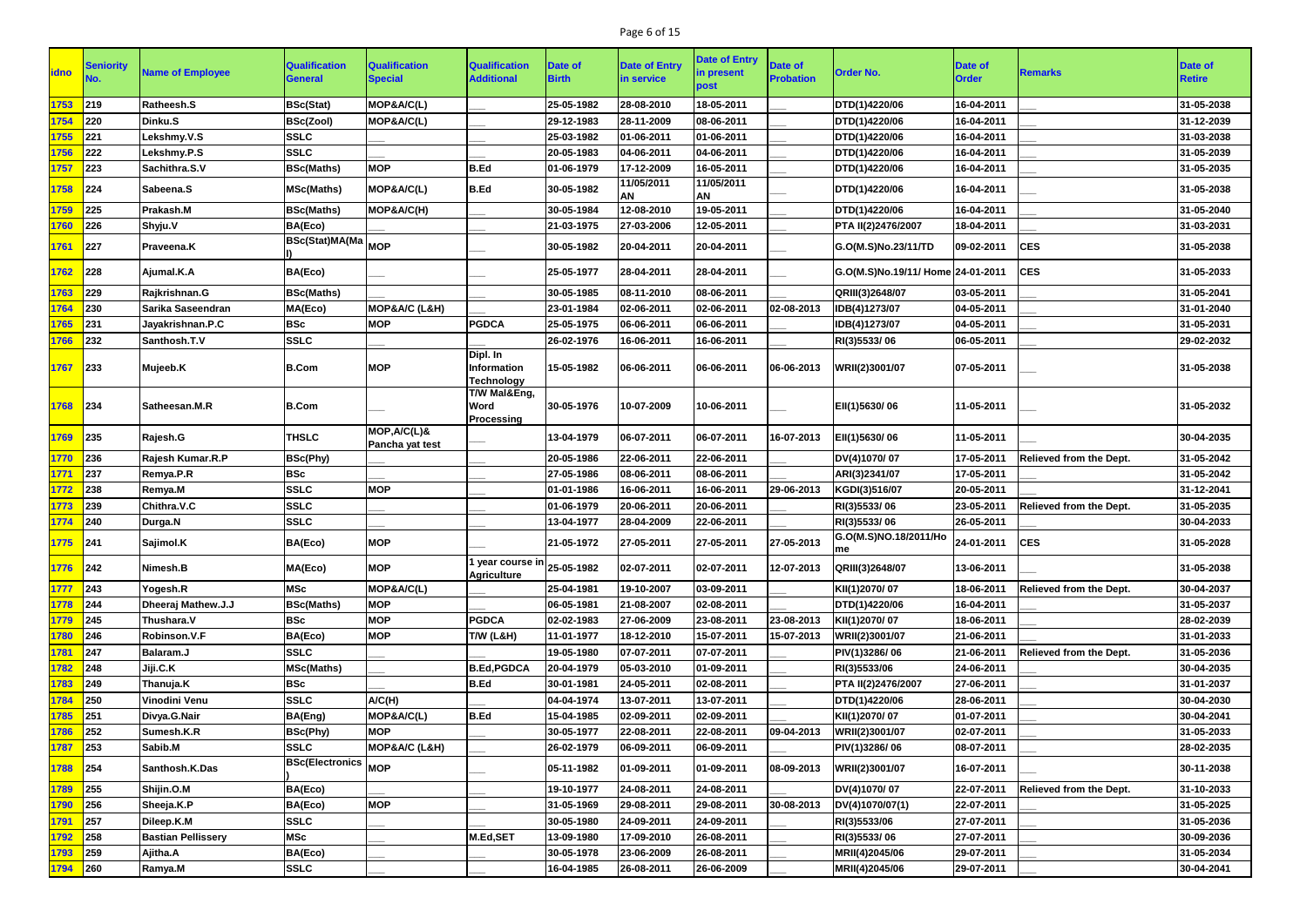## Page 7 of 15

| <b>lidno</b> | <b>Seniority</b> | <b>Name of Employee</b> | <b>Qualification</b><br>General   | <b>Qualification</b><br><b>Special</b> | <b>Qualification</b><br><b>Additional</b>                                               | Date of<br><b>Birth</b> | <b>Date of Entry</b><br>in service | <b>Date of Entry</b><br>in present<br>post | <b>Date of</b><br><b>Probation</b> | <b>Order No.</b>   | <b>Date of</b><br><b>Order</b> | <b>Remarks</b>                 | <b>Date of</b><br><b>Retire</b> |
|--------------|------------------|-------------------------|-----------------------------------|----------------------------------------|-----------------------------------------------------------------------------------------|-------------------------|------------------------------------|--------------------------------------------|------------------------------------|--------------------|--------------------------------|--------------------------------|---------------------------------|
| 1795         | 261              | Manoj.M.R               | <b>SSLC</b>                       |                                        |                                                                                         | 11-05-1986              | 28-11-2009                         | 26-08-2011                                 |                                    | MRII(4)2045/06     | 29-07-2011                     | <b>Relieved from the Dept.</b> | 31-05-2042                      |
| 1796         | 262              | Vijesh.O                | <b>BSc(Chem)</b>                  | <b>MOP</b>                             | <b>PGDCA</b>                                                                            | 28-11-1981              | 19-01-2011                         | 07-09-2011                                 | 07-09-2013                         | KGDI(3)516/07      | 08-08-2011                     |                                | 30-11-2037                      |
| 1797         | 263              | Swapna.G.Nair           | <b>BSc</b>                        |                                        |                                                                                         | 13-05-1982              | 05-05-2008                         | 01-09-2011                                 |                                    | ARI(3)2341/07      | 08-08-2011                     |                                | 31-05-2038                      |
| 1798         | 264              | Anilash.A               | <b>SSLC</b>                       | <b>MOP</b>                             |                                                                                         | 19-05-1982              | 14-06-2010                         | 01-10-2011                                 | 01-10-2013                         | KGDI(3)516/07      | 08-08-2011                     |                                | 31-05-2038                      |
| 1799         | 265              | Anish.N.P               | <b>B.Com</b>                      | <b>MOP</b>                             |                                                                                         | 15-04-1982              | 01-09-2011                         | 01-09-2011                                 | 09-09-2013                         | KII(1)2070/07      | 11-08-2011                     |                                | 30-04-2038                      |
| 1800         | 266              | <b>Binith.V.S</b>       | <b>B.Com</b>                      | A/C(L)                                 |                                                                                         | 30-04-1981              | 28-09-2011                         | 28-09-2011                                 |                                    | RI(3)5533/06       | 17-08-2011                     |                                | 30-04-2037                      |
| 1801         | 267              | Divya.C.G               | <b>SSLC</b>                       |                                        | <b>PG Dipl</b>                                                                          | 31-05-1981              | 01-10-2011                         | 01-10-2011                                 |                                    | RI(3)5533/06       | 17-08-2011                     | Relieved from the Dept.        | 31-05-2037                      |
| 1802         | 268              | Sunitha Bai.K.K         | <b>BA</b>                         |                                        |                                                                                         | 03-03-1972              | 27-08-2011                         | 27-08-2011                                 |                                    | RI(3)5533/06       | 17-08-2011                     | Relieved from the Dept.        | 31-03-2028                      |
| 1803         | 269              | Rossamma.M              | <b>BSc(Maths)</b>                 |                                        | <b>Computer</b><br>DCOA, T/W<br>Eng(L)                                                  | 20-03-1972              | 13-09-2011                         | 13-09-2011                                 |                                    | IDB(4)1273/07      | 18-08-2011                     |                                | 31-03-2028                      |
| 1804         | 270              | Shajahan.N.P            | <b>BSc(Maths)</b>                 | <b>MOP</b>                             |                                                                                         | 23-01-1983              | 06-09-2011                         | 06-09-2011                                 | 06-09-2013                         | DV(4)1070/07       | 19-08-2011                     |                                | 31-01-2039                      |
| 1805         | 271              | Riju.K.H                | <b>SSLC</b>                       | <b>MOP</b>                             |                                                                                         | 22-04-1982              | 01-10-2011                         | 01-10-2011                                 | 02-10-2013                         | DV(4)1070/07       | 19-08-2011                     |                                | 30-04-2038                      |
| 1806 272     |                  | Mahesh.P.R              | BA(Eng)                           | <b>MOP</b>                             | PG Dipl. In<br>Journalism,<br>Dipl. In<br><b>Multimedia and</b><br><b>Web Designing</b> | 29-05-1979              | 09-07-2009                         | 01-10-2011                                 |                                    | EII(1)5630/06      | 20-08-2011                     |                                | 31-05-2035                      |
| 1807         | 273              | <b>Unni.C</b>           | <b>SSLC</b>                       |                                        |                                                                                         | 02-05-1973              | 01-03-2006                         | 06-09-2011                                 |                                    | EA(3)2781/09/DES   | 25-08-2011                     | <b>ABT</b>                     | 31-05-2029                      |
| 1808         | 274              | Ramachandran.T.V        | <b>SSLC</b>                       | <b>MOP</b>                             |                                                                                         | 02-03-1965              | 27-02-2006                         | 31-08-2011                                 | 07-09-2013                         | EA(3)2781/09/DES   | 25-08-2011                     | <b>ABT</b>                     | 31-03-2021                      |
| 1809         | 275              | <b>Binoy Mathew</b>     | <b>B.Com</b>                      | <b>MOP</b>                             | <b>DOEACC A</b><br>Level Diploma                                                        | 04-01-1979              | 14-03-2006                         | 29-08-2011                                 | 29-08-2013                         | EA(3)2781/09/DES   | 25-08-2011                     | <b>ABT</b>                     | 31-01-2035                      |
| 1810         | 276              | Muralidharan Kalyadan   | <b>SSLC</b>                       | <b>MOP</b>                             |                                                                                         | 25-05-1971              | 10-07-2006                         | 31-08-2011                                 |                                    | EA(3)2781/09/DES   | 25-08-2011                     | <b>ABT</b>                     | 31-05-2027                      |
| 1811 277     |                  | Dileep.K.R              | <b>PDC</b>                        | MOP& A/C(L)                            | Dipl. In Mech.<br>Engg.Natio nal<br><b>Trade</b><br>certificate in<br>motor vehicle     | 29-05-1979              | 04-08-2006                         | 29-08-2011                                 | 04-09-2013                         | EA(3)2781/09/DES   | 25-08-2011                     | <b>ABT</b>                     | 31-05-2035                      |
| 1812         | 278              | Nishimon.V              | <b>B.Com</b>                      |                                        |                                                                                         | 29-04-1984              | 01-11-2011                         | 01-11-2011                                 |                                    | PTA II(2)2476/2007 | 26-08-2011                     |                                | 30-04-2040                      |
| 1813 279     |                  | Renjith.E.M             | <b>BA (Plolitical</b><br>Science) | <b>MOP</b>                             |                                                                                         | 19-03-1986              | 28-11-2009                         | 13-10-2011                                 | 14-10-2013                         | PIV(1)3286/06      | 03-09-2011                     |                                | 31-03-2042                      |
| 1814 280     |                  | Sethulekshmi.V.P        | <b>SSLC</b>                       |                                        |                                                                                         | 30-05-1978              | 21-10-2011                         | 21-10-2011                                 |                                    | PTA II(2)2476/2007 | 07-09-2011                     |                                | 31-05-2034                      |
| 1815         | 281              | Umesh.U                 | <b>B.Com</b>                      |                                        |                                                                                         | 20-04-1982              | 07-09-2010                         | 16-11-2010                                 |                                    | EII(1)5630/06      | 15-09-2011                     |                                | 30-04-2038                      |
| 1816         | 282              | Ajayakumar.C            | <b>B.Com</b>                      |                                        |                                                                                         | 14-02-1977              | 27-06-2007                         | 19-10-2011                                 |                                    | ARI(3)2341/07      | 23-09-2011                     |                                | 28-02-2033                      |
| 1817         | 283              | Kiran.K.J               | <b>B.Com</b>                      |                                        |                                                                                         | 23-03-1983              | 17-10-2011                         | 17-10-2011                                 |                                    | ARI(3)2341/07      | 23-09-2011                     |                                | 31-03-2039                      |
| 1818         | 284              | Biju.V                  | <b>MA</b>                         | <b>MOP</b>                             | <b>B.Ed</b>                                                                             | 01-02-1980              | 02-09-2010                         | 22-10-2011                                 | 22-10-2013                         | KGDI(3)516/07      | 24-09-2011                     |                                | 31-01-2036                      |
| 1819         | 285              | Rakese.K.R              | <b>SSLC</b>                       |                                        |                                                                                         | 13-05-1985              | 15-10-2011                         | 15-10-2011                                 |                                    | RI(3)5533/06       | 24-09-2011                     | Relieved from the Dept.        | 31-05-2041                      |
| 1820         | 286              | Samad.K.A               | BA(Eng)                           | MOP&A/C(L)                             | <b>B.Ed</b>                                                                             | 04-11-1983              | 21-08-2010                         | 19-10-2011                                 | 01-11-2013                         | KGDI(3)516/07      | 24-09-2011                     |                                | 30-11-2039                      |
| 1821         | 287              | <b>Sreejith Kumar.P</b> | <b>B.Com</b>                      | <b>MOP</b>                             |                                                                                         | 24-07-1983              | 17-10-2011                         | 17-10-2011                                 | 17-10-2013                         | KGDI(3)516/07      | 24-09-2011                     |                                | 31-07-2039                      |
| 1822         | 288              | Jayan.C.G               | <b>B.Com</b>                      | MOP&A/C (L&H)                          |                                                                                         | 16-04-1972              | 29-11-2010                         | 28-10-2011                                 | 28-10-2013                         | KII(1)2070/07      | 26-09-2011                     |                                | 30-04-2028                      |
| 1823         | 289              | Shahirkhan.A            | <b>SSLC</b>                       |                                        |                                                                                         | 20-05-1977              | 10-12-2009                         | 14-10-2011                                 |                                    | QRIII(3)2648/07    | 28-09-2011                     |                                | 31-05-2033                      |
| 1824         | 290              | Rejitha.A.R             | <b>SSLC</b>                       |                                        |                                                                                         | 06-12-1981              | 22-06-2011                         | 12-10-2011                                 |                                    | RI(3)5533/06       | 07-10-2011                     |                                | 31-12-2037                      |
| 1825         | 291              | Gisha.V.John            | M.Com                             | <b>MOP</b>                             |                                                                                         | 18-05-1980              | $ 03-11-2011 $                     | 03-11-2011                                 | 03-11-2013                         | IDB(4)1273/07      | 13/10/20111                    |                                | 31-05-2036                      |
| 1826         | 292              | Kavitha.V               | <b>MSc(Maths)</b>                 | <b>MOP</b>                             | <b>B.Ed,SET</b>                                                                         | 30-04-1982              | 25-11-2009                         | 09-11-2011                                 | 09-11-2013                         | PIV(1)3286/06      | 15-10-2011                     |                                | 30-04-2038                      |
| 1827         | $ 293\rangle$    | Anu.C                   | MSc(Zool)                         | MOP&                                   | <b>SET</b>                                                                              | 04-05-1984              | 28-10-2009                         | 09-11-2011                                 |                                    | DV(4)1070/07       | 20-10-2011                     |                                | 31-05-2040                      |
| 1828         | 294              | Bindulakshmi.K          | B.Sc(Bot)                         | A/C(L)                                 | LLB, PGDAL                                                                              | 22-05-1974              | 09-07-2009                         | 18-11-2011                                 |                                    | DTD(1)4220/06      | 21-10-2011                     |                                | 31-05-2030                      |
| 1829         | 295              | Jisha.C.G               | <b>BSc(Maths)</b>                 |                                        | <b>B.Ed</b>                                                                             | 30-05-1976              | 17-12-2009                         | 15-11-2011                                 |                                    | DTD(1)4220/06      | 21-10-2011                     |                                | 31-05-2032                      |
| 1830         | 296              | Sheena.V.S              | <b>MSc</b>                        | <b>MOP</b>                             | <b>B.Ed</b><br>Dipl in                                                                  | 17-06-1977              | 04-01-2010                         | 17-11-2011                                 |                                    | DTD(1)4220/06      | 21-10-2011                     |                                | 30-06-2033                      |
| 1831 297     |                  | Unnikrishnan.A          | <b>PDC</b>                        | <b>MOP</b>                             | <b>Automobile</b><br>Engg.                                                              | 05-05-1979              | 20-07-2009                         | 16-11-2011                                 |                                    | DTD(1)4220/06      | 21-10-2011                     |                                | 31-05-2035                      |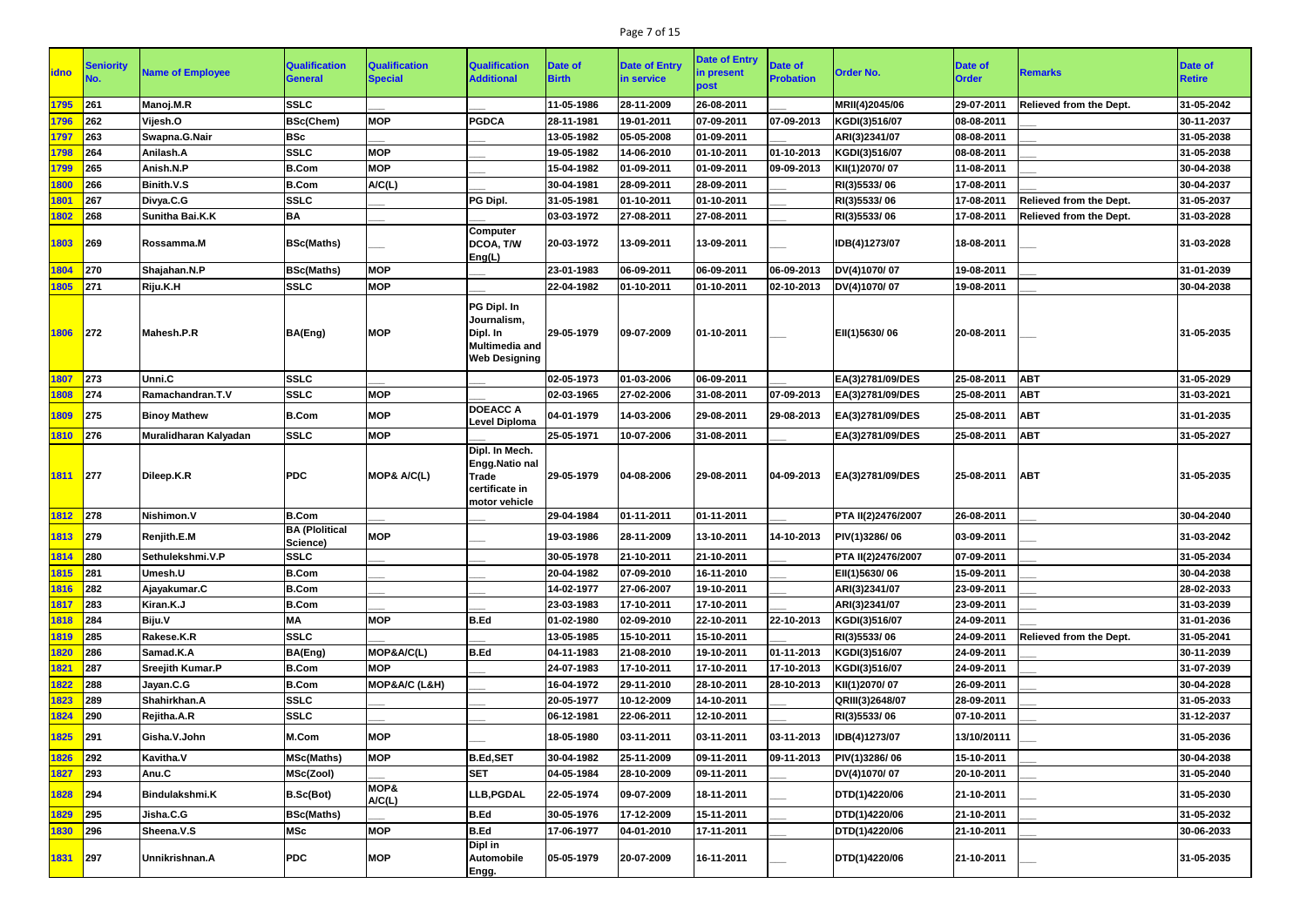## Page 8 of 15

| <b>idno</b> | <b>Seniority</b> | <b>Name of Employee</b> | <b>Qualification</b><br><b>General</b> | <b>Qualification</b><br><b>Special</b> | <b>Qualification</b><br><b>Additional</b>  | Date of<br><b>Birth</b> | <b>Date of Entry</b><br>in service | <b>Date of Entry</b><br>in present<br>post | <b>Date of</b><br><b>Probation</b> | <b>Order No.</b>   | <b>Date of</b><br><b>Order</b> | <b>Remarks</b>                             | Date of<br><b>Retire</b> |
|-------------|------------------|-------------------------|----------------------------------------|----------------------------------------|--------------------------------------------|-------------------------|------------------------------------|--------------------------------------------|------------------------------------|--------------------|--------------------------------|--------------------------------------------|--------------------------|
| 1832        | 298              | Raji.C                  | <b>MSC(Demog</b><br>raphy)             | MOP, PMT, A/C(L)                       | B.Ed                                       | 31-05-1979              | 09-07-2009                         | 18-11-2011                                 |                                    | DTD(1)4220/06      | 21-10-2011                     |                                            | 31-05-2035               |
| 1833        | 299              | Seena.B                 | <b>PDC</b>                             | <b>MOP</b>                             | <b>Dpharm</b>                              | 31-05-1982              | 14-11-2011                         | 14-11-2011                                 |                                    | DTD(1)4220/06      | 21-10-2011                     |                                            | 31-05-2038               |
| 1834        | 300              | Venugopalan.N           | <b>B.Com</b>                           | <b>MOP</b>                             |                                            | 02-05-1974              | 17-08-2004                         | 02-12-2011                                 | 03-12-2013                         | KGDI(3)516/07      | 22-10-2011                     |                                            | 31-05-2030               |
| 1835        | 301              | Ushass.P                | <b>SSLC</b>                            | MOP&A/C (L&H)                          |                                            | 25-05-1981              | 13-06-2008                         | 13-12-2011                                 | 14-12-2013                         | KGDI(3)516/07      | 22-10-2011                     |                                            | 31-05-2037               |
| 1836        | 302              | Priya.B                 | <b>MSc(Maths)</b>                      | MOP&A/C(L)                             | <b>SET</b>                                 | 09-05-1973              | 21-12-2009                         | 16-11-2011                                 | 16-11-2013                         | RI(3)5533/06       | 25-10-2011                     |                                            | 31-05-2029               |
| 1837        | 303              | Smitha.K                | BA(Eco)                                | <b>MOP</b>                             |                                            | 29-05-1973              | 09-11-2011                         | 09-11-2011                                 |                                    | RI(3)5533/06       | 25-10-2011                     |                                            | 31-05-2029               |
| 1838        | 304              | Sajeeb.T.K              | BA(Eco)                                |                                        |                                            | 12-02-1981              | 22-10-2007                         | 01-12-2011                                 |                                    | MRII(4)2045/06     | 27-10-2011                     |                                            | 28-02-2037               |
| 1839        | 305              | Sareena Kadar           | <b>B.Com</b>                           | <b>MOP</b>                             |                                            | 29-02-1980              | 02-08-2010                         | 31-12-2011                                 |                                    | PIV(1)3286/06      | 28-10-2011                     |                                            | 29-02-2036               |
| 1840        | 306              | Biju.K.A                | <b>BA</b>                              | MOP&A/C (L&H)                          |                                            | 08-05-1975              | 05-08-2004                         | 26-11-2011                                 | 03-12-2013                         | RI(3)5533/06       | 02-11-2011                     |                                            | 31-05-2031               |
| 1841        | 307              | Jaya Lazer              | BA(Eco)                                | <b>MOP</b>                             |                                            | 20-11-1973              | 19-11-2011                         | 19-11-2011                                 |                                    | RI(3)5533/06       | 02-11-2011                     |                                            | 30-11-2029               |
| 1842        | 308              | Shasi.A.K               | <b>BSc</b>                             | MOP&A/C(L)                             | B.Ed                                       | 21-03-1973              | 15-07-2011                         | 08-12-2011                                 | 08-12-2013                         | RI(3)5533/06       | 09-11-2011                     |                                            | 31-03-2029               |
| 1843        | 309              | Dhanya.L                | <b>SSLC</b>                            |                                        |                                            | 18-03-1984              | 28-12-2011                         | 28-12-2011                                 |                                    | QRII(3)2648/07     | 09-11-2011                     |                                            | 31-03-2040               |
| 1844        | 310              | Venu.S                  | <b>SSLC</b>                            |                                        |                                            | 04-04-1986              | 08-09-2010                         | 02-12-2011                                 |                                    | QRIII(3)2648/07(2) | 09-11-2011                     |                                            | 30-04-2042               |
| 1845        | 311              | <b>Bindhya Rajan</b>    | <b>BSc(Phy)</b>                        |                                        | B.Ed                                       | 06-04-1982              | 29-11-2011                         | 29-11-2011                                 |                                    | QRIII(3)2648/07(2) | 09-11-2011                     |                                            | 30-04-2038               |
| 1846        | 312              | Dhanya.R.S              | Msc(Maths)                             |                                        |                                            | 31-05-1982              | 28-11-2011                         | 28-11-2011                                 |                                    | QRIII(3)2648/07(2) | 09-11-2011                     |                                            | 31-05-2038               |
| 1847        | 313              | Biju.R                  | <b>B.Com</b>                           |                                        |                                            | 30-03-1983              | 08-04-2010                         | 30-11-2011                                 |                                    | QRIII(3)2648/07(2) | 09-11-2011                     |                                            | 31-03-2039               |
| 1848        | 314              | Reeja.R                 | <b>SSLC</b>                            |                                        |                                            | 20-01-1977              | 01-12-2011                         | 01-12-2011                                 |                                    | DTD(1)4220/06      | 10-11-2011                     |                                            | 31-01-2033               |
| 1849        | 315              | Krishnan.M.K            | <b>SSLC</b>                            |                                        | Diploma(Mech)   05-05-1970                 |                         | 17-01-2008                         | 31-12-2011                                 |                                    | EII(1)5630/06      | 10-11-2011                     |                                            | 31-05-2026               |
| 1850        | 316              | Siji.K.G                | <b>BSc</b>                             | <b>MOP</b>                             | B.Ed                                       | 15-05-1973              | 04-12-2010                         | 08-12-2011                                 |                                    | EII(1)5630/06      | 10-11-2011                     |                                            | 31-05-2029               |
| 1851        | 317              | Sumamol.M.M             | <b>SSLC</b>                            |                                        |                                            | 31-05-1981              | 17-05-2011                         | 03-12-2011                                 |                                    | EII(1)5630/06      | 10-11-2011                     |                                            | 31-05-2037               |
| 1852        | 318              | Vinish.V.R              | BA(Eco)                                | <b>MOP</b>                             |                                            | 23-05-1977              | 29-12-2005                         | 28-12-2011                                 | 29-12-2013                         | DV(4)1070/07(1)    | 11-11-2011                     |                                            | 31-05-2033               |
| 1853        | 319              | Naveen.E.T              | BSc(IT)                                |                                        |                                            | 06-11-1984              | 26-11-2011                         | 26-11-2011                                 | 26-11-2013                         | DV(4)1070/07(1)    | 11-11-2011                     |                                            | 30-11-2040               |
| 1854        | 320              | Harikrishnan.K          | <b>B.Com</b>                           | <b>MOP</b>                             |                                            | 10-02-1985              | 26-07-2010                         | 06-12-2011                                 |                                    | DV(4)1070/07(1)    | 11-11-2011                     |                                            | 28-02-2041               |
| 1855        | 321              | Ashli.N.P               | <b>SSLC</b>                            | <b>MOP</b>                             |                                            | 08-03-1979              | 29-12-2011                         | 29-12-2011                                 | 30-12-2013                         | DV(4)1070/07(2)    | 11-11-2011                     |                                            | 31-03-2035               |
| 1856        | 322              | Sandyamol.G.S           | <b>BSc</b>                             | MOP&A/C (L)                            | <b>B.Ed</b>                                | 29-05-1981              | 03-08-2009                         | 02-12-2011                                 |                                    | ARI(3)2341/07      | 14-11-2011                     |                                            | 31-05-2037               |
| 1857        | 323              | Jayachandran.T.N        | <b>B.Com</b>                           |                                        |                                            | 25-03-1977              | 14-12-2011                         | 14-12-2011                                 |                                    | MRII(4)2045/06     | 14-11-2011                     | Relieved from the Dept.                    | 31-03-2033               |
| 1858        | 324              | Fathima Beevi.A         | <b>SSLC</b>                            |                                        |                                            | 31-05-1970              | 20-12-2011                         | 20-12-2011                                 |                                    | KII(1)2070/07      | 18-11-2011                     | Relieved from the Dept.                    | 31-05-2026               |
| 1859        | 325              | Sajina.Y                | <b>MSc(Stat)</b>                       |                                        |                                            | 10-05-1985              | 02-01-2012                         | 02-01-2012                                 |                                    | CI(4)2829/07       | 22-11-2011                     | LWA for 4 years from 15/11/2012 31-05-2041 |                          |
| 1860        | 326              | Sangeetha.S             | <b>SSLC</b>                            |                                        |                                            | 20-04-1983              | 31-01-2012                         | 31-01-2012                                 |                                    | DTD(1)4220/06      | 24-11-2011                     |                                            | 30-04-2039               |
| 1861        | 327              | Renjini.C.K             | <b>B.Com</b>                           |                                        |                                            | 07-03-1980              | 28-12-2011                         | 28-12-2011                                 |                                    | WRII(2)3001/07     | 02-12-2011                     |                                            | 31-03-2036               |
| 1862        | 328              | Manikandan.K            | BA(Eco)                                | <b>MOP</b>                             |                                            | 05-04-1975              | 23-01-2012                         | 23-01-2012                                 |                                    | PIV(1)3286/06      | 08-12-2011                     |                                            | 30-04-2031               |
| 1863        | 329              | Janeesh Raj.K.R         | <b>SSLC</b>                            | <b>MOP</b>                             | Dipl. In Mech.<br>Engg.                    | 27-05-1986              | 10-02-2012                         | 10-02-2012                                 |                                    | PIV(1)3286/06      | 08-12-2011                     |                                            | 31-05-2042               |
| 1864        | 330              | Biju.K.A                | <b>SSLC</b>                            | <b>MOP</b>                             |                                            | 25-03-1975              | 09-02-2012                         | 09-02-2012                                 |                                    | PIV(1)3286/06      | 08-12-2011                     |                                            | 31-03-2031               |
| 1865        | 331              | Reji Chandran           | M.Com                                  | MOP&A/C(L)                             |                                            | 26-10-1973              | 01-01-2009                         | 25-01-2012                                 |                                    | PIV(1)3286/06      | 08-12-2011                     |                                            | 31-10-2029               |
| 1866        | 332              | Pradeesh.V.V            | <b>B.Com</b>                           | <b>MOP</b>                             |                                            | 31-05-1976              | 29-08-2008                         | 09-02-2012                                 | 09-02-2014                         | DV(4)1070/07(1)    | 09-12-2011                     |                                            | 31-05-2032               |
| 1867        | 333              | Abdul Azeez.E.P         | MA(Eco)                                | <b>MOP</b>                             |                                            | 01-04-1983              | 11-01-2012                         | 11-01-2012                                 | 10-02-2014                         | DV(4)1070/07(1)    | 09-12-2011                     |                                            | 31-03-2039               |
| 1868        | 334              | <b>Smitha Sukumaran</b> | <b>BA(His)</b>                         | MOP& A/C(L)                            | Dipl. In<br>Secretarial<br><b>Practice</b> | 31-05-1976              | 26-04-2010                         | 09-02-2012                                 |                                    | DV(4)1070/07(2)    | 09-12-2011                     |                                            | 31-05-2032               |
| 1869        | 335              | Nasriya.N.P             | <b>SSLC</b>                            |                                        |                                            | 14-06-1981              | 31-12-2011                         | 25-01-2012                                 |                                    | MRII(4)2045/06     | 12-12-2011                     |                                            | 30-06-2037               |
| 1870        | 336              | Sajith.G                | <b>BCom</b>                            |                                        |                                            | 07-05-1982              | 05-01-2012                         | 05-01-2012                                 |                                    | DTD(1)4220/06      | 14-12-2011                     |                                            | 31-05-2038               |
| 1871        | 337              | Rajeev.R                | <b>BSc(Maths)</b>                      |                                        |                                            | 20-08-1980              | 03-01-2012                         | 03-01-2012                                 |                                    | DTD(1)4220/06      | 14-12-2011                     |                                            | 31-08-2036               |
| 1872        | 338              | Binu.K.M                | <b>BSc(Maths)</b>                      | MOP&A/C(L)                             | <b>B.Ed, PGDCA</b>                         | 23-12-1974              | 06-01-2012                         | 06-01-2012                                 | 14-01-2014                         | CI(4)2829/07-2     | 16-12-2011                     |                                            | 31-12-2030               |
| 1873        | 339              | Sheema.A                | <b>SSLC</b>                            | <b>MOP</b>                             |                                            | 09-02-1981              | 05-03-2011                         | 13-01-2012                                 | 14-01-2014                         | CI(4)2829/07-2     | 16-12-2011                     |                                            | 28-02-2037               |
| 1874        | $ 340\rangle$    | Ajithkumar.K.G          | MSc(Electronics MOP                    |                                        |                                            | 15-05-1986              | 29-12-2011                         | 29-12-2011                                 | 30-12-2013                         | KII(1)2070/07      | 19-12-2011                     |                                            | 31-05-2042               |
| 1875        | 341              | Preethi.K               | <b>SSLC</b>                            |                                        |                                            | 25-05-1986              | 07-01-2012                         | 07-01-2012                                 |                                    | MRII(4)2045/06     | 22-12-2011                     |                                            | 31-05-2042               |
| 1876 342    |                  | Rajeev.C                | <b>SSLC</b>                            |                                        |                                            | 22-03-1979              | 13-07-2009                         | 13-01-2012                                 |                                    | MRII(4)2045/06     | 22-12-2011                     |                                            | 31-03-2035               |
|             |                  |                         |                                        |                                        |                                            |                         |                                    |                                            |                                    |                    |                                |                                            |                          |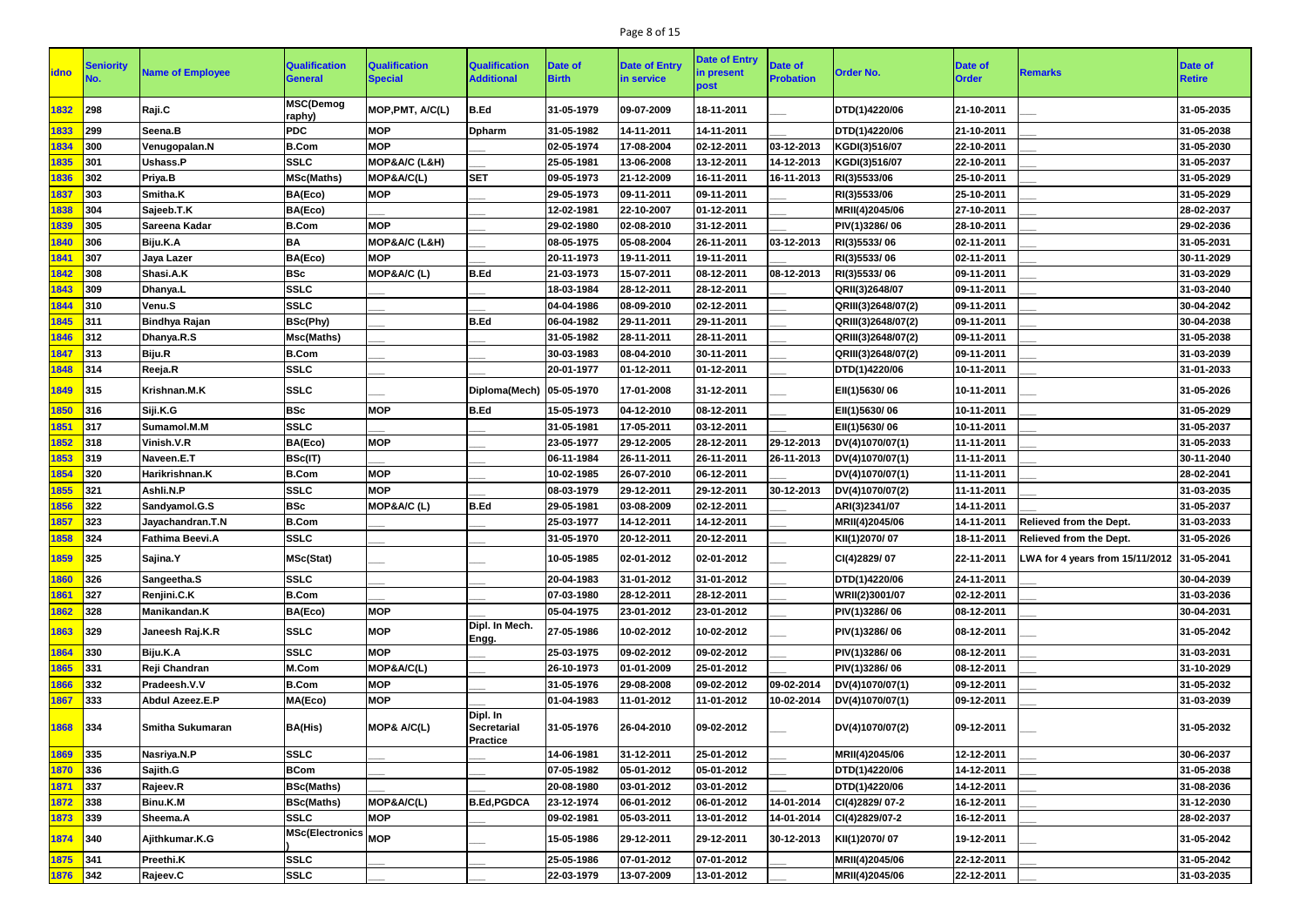## Page 9 of 15

| idno        | <b>Seniority</b> | <b>Name of Employee</b>           | <b>Qualification</b><br>General       | <b>Qualification</b><br><b>Special</b> | <b>Qualification</b><br><b>Additional</b> | <b>Date of</b><br><b>Birth</b> | <b>Date of Entry</b><br>in service | <b>Date of Entry</b><br>in present<br>post | <b>Date of</b><br><b>Probation</b> | <b>Order No.</b>                   | <b>Date of</b><br><b>Order</b> | <b>Remarks</b>                                                 | Date of<br><b>Retire</b> |
|-------------|------------------|-----------------------------------|---------------------------------------|----------------------------------------|-------------------------------------------|--------------------------------|------------------------------------|--------------------------------------------|------------------------------------|------------------------------------|--------------------------------|----------------------------------------------------------------|--------------------------|
| 1877        | 343              | Manju.S                           | <b>MSc</b>                            | <b>MOP</b>                             | B.Ed                                      | 23-03-1975                     | 12-01-2012                         | 12-01-2012                                 |                                    | ARI(3)2341/07                      | 23-12-2011                     |                                                                | 31-03-2031               |
| 1878        | 344              | Saji.S.M                          | <b>SSLC</b>                           | <b>MOP</b>                             |                                           | 26-03-1984                     | 04-02-2012                         | 04-02-2012                                 |                                    | DTD(1)4220/06                      | 04-01-2012                     |                                                                | 31-03-2040               |
|             | 345              | Ambili.K.A                        |                                       | <b>MOP</b>                             | <b>B.Ed, PGDCA</b>                        |                                |                                    | 25-01-2012                                 |                                    |                                    | 05-01-2012                     |                                                                | 31-05-2033               |
| 1879        |                  |                                   | <b>BSc(Maths)</b>                     |                                        |                                           | 20-05-1977                     | 25-01-2012                         |                                            |                                    | RI(3)5533/06                       |                                |                                                                |                          |
| 1880        | 346              | <b>Priya Thomas.P</b>             | <b>MSc(Maths)</b>                     | MOP&A/C (L&H)                          | B.Ed, T/W (L)                             | 30-04-1977                     | 23-01-2012                         | 23-01-2012                                 |                                    | RI(3)5533/06                       | 05-01-2012                     |                                                                | 30-04-2033               |
| 1881        | 347              | Mini.K.A                          | <b>B.Com</b>                          | MOP&A/C(H)                             |                                           | 28-05-1973                     | 01-02-2012                         | 01-02-2012                                 | 01-02-2014                         | IDB(4)1273/07                      | 06-01-2012                     |                                                                | 31-05-2029               |
| 1882        | 348              | Aravind.S.P                       | <b>BSc(Maths)</b>                     | <b>MOP</b>                             | <b>B.Ed</b>                               | 25-05-1989                     | 16-01-2012                         | 16-01-2012                                 |                                    | G.O(M.S)No.58/2011/ Plg 12-01-2012 |                                | <b>CES</b>                                                     | 31-05-2045               |
| 1883        | 349              | Rajesh.K.P                        | M.Com                                 | <b>MOP</b>                             | B.Ed                                      | 02-04-1980                     | 27-07-2011                         | 10-02-2012                                 | 19-02-2014                         | DV(4)1070/07                       | 18-01-2012                     |                                                                | 30-04-2036               |
| 1884        | 350              | Shinoj.K.K                        | <b>BSc(Maths)</b>                     | MOP&A/C(L)                             |                                           | 15-05-1980                     | 21-03-2007                         | 15-02-2012                                 | 15-02-2014                         | DV(4)1070/07                       | 18-01-2012                     |                                                                | 31-05-2036               |
| 1885        | 351              | Leena.K                           | <b>PDC</b>                            | <b>MOP</b>                             | Dipl. In Elec.<br>Engg.                   | 29-05-1980                     | 04-07-2007                         | 22-02-2012                                 | 23-02-2014                         | DV(4)1070/07                       | 18-01-2012                     |                                                                | 31-05-2036               |
| 1886        | 352              | Jijeesh.N.M                       | <b>B.Com</b>                          | <b>MOP</b>                             |                                           | 31-05-1984                     | 21-11-2009                         | 22-02-2012                                 | 17-03-2014                         | DV(4)1070/07                       | 18-01-2012                     |                                                                | 31-05-2040               |
| 1887        | 353              | Jijesh.K                          | <b>B.Com</b>                          |                                        |                                           | 01-09-1983                     | 14-09-2011                         | 03-03-2012                                 |                                    | MRII(4)2045/06                     | 20-01-2012                     |                                                                | 31-08-2039               |
| 1888        | 354              | Jiju Joseph                       | <b>B.Com</b>                          |                                        |                                           | 25-01-1982                     | 08-02-2012                         | 08-02-2012                                 |                                    | RI(3)5533/06                       | 21-01-2012                     | Relieved from the dept.                                        | 31-01-2038               |
| 1889        | 355              | <b>Bini Devasi.K</b>              | <b>BA</b>                             | MOP&A/C (L&H)                          |                                           | 05-05-1977                     | 27-07-2009                         | 07-02-2012                                 |                                    | RI(3)5533/06                       | 21-01-2012                     |                                                                | 31-05-2033               |
| 1890        | 356              | Aji.K                             | <b>MSc(Botany)</b>                    |                                        |                                           | 25-05-1983                     | 21-08-2010                         | 06-03-2012                                 |                                    | PIV(1)3286/06/01                   | 24-01-2012                     |                                                                | 31-05-2039               |
| 1891        | 357              | Shyam.S                           | <b>MSc(Biotechnol</b><br>o gy)        | <b>MOP</b>                             |                                           | 23-03-1981                     | 18-08-2011                         | 30-03-2012                                 |                                    | PIV(1)3286/06                      | 24-01-2012                     |                                                                | 31-03-2037               |
| 1892        | 358              | Ratheesh.R                        | <b>B.Com</b>                          | <b>MOP</b>                             |                                           | 21-05-1982                     | 20-11-2009                         | 16-03-2012                                 |                                    | PIV(1)3286/06                      | 24-01-2012                     |                                                                | 31-05-2038               |
| 1893        | 359              | Sasikumar.T                       | MA(Eco)                               | <b>MOP</b>                             | <b>B.Ed,SET</b>                           | 10-05-1981                     | 08-03-2012                         | 08-03-2012                                 |                                    | PIV(1)3286/06                      | 24-01-2012                     | <b>Relieved from the Dept.</b>                                 | 31-05-2037               |
| 1894        | 360              | <b>Hidesh.R</b>                   | <b>AISSE</b><br>MSc(Envi.<br>Science) |                                        |                                           | 13-08-1983                     | 17-06-2010                         | 09-04-2012                                 |                                    | PIV(1)3286/06                      | 24-01-2012                     |                                                                | 31-08-2039               |
| 1895        | 361              | Rajesh.R                          | <b>MSc(Maths)</b>                     |                                        | <b>B.Ed</b>                               | 01-05-1985                     | 06-03-2012                         | 06-03-2012                                 |                                    | PIV(1)3286/06                      | 24-01-2012                     |                                                                | 30-04-2041               |
| 1896        | 362              | <b>Vinesh Babu.E.C</b>            | <b>B.Com</b>                          | <b>MOP</b>                             |                                           | 31-05-1971                     | 31-03-2012                         | 31-03-2012                                 | 31-03-2014                         | KGDI(3)516/07/                     | 03-02-2012                     |                                                                | 31-05-2027               |
| 1897        | 363              | Binu.K.K                          | BA(Mal)                               |                                        | <b>B Lis, DCA</b>                         | 31-05-1978                     | 14-03-2012                         | 14-03-2012                                 |                                    | EII(1)5630/06                      | 09-02-2012                     |                                                                | 31-05-2034               |
| 1898        | 364              | Deepu.G.T                         | <b>SSLC</b>                           | <b>MOP</b>                             |                                           | 25-05-1980                     | 09-09-2010                         | 01-03-2012                                 | 01-03-2014                         | PTA II(2)2476/2007                 | 10-02-2012                     |                                                                | 31-05-2036               |
| 1899        | 365              | Sumesh.K.S                        | <b>PDC</b>                            | <b>MOP</b>                             |                                           | 25-05-1982                     | 15-10-2004                         | 31-03-2012                                 |                                    | CI(4)2829/07                       | 24-02-2012                     |                                                                | 31-05-2038               |
| 1900        | 366              | <b>Gayathri Manohar.M</b>         | BA(Eco)                               |                                        |                                           | 21-12-1990                     | 27-02-2012                         | 27-02-2012                                 |                                    | G.O(M.S)No.34/2012/<br>Home        | 23-01-2012                     | <b>CES</b>                                                     | 31-12-2046               |
| 1901        | 367              | Asha Krishnan                     | <b>B.Sc (Maths)</b>                   | <b>MOP</b>                             | B.Ed, DCA                                 | 30-05-1980                     | 30-09-2010                         | 22-03-2012                                 | 01-04-2014                         | KII(1)2070/07                      | 29-02-2012                     |                                                                | 31-05-2036               |
| 1902        | 368              | Bindhyamol.T.V                    | <b>MSc(Maths)</b>                     | MOP&A/C(L)                             |                                           | 12-05-1986                     | 19-07-2010                         | 17-05-2012                                 |                                    | QRII(3)2648/07                     | 09-03-2012                     |                                                                | 31-05-2042               |
| 1903        | 369              | <b>Harees.N</b>                   | M.Com                                 | <b>MOP</b>                             |                                           | 26-09-1987                     | 22-02-2010                         | 11-05-2012                                 |                                    | PIV(1)3286/06                      | 12-03-2012                     |                                                                | 30-09-2043               |
| 1904        | 370              | Radhika.R                         | <b>MSc(Maths)</b>                     | <b>MOP</b>                             |                                           | 29-05-1978                     | 04-09-2008                         | 11-05-2012                                 |                                    | PIV(1)3286/06                      | 12-03-2012                     |                                                                | 31-05-2034               |
| 1905        | 371              | Shijumon.P                        | <b>B.Com</b>                          | <b>MOP</b>                             |                                           | 30-05-1983                     | 20-11-2009                         | 17-05-2012                                 |                                    | PIV(1)3286/06                      | 12-03-2012                     |                                                                | 31-05-2039               |
| 1906        | 372              | Shibu.M.B                         | <b>THSLC</b>                          |                                        |                                           | 10-05-1980                     | 03-06-2006                         | 16-05-2012                                 |                                    | PIV(1)3286/06                      | 12-03-2012                     |                                                                | 31-05-2036               |
| 1907        | 373              | Saina Louis.T                     | <b>SSLC</b>                           |                                        |                                           | 31-05-1977                     | 11-06-2010                         | 16-05-2012                                 |                                    | PIV(1)3286/06                      | 12-03-2012                     | Relieved from the dept.                                        | 31-05-2033               |
| 1908        | 374              | Sreejith.N                        | <b>B.Com</b>                          |                                        |                                           | 06-02-1981                     | 09-03-2010                         | 31-05-2012                                 |                                    | PIV(1)3286/06                      | 12-03-2012                     |                                                                | 28-02-2037               |
| 1909        | 375              | Girija.S                          | <b>MSc(Maths)</b>                     | <b>MOP</b>                             | <b>SET</b>                                | 19-11-1976                     | 18-11-2006                         | 14-03-2012                                 | 14-03-2014                         | IDB(4)2883/03                      | 16-10-2006                     | WA from 10/8/07 to 13/03/2012<br>and joined duty on 14/03/2012 | 30-11-2032               |
| 1910        | 376              | <b>Ratheesh Aivalappil</b>        | BA(Eco)                               | MOP&A/C (L&H)                          | B.Ed(SS)                                  | 05-04-1983                     | 21-10-2009                         | 10-05-2012                                 | 14-05-2014                         | CI(4)2829 /07                      | 16-03-2012                     |                                                                | 30-04-2039               |
| 1911        | 377              | Anila Tresa Elizabeth<br>Cheriyan | M.Sc(Maths)                           | <b>MOP</b>                             |                                           | 27-10-1989                     | 21-03-2012                         | 21-03-2012                                 | 29-05-2014                         | C1-29304/2011/D ES                 | 02-03-2012                     | <b>CES</b>                                                     | 31-10-2045               |
| 1912        | 378              | Premkumar.P.S                     | <b>B.Sc(Chem)</b>                     | <b>MOP</b>                             | <b>DCA</b>                                | 25-05-1986                     | 03-05-2012                         | 03-05-2012                                 |                                    | DTD(1)-4220/06                     | 28-03-2012                     |                                                                | 31-05-2042               |
| 1913        | 379              | Murukesan Asari.K                 | M.Com                                 |                                        |                                           | 13-05-1970                     | 03-05-2012                         | 03-05-2012                                 |                                    | DTD(1)-4220/06                     | 28-03-2012                     |                                                                | 31-05-2026               |
| 1914        | 380              | <b>Muhammed Shan.A</b>            | <b>B.Com</b>                          | <b>MOP</b>                             |                                           | 30-05-1982                     | 28-11-2009                         | 11-05-2012                                 |                                    | DTD(1)-4220/06                     | 28-03-2012                     |                                                                | 31-05-2038               |
| 1915        | 381              | Sajini.S.S                        | B.Sc(Phy)                             | <b>MOP</b>                             | B.Ed                                      | 23-05-1974                     | 11-07-2012                         | 11-07-2012                                 |                                    | DTD(1)-4220/06                     | 28-03-2012                     |                                                                | 31-05-2030               |
| 1916        | 382              | Dileep.B.V                        | <b>B.Sc(Chem)</b>                     | MOP&A/C(H)                             |                                           | 03-04-1973                     | 12-07-2012                         | 12-07-2012                                 |                                    | DTD(1)-4220/06                     | 28-03-2012                     |                                                                | 30-04-2029               |
| 1917        | 383              | Santhosh Kumar.S                  | <b>B.Sc(Chem)</b>                     | MOP&A/C(L)                             |                                           | 20-05-1978                     | 26-03-2004                         | 08-06-2012                                 |                                    | PIV(1)3286/06                      | 09-04-2012                     |                                                                | 31-05-2034               |
| 1918        | 384              | Sunil.G                           | <b>B.Sc (Maths)</b>                   | <b>MOP</b>                             |                                           | 28-09-1981                     | 17-05-2012                         | 17-05-2012                                 |                                    | PIV(1)3286/06                      | 09-04-2012                     |                                                                | 30-09-2037               |
| <b>1919</b> | 385              | Nidhisha.N.C                      | <b>PDC</b>                            |                                        | <b>TTC</b>                                | 23-06-1980                     | 16-04-2012                         | 16-04-2012                                 |                                    | CI(4)2829/07-2                     | 16-12-2011                     | Relieved from the Dept.                                        | 30-06-2036               |
|             |                  |                                   |                                       |                                        |                                           |                                |                                    |                                            |                                    |                                    |                                |                                                                |                          |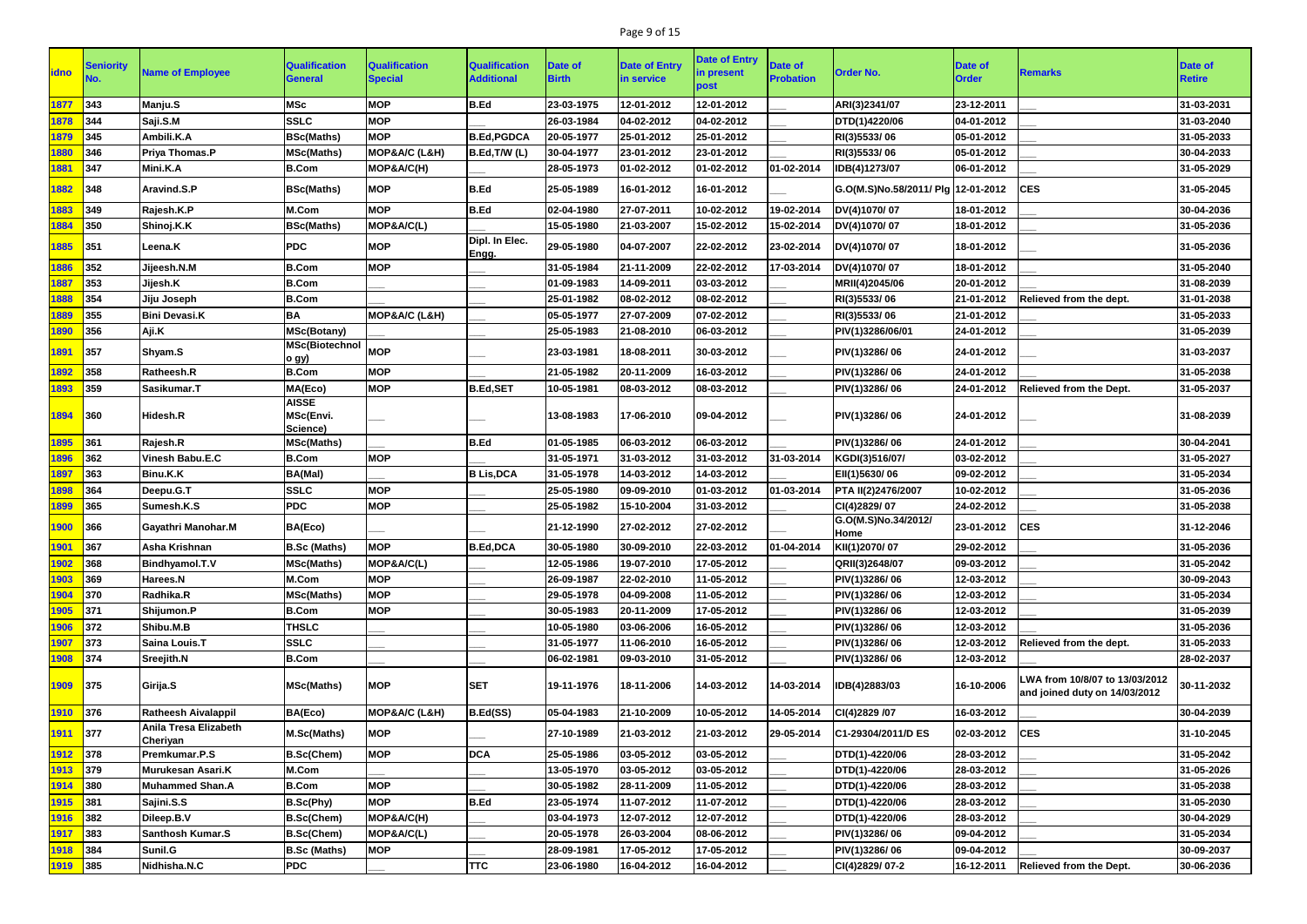# Page 10 of 15

| <b>idno</b> | <b>Seniority</b> | <b>Name of Employee</b>             | <b>Qualification</b><br><b>General</b> | <b>Qualification</b><br><b>Special</b> | <b>Qualification</b><br><b>Additional</b>                         | Date of<br><b>Birth</b> | <b>Date of Entry</b><br>in service | <b>Date of Entry</b><br>in present<br>post | <b>Date of</b><br><b>Probation</b> | <b>Order No.</b>                 | <b>Date of</b><br><b>Order</b> | <b>Remarks</b>          | Date of<br><b>Retire</b> |
|-------------|------------------|-------------------------------------|----------------------------------------|----------------------------------------|-------------------------------------------------------------------|-------------------------|------------------------------------|--------------------------------------------|------------------------------------|----------------------------------|--------------------------------|-------------------------|--------------------------|
| 1920        | 386              | <b>Rajesh Vargheese</b>             | <b>BSc(Maths)</b>                      |                                        |                                                                   | 15-03-1980              | 06-06-2012                         | 06-06-2012                                 |                                    | MRII(4)2045/06                   | 25-04-2012                     |                         | 31-03-2036               |
| 1921        | 387              | Ajaykrishnan.M.P                    | <b>BSc(Maths)</b>                      |                                        |                                                                   | 08-09-1990              | 14-05-2012                         | 14-05-2012                                 |                                    | GO(P)16/12/Plg                   | 27-03-2012                     | <b>CES</b>              | 30-09-2046               |
| 1922        | 388              | <b>Suresh Kumar.S</b>               | <b>PDC</b>                             |                                        |                                                                   | 09-10-1965              | 07-08-2006                         | 07-06-2012                                 |                                    | EA(3)2781/09/DES                 | 21-05-2012                     | <b>ABT</b>              | 31-10-2021               |
| 1923        | 389              | Sreekumar.S.K                       | BA(Eco)                                |                                        |                                                                   | 25-04-1969              | 21-11-2006                         | 11-06-2012                                 |                                    | EA(3)2781/09/DES                 | 21-05-2012                     | <b>ABT</b>              | 30-04-2025               |
| 1924        | 390              | Nahas.M.N                           | <b>SSLC</b>                            |                                        |                                                                   | 04-05-1985              | 27-06-2012                         | 27-06-2012                                 |                                    | QRIII(3)2648/07                  | 29-05-2012                     |                         | 31-05-2041               |
| 1925        | 391              | Maneesha.C.C                        | <b>Msc(Maths)</b>                      |                                        | <b>B.Ed,SET</b>                                                   | 20-05-1975              | 09-07-2009                         | 05-07-2012                                 |                                    | QRIII(3)2648/07                  | 29-05-2012                     |                         | 31-05-2031               |
| 1926        | 392              | Girijakumari.S.S                    | <b>BA(His)</b>                         |                                        | Dipl in<br>Language                                               | 31-05-1985              | 21-06-2012                         | 21-06-2012                                 |                                    | QRIII(3)2648/07                  | 29-05-2012                     |                         | 31-05-2041               |
| 1927        | 393              | Divya.V.N                           | M.Sc(Zoology)                          | MOP& A/C(L)                            | B.Ed, SET, DCA 30-05-1982                                         |                         | 25-06-2012                         | 25-06-2012                                 |                                    | QRIII(3)2648/07                  | 29-05-2012                     |                         | 31-05-2038               |
| 1928        | 394              | Priya.K.Babu                        | M.Com                                  | <b>MOP&amp; A/C (L&amp;H)</b>          |                                                                   | 31-05-1973              | 28-01-2011                         | 27-06-2012                                 | 27-06-2014                         | KII(1)2070/07                    | 06-06-2012                     |                         | 31-05-2029               |
| 1929        | 395              | <b>Sunitha K S</b>                  | <b>B.Com</b>                           | <b>MOP</b>                             |                                                                   | 19-01-1980              | 12-07-2012                         | 12-07-2012                                 |                                    | IDB(4)1273/2007(1)               | 12-06-2012                     |                         | 31-01-2036               |
| 1930        | 396              | Shamna.C.A                          | <b>BCA</b>                             |                                        |                                                                   | 30-05-1979              | 16-08-2011                         | 23-08-2012                                 |                                    | IDB(4)1273/07                    | 12-06-2012                     |                         | 31-05-2035               |
| 1931        | 397              | A. Kumar                            | <b>MA.Eco</b>                          | <b>MOP</b>                             |                                                                   | 26-07-1975              | 07-07-2012                         | 07-07-2012                                 |                                    | IDB(4)1273/2007(1)               | 12-06-2012                     |                         | 31-07-2031               |
| 1932        | 398              | Ajeendranath.V.K                    | BA(Eco)                                | <b>MOP</b>                             |                                                                   | 23-02-1979              | 30/09/2009<br>AN                   | 27-07-2012                                 |                                    | CI(4)2829/07(1)                  | 15-06-2012                     |                         | 28-02-2035               |
| 1933        | 399              | Aiesh Kalathumkandv                 | <b>B.Sc (Maths)</b>                    | <b>MOP</b>                             |                                                                   | 11-05-1983              | 04-06-2009                         | 20-07-2012                                 |                                    | CI(4)2829/2007-(2)               | 15-06-2012                     |                         | 31-05-2039               |
| 1934        | 400              | Vijini.K.V                          | MSc(Bot)                               | <b>MOP, A/C(H)&amp; PWD</b><br>Test    | B.Ed, SET, DCA                                                    | 28-02-1980              | 20-07-2012                         | 20-07-2012                                 |                                    | RI(3)5533/06                     | 16-06-2012                     |                         | 29-02-2036               |
| 1935        | 401              | Baby.V.P                            | <b>B.Com</b>                           |                                        |                                                                   | 19-01-1978              | 04-08-2012                         | 04-08-2012                                 |                                    | MRII(4)2045/06(2)                | 19-06-2012                     |                         | 31-01-2034               |
| 1936        | 402              | Maheshkumar.R                       | <b>SSLC</b>                            |                                        |                                                                   | 24-11-1983              | 13-08-2012                         | 13-08-2012                                 |                                    | QRIII(3)2648/07                  | 19-06-2012                     |                         | 30-11-2039               |
| 1937        | 403              | Dhanya.V.L                          | <b>MSc(Maths)</b>                      |                                        |                                                                   | 21-05-1989              | 20-06-2012                         | 20-06-2012                                 |                                    | G.O(M.S)No.75/2012/TD<br>(Taxes) | 25-04-2012                     | <b>CES</b>              | 31-05-2045               |
| 1938        | 404              | <b>Smiju Cleetus</b>                | <b>BA Economics</b>                    | <b>MOP</b>                             | HDC&BM                                                            | 30-05-1983              | 15-12-2010                         | 09-08-2012                                 | 16-08-2014                         | KII(1)2070/07                    | 25-06-2012                     |                         | 31-05-2039               |
| 1939        | 405              | <b>Bindumol Joseph</b>              | <b>PDC</b>                             | <b>MOP</b>                             |                                                                   | 23-12-1973              | 9/7/2012AN                         | 9/7/2012AN                                 | 10-07-2014                         | KII(1)2070/07                    | 25-06-2012                     |                         | 31-12-2029               |
| 1940        | 406              | Betsy.M.Jacob                       | <b>BSc(Maths)</b>                      |                                        |                                                                   | 11-01-1978              | 28-06-2012                         | 28-06-2012                                 |                                    | EII(1)5630/06                    | 30-06-2012                     |                         | 31-01-2034               |
| 1941        | 407              | <b>Balachandran.C</b>               | <b>B.Com</b>                           |                                        |                                                                   | 21-05-1978              | 02-07-2012                         | 02-07-2012                                 |                                    | EII(1)5630/06                    | 30-06-2012                     | Relieved from the dept. | 31-05-2034               |
| 1942        | <b>1408</b>      | Joshima, K.S                        | <b>THSLC</b>                           | <b>MOP</b>                             | <b>Dipl In</b><br>computer<br><b>Hardware and</b><br>mainta nance | 17-04-1980              | 10-08-2012                         | 10-08-2012                                 |                                    | MRII94)2045/06                   | 02-07-2012                     |                         | 30-04-2036               |
| 1943        | <b>409</b>       | Subrahmanian Puliyangadan   MA(Eco) |                                        | MOP&A/C(L)                             | <b>SET, NET</b>                                                   | 01-03-1978              | 01-07-2009                         | 04-10-2012                                 |                                    | PIV(1)3286/06                    | 05-07-2012                     |                         | 28-02-2034               |
| 1944        | 410              | Jyothish.M.C                        | <b>BSc(Maths)</b>                      | <b>MOP</b>                             |                                                                   | 14-05-1984              | 29-06-2010                         | 05-09-2012                                 |                                    | PIV(1)3286/06                    | 05-07-2012                     |                         | 31-05-2040               |
| 1945        | 411              | Shaiju.K                            | <b>B.Com</b>                           |                                        |                                                                   | 16-05-1985              | 29-11-2009                         | 18-09-2012                                 |                                    | PIV(1)3286/07                    | 05-07-2012                     |                         | 31-05-2041               |
| 1946        | $ 412\rangle$    | Subha.M                             | <b>B.Sc(Maths)</b>                     | <b>MOP</b>                             | <b>B.Ed</b>                                                       | 15-05-1971              | 25-08-2012                         | 25-08-2012                                 | 25-08-2014                         | DV(4)1070/07(1)                  | 10-07-2012                     |                         | 31-05-2027               |
| 1947        | $ 413\rangle$    | Nishitha.m                          | B.Sc(Phy)<br><b>B.Com</b>              |                                        | T/W Eng(L&H),<br>Comp. word<br>processing<br>(L)&DTP              | 30-05-1976              | 06-05-2010                         | 07-09-2012                                 |                                    | DV(4)1070/07(1)                  | 10-07-2012                     |                         | 31-05-2032               |
| 1948        | 414              | Anoop.P                             | <b>BSc(Maths)</b>                      |                                        | <b>MSW</b>                                                        | 25-05-1986              | 06-08-2012                         | 06-08-2012                                 |                                    | WRII(2)1625/11                   | 11-07-2012                     |                         | 31-05-2042               |
| 1949        | $ 415\rangle$    | Pradeep Kammath.J                   | <b>BCom</b>                            | <b>MOP</b>                             | <b>Computer</b><br>operator&<br>programmi ng                      | 22-05-1978              | 17-08-2012                         | 17-08-2012                                 |                                    | EII(3)5630/06                    | 17-07-2012                     |                         | 31-05-2034               |
| 1950        | 416              | Sheena.A                            | <b>B.Com</b>                           |                                        |                                                                   | 10-05-1983              | 06-11-2012                         | 06-11-2012                                 |                                    | QRIII(3)2648/07                  | 14-08-2012                     |                         | 31-05-2039               |
| 1951        | 417              | Mini.V.M                            | <b>B.Com</b>                           |                                        |                                                                   | 12-06-1973              | 24-09-2012                         | 24-09-2012                                 |                                    | RI(3)5533/06                     | 18-08-2012                     |                         | 30-06-2029               |
| 1952        | 418              | <b>Sinu Thomas</b>                  | <b>B.Sc (Maths)</b>                    |                                        |                                                                   | 03-04-1981              | 01-10-2012                         | 01-10-2012                                 |                                    | IDB(4)1273/07                    | 04-09-2012                     |                         | 30-04-2037               |
| 1953        | 419              | Jithesh.U.K                         | <b>B.Sc</b>                            |                                        |                                                                   | 26-01-1986              | 08-03-2010                         | 30-10-2012                                 |                                    | C1(4)2829/07(1)                  | 04-09-2012                     |                         | 31-01-2042               |
| 1954        | 420              | Sreenath.K.G                        | <b>BA</b>                              |                                        | LLB, Dipl.in<br><b>Automobile</b><br>Engg.                        | 31-05-1971              | 25-11-2006                         | 28-09-2012                                 |                                    | EA(3)2781/09/DES                 | 18-09-2012                     | <b>ABT</b>              | 31-05-2027               |
| 1955        | 421              | Ansil.A                             | <b>PDC</b>                             | MOP&A/C(H)                             |                                                                   | 15-04-1980              | 31-01-2007                         |                                            |                                    | EA(3)2781/09/DES                 | 18-09-2012                     | <b>ABT</b>              | 30-04-2036               |
| 1956        | 422              | Rani.S                              | M.Sc                                   | MOP&A/C(L)                             |                                                                   | 10-03-1975              | 05-10-2012                         | 05-10-2012                                 |                                    | DTD(1)-4220/06                   | 18-09-2012                     |                         | 31-03-2031               |
| 1957        | 423              | Simi.V.T                            | M.Sc(Bot)                              |                                        |                                                                   | 30-04-1979              | 08-10-2012                         | 08-10-2012                                 |                                    | DTD(1)-4220/06                   | 18-09-2012                     |                         | 30-04-2035               |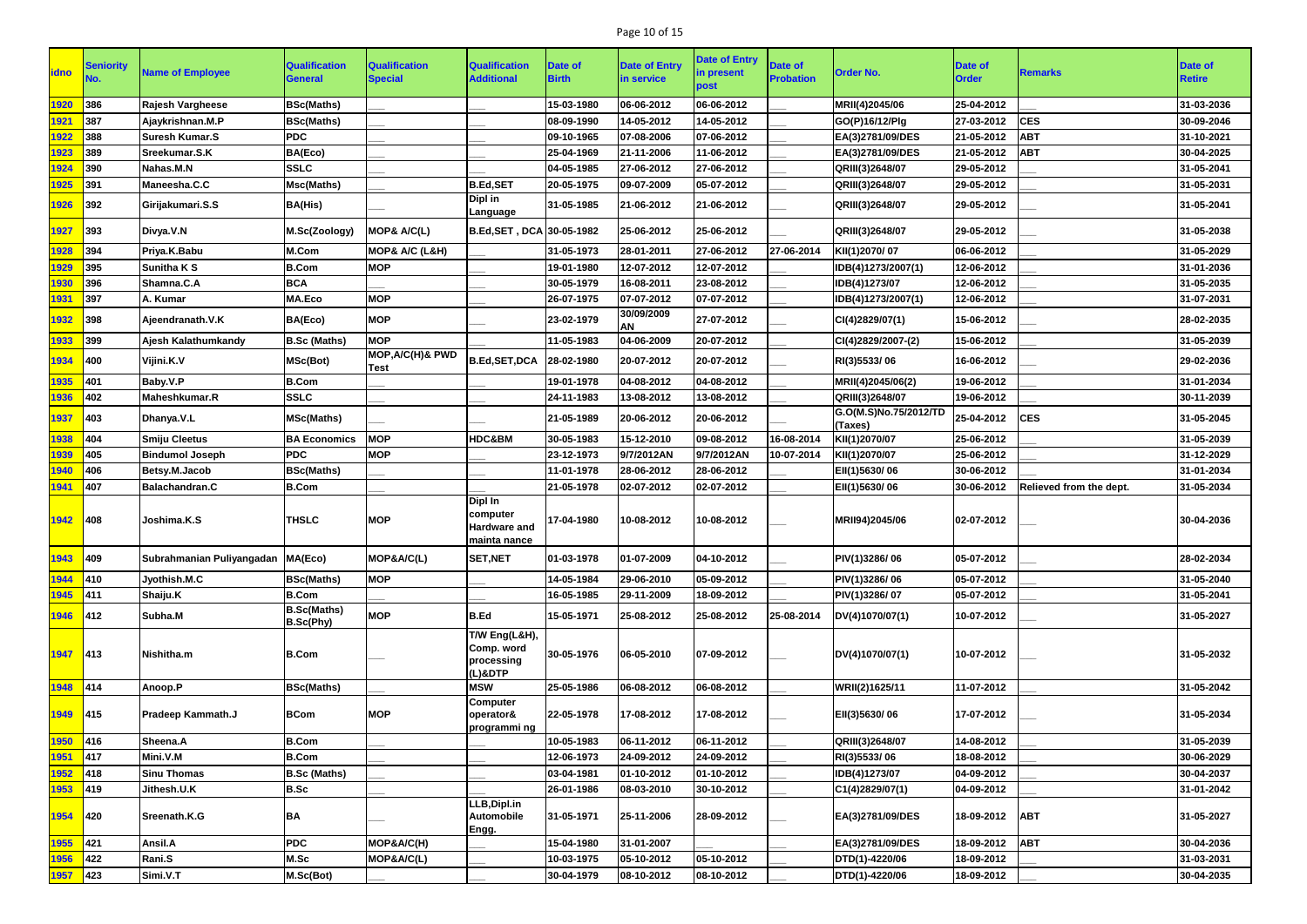## Page 11 of 15

|               | Seniority     |                          | <b>Qualification</b> | <b>Qualification</b> | <b>Qualification</b>                 | Date of      | <b>Date of Entry</b> | <b>Date of Entry</b> | <b>Date of</b>   |                       | <b>Date of</b> |                            | <b>Date of</b> |
|---------------|---------------|--------------------------|----------------------|----------------------|--------------------------------------|--------------|----------------------|----------------------|------------------|-----------------------|----------------|----------------------------|----------------|
| <b>idno</b>   |               | <b>Name of Employee</b>  | <b>General</b>       | <b>Special</b>       | <b>Additional</b>                    | <b>Birth</b> | in service           | in present<br>post   | <b>Probation</b> | <b>Order No.</b>      | <b>Order</b>   | <b>Remarks</b>             | <b>Retire</b>  |
| 1958          | 424           | Shebab.K.K               | BA(Eco)              | MOP&A/C (L&H)        |                                      | 16-05-1980   | 13-09-2006           | 03-11-2012           |                  | EII(3)5630/06         | 25-09-2012     |                            | 31-05-2036     |
| 1959          | 425           | Simi Sebastian           | <b>MA</b>            |                      | <b>B.Ed</b>                          | 19-12-1973   | 18-10-2012           | 18-10-2012           |                  | IDB(4)1273/07         | 26-09-2012     |                            | 31-12-2029     |
| 1960          | 426           | Shanmugadas.K            | <b>B.Sc (Maths)</b>  |                      |                                      | 30-05-1974   | 01-02-2013           | 01-02-2013           |                  | MRII(4)2045/06        | 22-10-2012     |                            | 31-05-2030     |
| 1961          | 427           | Vineethakumari.V         | <b>BA(Hindi)</b>     |                      |                                      | 01-11-1982   | 09-11-2012           | 09-11-2012           |                  | PTAII(2)2476/2007     | 25-10-2012     | <b>PH</b>                  | 31-10-2038     |
| 1962          | 428           | <b>Lineesh Das.D</b>     | <b>SSLC</b>          |                      |                                      | 28-05-1983   | 15-01-2013           | 15-01-2013           |                  | KGDI(3)516/07         | 29-10-2012     | <b>HQ</b>                  | 31-05-2039     |
| 1963          | 429           | Bhavyadas.V.E            | <b>SSLC</b>          | <b>MOP</b>           |                                      | 04-03-1986   | 18-01-2010           | 19-01-2013           |                  | CI(4)2829/07          | 29-10-2012     |                            | 31-03-2042     |
| 1964          | 430           | Gopakumar.K.A            | <b>SSLC</b>          |                      |                                      | 25-05-1982   | 10-01-2013           | 10-01-2013           |                  | MRII(4)2045/06        | 12-11-2012     |                            | 31-05-2038     |
| 965           | 431           | Jayakrishnan.A           | <b>B.Com</b>         |                      |                                      | 01-06-1983   | 30-11-2009           | 07-12-2012           |                  | WRII(2)3001/07        | 14-11-2012     |                            | 31-05-2039     |
| 1966          | 432           | <b>Retheesh Kumar.T</b>  | <b>B.Sc(Maths)</b>   | MOP&A/C (L&H)        | <b>DCA</b>                           | 15-01-1984   | 17-01-2013           | 17-01-2013           |                  | QRIII(3)2648/07       | 14-11-2012     |                            | 31-01-2040     |
| 1967          | 433           | Antony.B                 | <b>B.Sc(Phy)</b>     | <b>MOP</b>           |                                      | 07-05-1984   | 14-12-2012           | 14-12-2012           |                  | QRIII(3)2648/07       | 14-11-2012     |                            | 31-05-2040     |
| 968           | 434           | Ramachandran.P           | <b>SSLC</b>          |                      |                                      | 30-05-1984   | 19-12-2012           | 19-12-2012           |                  | QRIII(3)2648/07       | 14-11-2012     |                            | 31-05-2040     |
| 1969          | 435           | Kannan.P.R               | <b>B.Com</b>         |                      |                                      | 27-12-1980   | 15-12-2011           | 01-01-2013           |                  | RI(3)5533/06          | 15-11-2012     |                            | 31-12-2036     |
| 1970          | 436           | Jisa Joy                 | M.Sc(Phy)            |                      | <b>B.Ed,SET</b>                      | 24-05-1982   | 15-01-2010           | 05-12-2012           |                  | RI(3)5533/06          | 15-11-2012     |                            | 31-05-2038     |
| 1971          | 437           | Krishnadas.K.P           | <b>Plus Two</b>      |                      |                                      | 26-09-1982   | 30-09-2010           | 07-12-2012           |                  | RI(3)5533/06          | 15-11-2012     |                            | 30-09-2038     |
| 1972          | 438           | <b>Sarath Chandran.B</b> | M.Sc(Bio chem)       |                      | <b>B.Ed</b>                          | 17-05-1982   | 10-12-2009           | 13-12-2012           |                  | ARI(3)2341/2007       | 16-11-2012     |                            | 31-05-2038     |
| 1973          | 439           | <b>Ajith Gopal</b>       | <b>B.Sc(Maths)</b>   |                      |                                      | 25-05-1976   | 05-12-2012           | 05-12-2012           |                  | ARI(3)2341/2007       | 16-11-2012     |                            | 31-05-2032     |
| 1974          | <b>440</b>    | Suja.M.K                 | BA                   | <b>MOP</b>           |                                      | 15-11-1972   | 20-07-2009           | 01-01-2013           |                  | WRII(2)3001/07        | 27-11-2012     |                            | 30-11-2028     |
| 1975          | $\vert$ 441   | Sajeev.D                 | <b>B.Com</b>         |                      |                                      | 14-05-1978   | 02-08-2010           | 31-12-2012           |                  | PIV(1)3286/06         | 27-11-2012     | Relieved from the dept.    | 31-05-2034     |
| 1976          | $ 442\rangle$ | Shuhaib.K.P              | <b>B.Sc (Maths)</b>  | <b>MOP</b>           |                                      | 01-05-1986   | 06-01-2010           | 30-01-2013           |                  | PIV(1)3286/06         | 27-11-2012     |                            | 30-04-2042     |
| 1977          | 443           | Nancy.V.S                | <b>PDC</b>           | <b>MOP</b>           |                                      | 17-05-1978   | 19-07-2012           | 02-01-2013           |                  | PIV(1)3286/06         | 27-11-2012     |                            | 31-05-2034     |
| 1978          | 444           | Deepa.K                  | <b>SSLC</b>          | MOP&A/C (L&H)        |                                      | 28-09-1979   | 27-01-2007           | 28-12-2012           |                  | PIV(1)3286/06         | 27-11-2012     |                            | 30-09-2035     |
| 1979          | 445           | <b>Hans P George</b>     | MA(Eco)              | MOP&A/C (L&H)        | PGDCA,B.Ed,<br><b>JDC</b>            | 26-11-1979   | 14-12-2011           | 28-12-2012           |                  | PIV(1)3286/06         | 27-11-2012     |                            | 30-11-2035     |
| 1980          | 446           | Shani Das.Y              | <b>B.Sc (Stat)</b>   | <b>MOP</b>           | <b>B.Ed</b>                          | 07-04-1982   | 31-03-2012           | 02-01-2013           |                  | PIV(1)3286/06         | 27-11-2012     |                            | 30-04-2038     |
| 1981          | $\vert$ 447   | Soumya.K.R               | M.Sc(Phy)            | <b>MOP</b>           | <b>B.Ed,DCA</b>                      | 16-01-1985   | 26-12-2012           | 26-12-2012           | 26-12-2014       | KII(1)2070/07         | 03-12-2012     |                            | 31-01-2041     |
| 1982          | 448           | Siju.G                   | <b>B.Sc(Maths)</b>   | MOP&A/C (L&H)        |                                      | 30-05-1980   | 22-10-2007           | 29-12-2012           | 29-12-2014       | KII(1)2070/07         | 03-12-2012     |                            | 31-05-2036     |
| 1983          | $ 449\rangle$ | Sheheera.A               | ΒA                   | <b>MOP</b>           | Dipl.in<br>Journalism                | 20-05-1981   | 12-11-2009           | 29-12-2012           | 29-12-2014       | KII(1)2070/07         | 03-12-2012     |                            | 31-05-2037     |
| 1984          | 450           | Sajith.V.A               | <b>PDC</b>           | <b>MOP</b>           | Dipl.in<br>Elec.Engg                 | 07-05-1978   | 26-10-2009           | 29-12-2012           | 29-12-2014       | KII(1)2070/07         | 03-12-2012     |                            | 31-05-2034     |
| 1985          | 451           | Manju.J                  | M.Sc(Maths)          | <b>MOP</b>           | <b>B.Ed</b>                          | 24-11-1981   | 07-01-2013           | 07-01-2013           |                  | QRIII(3)2648/07       | 04-12-2012     |                            | 30-11-2037     |
| 1986          | 452           | Shibu Murukan            | M.Sc(Stat)           | <b>MOP</b>           |                                      | 28-05-1983   | 31-12-2012           | 31-12-2012           | 31-12-2014       | KIII(1)5518/08        | 20-12-2012     |                            | 31-05-2039     |
| 1987          | 453           | Brijesh.C.J              | <b>BA(Socio)</b>     | <b>MOP</b>           | DCA, Dipl.In<br>Elec&Commn.<br>Engg. | 25-05-1977   | 30-09-2004           | 01-02-2013           |                  | DTD(1)-4220/06        | 22-12-2012     |                            | 31-05-2033     |
| 1988          | 454           | Abhilash.V.R             | M.Sc(Phy)            |                      | <b>B.Ed</b>                          | 15-04-1984   | 03-08-2011           | 01-02-2013           |                  | EII(3)5630/06         | 22-12-2012     |                            | 30-04-2040     |
| 1989          | 455           | Suresh.D.S               | <b>B.Com</b>         |                      |                                      | 17-05-1976   | 28-05-2009           | 31-01-2013           |                  | DTD(1)-4220/06        | 22-12-2012     |                            | 31-05-2032     |
| 1990          | 456           | Ranjini.M.K              | BA(Eco)              |                      |                                      | 27-02-1989   | 28-01-2013           | 28-01-2013           |                  | DV(1)423/09           | 29-12-2012     |                            | 28-02-2045     |
| 1991          | 457           | Aneeshkumar.A            | <b>B.Sc(Stat)</b>    |                      | <b>DCA</b>                           | 20-04-1986   | 25-01-2013           | 25-01-2013           |                  | PTAVI(3)3395/2008 (1) | 02-01-2013     | <b>Special recruitment</b> | 30-04-2042     |
| <u> 1992 </u> | 458           | <b>Babukuttan.G</b>      | BA(Eco)              |                      | <b>B.Ed</b>                          | 08-05-1970   | 28-01-2013           | 28-01-2013           |                  | PTAVI(3)3395/2008 (1) | 02-01-2013     | <b>Special recruitment</b> | 31-05-2026     |
| 1993          | $ 459\rangle$ | Anitha.A.V               | <b>SSLC</b>          |                      | <b>NTC</b><br><b>Stenography</b>     | 22-05-1980   | 12-08-2011           | 18-02-2013           |                  | RI(3)5533/06          | 21-01-2013     |                            | 31-05-2036     |
| 1994          | 460           | Jeena.S.V                | <b>SSLC</b>          | MOP&A/C(H)           |                                      | 05-12-1985   | 06-03-2013           | 06-03-2013           |                  | QRIII(3)2648/07       | 05-02-2013     |                            | 31-12-2041     |
| 1995          | 461           | Sheena.B                 | <b>BA</b>            | <b>MOP</b>           | <b>B.Ed</b>                          | 15-05-1978   | 25-02-2013           | 25-02-2013           |                  | DTD(1)-4220/06        | 06-02-2013     |                            | 31-05-2034     |
| 1996          | 462           | <b>Bobby Mathews</b>     | <b>SSLC</b>          |                      |                                      | 07-10-1981   | 16-03-2013           | 16-03-2013           |                  | PTAII(2)2476/07       | 06-02-2013     |                            | 31-10-2037     |
| 1997          | 463           | Jishi.M                  | <b>SSLC</b>          | <b>MOP</b>           |                                      | 19-01-1981   | 11-03-2013           | 11-03-2013           |                  | PIV(1)3286/06         | 07-02-2013     |                            | 31-01-2037     |
| 1998          | 464           | Cicily.C.J               | <b>PDC</b>           | <b>MOP</b>           |                                      | 15-06-1972   | 28-03-2007           | 14-02-2012           |                  | EA(3)2781/09/DES      | 12-02-2013     | <b>ABT</b>                 | 30-06-2028     |
| 1999          | 465           | Rajmohan.M               | <b>SSLC</b>          | <b>MOP</b>           |                                      | 30-05-1968   | 16-04-2001           | 15-02-2013           |                  | EA(3)2781/09/DES      | 12-02-2013     | <b>ABT</b>                 | 31-05-2024     |
| 2000          | <b>466</b>    | Smitha.K.R               | M.Com                | MOP&A/C (L&H)        |                                      | 05-05-1981   | 23-09-2009           | 21-02-2014           |                  | EA(3)14/2014/DES      | 19-02-2013     | <b>ABT</b>                 | 31-05-2037     |
| 2001          | 467           | Veena.J                  | <b>SSLC</b>          |                      |                                      | 10-05-1986   | 12-03-2013           | 12-03-2013           |                  | QRIII(3)2648/07       | 22-02-2013     |                            | 31-05-2042     |
| $2002$ 468    |               | Ashrafkhan.A             | <b>SSLC</b>          |                      |                                      | 14-04-1983   | 14-03-2013           | 14-03-2013           |                  | QRIII(3)2648/07       | 22-02-2013     |                            | 30-04-2039     |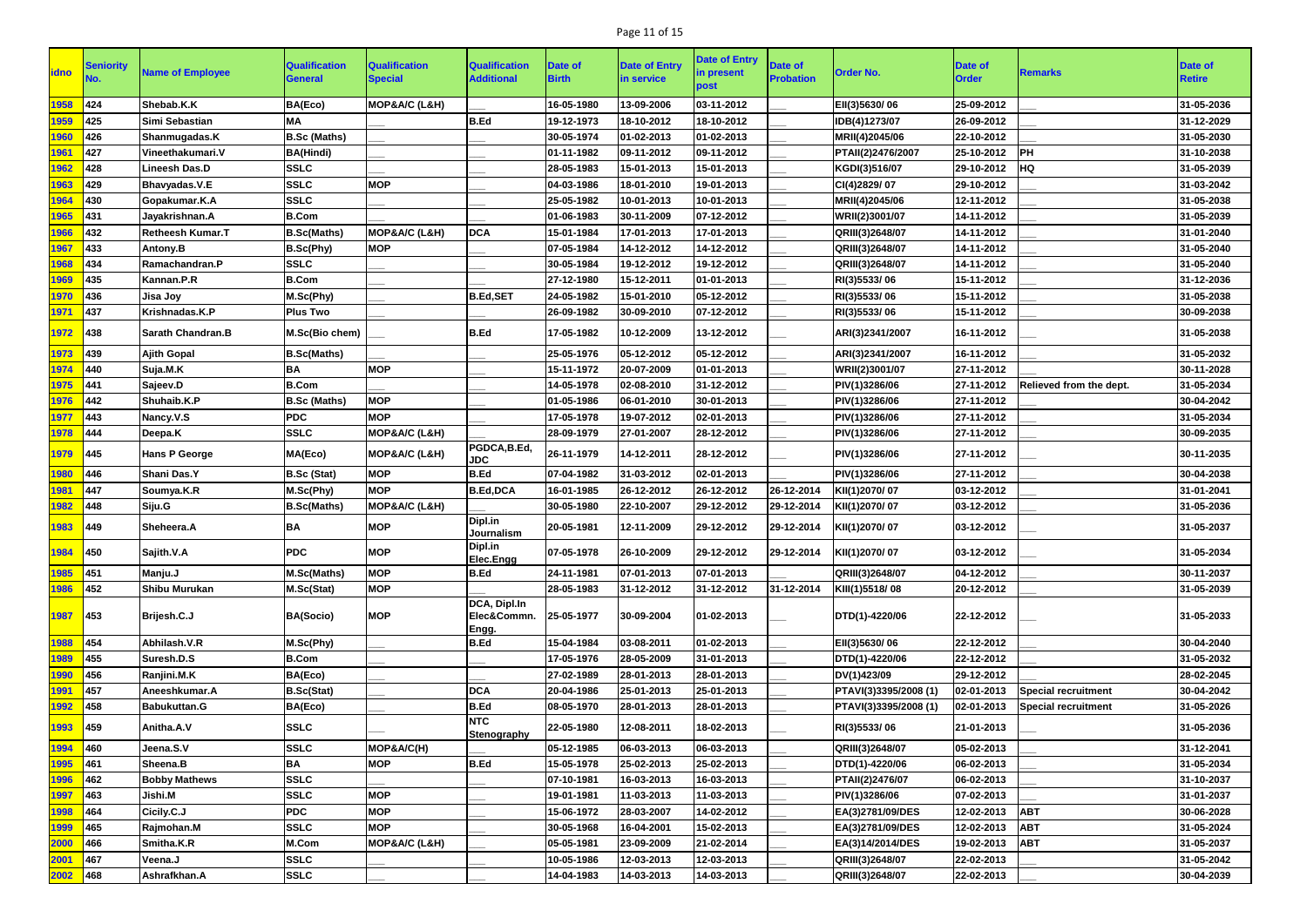## Page 12 of 15

| <b>idno</b> | <b>Seniority</b> | <b>Name of Employee</b> | <b>Qualification</b><br><b>General</b> | <b>Qualification</b><br><b>Special</b>       | <b>Qualification</b><br><b>Additional</b> | Date of<br><b>Birth</b> | <b>Date of Entry</b><br>in service | <b>Date of Entry</b><br>in present<br>post | <b>Date of</b><br><b>Probation</b> | <b>Order No.</b>          | <b>Date of</b><br><b>Order</b> | <b>Remarks</b>             | <b>Date of</b><br><b>Retire</b> |
|-------------|------------------|-------------------------|----------------------------------------|----------------------------------------------|-------------------------------------------|-------------------------|------------------------------------|--------------------------------------------|------------------------------------|---------------------------|--------------------------------|----------------------------|---------------------------------|
| 2003        | 469              | Dixon.V.Cheruvathoor    | <b>SSLC</b>                            |                                              | <b>B.Ed</b>                               | 01-05-1983              | 30-03-2013                         | 30-03-2013                                 |                                    | RI(3)5533/06              | 05-03-2013                     | Relieved from the dept.    | 30-04-2039                      |
| 2004        | 470              | <b>Binulal.J.W</b>      | <b>B.Com</b>                           | <b>MOP</b>                                   |                                           | 27-05-1981              | 30-03-2013                         | 30-03-2013                                 |                                    | IDB(4)1273/07             | 08-03-2013                     |                            | 31-05-2037                      |
| 2005        | 471              | Vijil.C.Jose            | <b>B.Sc (Maths)</b>                    |                                              | <b>MCA</b>                                | 20-04-1986              | 27-03-2013                         | 27-03-2013                                 |                                    | EV(1)587/2009             | 13-03-2013                     |                            | 30-04-2042                      |
| 2006        | 472              | Siddhique.P.A           | BA(Eco)                                |                                              |                                           | 20-01-1978              | 15-07-2009                         | 05-04-2013                                 |                                    | RI(3)5533/06              | 14-03-2013                     |                            | 31-01-2034                      |
| 2007        | 473              | Aneesh.A                | <b>B.Sc (Maths)</b>                    |                                              |                                           | 03-05-1985              | 09-04-2013                         | 09-04-2013                                 |                                    | ARII(1)3152/2008          | 19-03-2013                     |                            | 31-05-2041                      |
|             |                  |                         | <b>B.Sc (Maths)</b>                    |                                              |                                           |                         |                                    |                                            |                                    |                           |                                |                            |                                 |
| 2008        | 474              | Prathibha.M.C           | M.Sc(OR&C<br>omp. Appl.)               |                                              | <b>M.Phil</b>                             | 12-04-1985              | 11-04-2013                         | 11-04-2013                                 |                                    | ARII(1)3152/2008          | 19-03-2013                     |                            | 30-04-2041                      |
| 2009        | 475              | Sanal.S                 | <b>HSE</b>                             |                                              |                                           | 20-05-1984              | 09-12-2010                         | 13-05-2013                                 |                                    | C1(4)2829/07              | 25-03-2013                     |                            | 31-05-2040                      |
| 2010        | 476              | Satlana.U.V             | <b>SSLC</b>                            | <b>MOP</b>                                   |                                           | 20-03-1975              | 29-04-2010                         | 05-04-2013                                 |                                    | C1(4)2829/07              | 25-03-2013                     |                            | 31-03-2031                      |
| 2011        | $\vert$ 477      | Shajil.C                | <b>SSLC</b>                            |                                              |                                           | 01-02-1983              | 16-05-2007                         | 10-05-2013                                 |                                    | C1(4)2829/07              | 25-03-2013                     |                            | 31-01-2039                      |
| 2012        | 478              | Nijil.C                 | M.Sc                                   | <b>MOP</b>                                   |                                           | 21-04-1982              | 15-06-2009                         | 10-04-2013                                 |                                    | C1(4)2829/07              | 25-03-2013                     |                            | 30-04-2038                      |
| 2013        | 479              | Reshma Raveendran       | M.Sc(Bot)                              |                                              | <b>B.Ed,SET</b>                           | 31-05-1979              | 24-10-2011                         | 10-04-2013                                 |                                    | C1(4)2829/07              | 25-03-2013                     |                            | 31-05-2035                      |
| 2014        | 480              | Khadeeja.c.m            | <b>B.Sc</b>                            |                                              | <b>B.Ed</b>                               | 20-04-1978              | 12-12-2012                         | 08-04-2013                                 |                                    | C1(4)2829/07              | 25-03-2013                     |                            | 30-04-2034                      |
| 2015        | 481              | Ajithkumar.C.S          | MA(Eng)                                | <b>MOP</b>                                   |                                           | 03-05-1986              | 12-09-2007                         | 12-04-2013                                 |                                    | C1(4)2829/07              | 25-03-2013                     |                            | 31-05-2042                      |
| 2016        | 482              | Sujisha.K               | <b>B.Sc(Chem)</b>                      |                                              | <b>D'Pharm</b>                            | 02-05-1979              | 23-11-2012                         | 06/04/2013<br>AN                           |                                    | C1(4)2829/07              | 25-03-2013                     | Relieved from the dept.    | 31-05-2035                      |
| 2017        | $ 483\rangle$    | Deepa.P.O               | M.Sc(Maths)                            |                                              | PGDCA,B.Ed<br><b>KGTE-Eng</b>             | 30-05-1979              | 05-04-2013                         | 05-04-2013                                 |                                    | C1(4)2829/07              | 25-03-2013                     |                            | 31-05-2035                      |
| 2018        | $\vert$ 484      | Bini.M.V                | <b>B.Sc</b>                            | MOP&A/C (L&H)                                | <b>B.Ed</b>                               | 20-05-1982              | 08-03-2010                         | 10-05-2013                                 |                                    | C1(4)2829/07              | 25-03-2013                     |                            | 31-05-2038                      |
| 2019        | 485              | Arun.O.V                | <b>PDC</b>                             |                                              | Dipl. In<br><b>Electrical Engg.</b>       | $[01 - 05 - 1978]$      | 04-12-2006                         | 08-04-2013                                 |                                    | EA(3)2781/09/DES          | 26-03-2013                     | <b>ABT</b>                 | 30-04-2034                      |
| 2020        | 486              | Noushad.P               | <b>SSLC</b>                            |                                              |                                           | 15-03-1976              | 02-06-2008                         |                                            |                                    | EA(3)2781/09/DES          | 26-03-2013                     | <b>ABT</b>                 | 31-03-2032                      |
| 2021        | 487              | Gopakumar.T             | <b>B.Sc(Chem)</b>                      |                                              | <b>B.Ed</b>                               | 28-05-1968              | 01-09-2006                         | 08-04-2013                                 |                                    | EA(3)2781/09/DES          | 26-03-2013                     | <b>ABT</b>                 | 31-05-2024                      |
| 2022        | 488              | Al Harsha.S.Y           | <b>B.Sc(BioChem)</b>                   |                                              |                                           | 30-05-1985              | 18-04-2013                         | 18-04-2013                                 |                                    | IDB(4)1273/07             | 26-03-2013                     | HQ                         | 31-05-2041                      |
| 2023        | 489              | Shanu.S                 | <b>B.Sc (Maths)</b>                    |                                              |                                           | 15-02-1988              | 27-03-2013                         | 27-03-2013                                 |                                    | GO(MS)NO.27/2013/<br>Home | 28-01-2013                     | <b>CES</b>                 | 29-02-2044                      |
| 2024        | 490              | Shinoj.K                | <b>SSLC</b>                            |                                              |                                           | 18-05-1976              | 25-06-2013                         | 25-06-2013                                 |                                    | CI(4)2829/07              | 15-04-2013                     |                            | 31-05-2032                      |
| 2025        | 491              | Deepu.V.R               | BA(Eco)                                |                                              |                                           | 31-05-1981              | 27-09-2008                         | 26-06-2013                                 |                                    | DTC(1)4947/09             | 24-04-2013                     | <b>Special recruitment</b> | 31-05-2037                      |
| 2026        | 492              | Salini.K                | <b>SSLC</b>                            |                                              |                                           | 10-11-1983              | 25-07-2013                         | 25-07-2013                                 |                                    | KGDI(3)516/2007           | 13-05-2013                     |                            | 30-11-2039                      |
| 2027        | <b>493</b>       | Mujeeb Rahman.M.A       | BA(Eco)                                |                                              |                                           | 25-05-1976              | 14-06-2013                         | 14-06-2013                                 |                                    | MRII(4)2045/06            | 16-05-2013                     |                            | 31-05-2032                      |
| 2028        | 494              | <b>Praveen.R</b>        | MA(Eco)                                |                                              | <b>NET</b>                                | 02-05-1983              | 31-05-2013                         | 31-05-2013                                 |                                    | C1(4)2829/07              | 16-05-2013                     |                            | 31-05-2039                      |
| 2029        | 495              | Jyothi.P                | BA(Eco)                                |                                              |                                           | 23-09-1975              | 14-06-2013                         | 14-06-2013                                 |                                    | MRII(4)2045/06            | 16-05-2013                     |                            | 30-09-2031                      |
| 2030        | 496              | <b>Dhanesh Keshavan</b> | <b>Pre Degree</b>                      |                                              |                                           | 25-02-1980              | 31-05-2013                         | 31-05-2013                                 |                                    | C1(4)2829/07              | 16-05-2013                     |                            | 29-02-2036                      |
| 2031        | 497              | Sajimon.N               | <b>B.Com</b>                           |                                              |                                           | 13-05-1978              | 13-06-2013                         | 13-06-2013                                 |                                    | MRII(4)2045/06            | 16-05-2013                     |                            | 31-05-2034                      |
| 2032        | 498              | Sreeja.K                | M.Sc(Phy)                              |                                              | <b>B.Ed</b>                               | 05-08-1984              | 01-03-2013                         | 01-06-2013                                 |                                    | C1(4)2829/07              | 16-05-2013                     | Relieved from the dept.    | 31-08-2040                      |
| 2033        | 499              | Arunraj.M               | <b>HSE</b>                             |                                              |                                           | 03-02-1985              | 15-06-2011                         | 30-05-2013                                 |                                    | C1(4)2829/07              | 16-05-2013                     |                            | 28-02-2041                      |
| 2034        | 500              | Remesan.E.P             | <b>SSLC</b>                            | <b>MOP</b>                                   |                                           | 25-04-1971              | 22-07-2009                         | 11-06-2013                                 |                                    | C1(4)2829/07              | 16-05-2013                     |                            | 30-04-2027                      |
| 2035        | 501              | Ashokan.K.S             | <b>Pre Degree</b>                      | <b>MOP</b>                                   |                                           | 02-03-1977              | 16-01-2010                         | 11-06-2013                                 |                                    | C1(4)2829/07              | 16-05-2013                     | Relieved from the dept.    | 31-03-2033                      |
| 2036        | 502              | Jamsheer.K.E            | BA(Eco)                                |                                              |                                           | 24-08-1983              | 01-08-2013                         | 01-08-2013                                 |                                    | WRII(2)3001/07            | 20-05-2013                     |                            | 31-08-2039                      |
| 2037        | 503              | Aneesh.S                | BA(Eco)                                | <b>MOP</b>                                   |                                           | 29-05-1986              | 28-11-2009                         | 08-07-2013                                 |                                    | WRII(2)3001/07            | 20-05-2013                     | <b>HQ</b>                  | 31-05-2042                      |
| 2038        | 504              | Anoop.R                 | BA(Eco)                                | <b>MOP</b>                                   |                                           | 29-09-1984              | 08-07-2013                         | 08-07-2013                                 |                                    | IDB(4)1273/07             | 25-05-2013                     |                            | 30-09-2040                      |
| 2039        | 505              | <b>Rejitha.G</b>        | <b>B.Sc</b>                            | <b>MOP</b>                                   | <b>B.Ed, PGDCA</b>                        | 04-05-1980              | 08-07-2013                         | 08-07-2013                                 |                                    | IDB(4)1273/07             | 25-05-2013                     |                            | 31-05-2036                      |
| $2040$ 506  |                  | Ragini.N.K              | B.Sc(Phy)                              | <b>MOP&amp;</b><br>A/C(L), Panchayat<br>test | <b>B.Ed</b>                               | 27-05-1979              | 30-09-2011                         | 29-06-2013                                 |                                    | C1(4)2829/07              | 03-06-2013                     |                            | 31-05-2035                      |
| 2041        | $\sqrt{507}$     | Seenath.P.H             | <b>B.Sc (Maths)</b>                    | <b>MOP</b>                                   | <b>B.Ed</b>                               | 07-05-1977              | 17-06-2008                         | 03-07-2013                                 |                                    | PIV(1)3286/06             | 07-06-2013                     |                            | 31-05-2033                      |
| 2042        | $\vert$ 508      | <b>Kumar.N</b>          | <b>B.Com</b>                           |                                              |                                           | 27-05-1983              | 05-07-2013                         | 05-07-2013                                 |                                    | PIV(1)3286/06             | 07-06-2013                     |                            | 31-05-2039                      |
| 2043        | 509              | Sreejith.J.S            | M.Sc                                   |                                              | <b>B.Ed</b>                               | 30-05-1984              | 27-02-2013                         | 04-07-2013                                 |                                    | PIV(1)3286/06             | 07-06-2013                     |                            | 31-05-2040                      |
| 2044        | 510              | Rajeev.K.V              | <b>B.Com</b>                           |                                              |                                           | 25-01-1973              | 12-07-2013                         | 12-07-2013                                 |                                    | RI(3)1058/12              | 13-06-2013                     |                            | 31-01-2029                      |
| $2045$ 511  |                  | Sanesh.K.P              | <b>SSLC</b>                            |                                              | <b>Certificate</b>                        | 30-11-1980              | 23-07-2013                         | 23-07-2013                                 |                                    | C1(4)2829/07              | 22-06-2013                     | Relieved from the dept.    | 30-11-2036                      |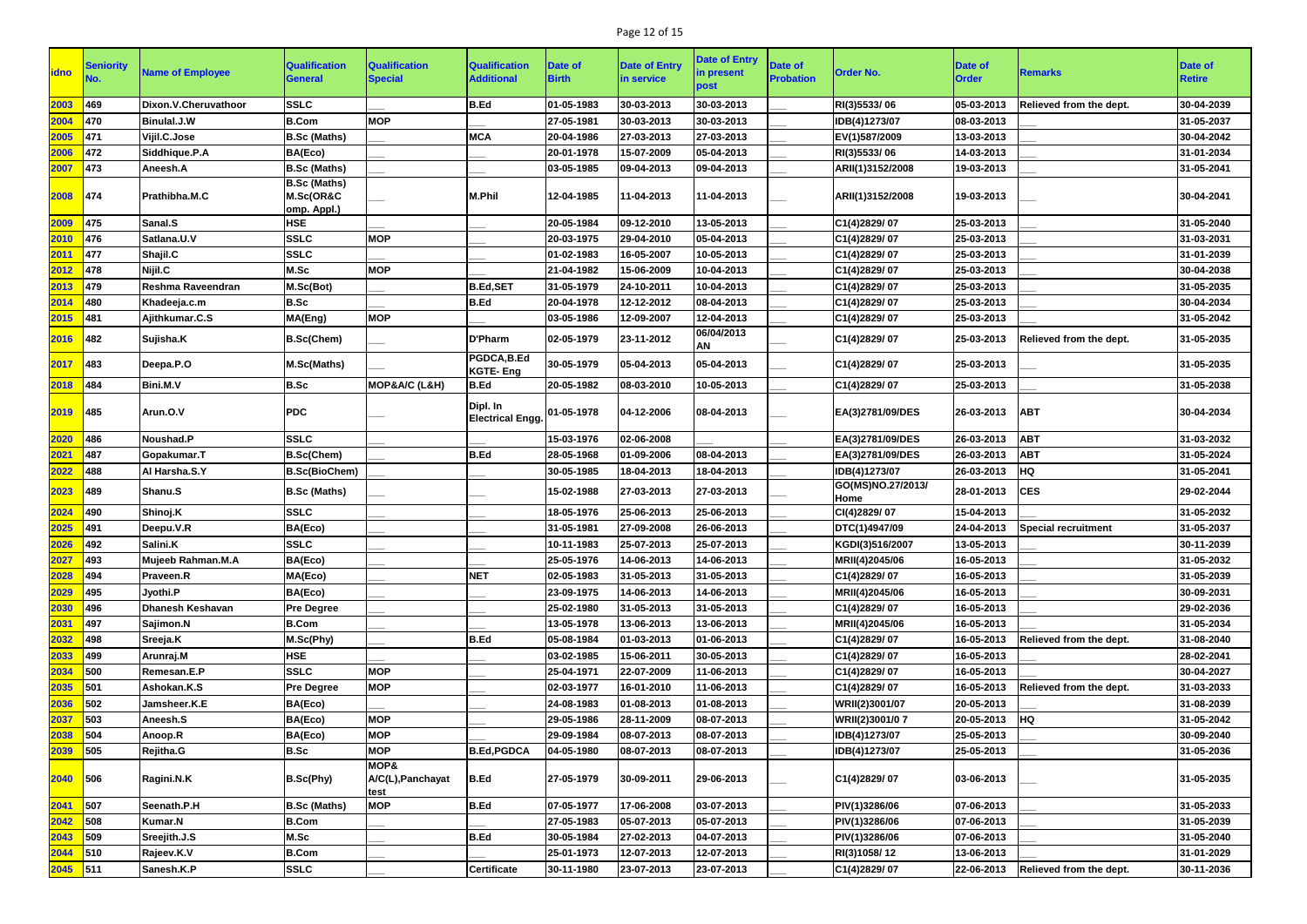## Page 13 of 15

| <b>idno</b> | Seniority       | <b>Name of Employee</b>     | <b>Qualification</b><br>General            | <b>Qualification</b><br><b>Special</b> | <b>Qualification</b><br><b>Additional</b>         | <b>Date of</b><br><b>Birth</b> | <b>Date of Entry</b><br>in service | <b>Date of Entry</b><br>in present<br>post | Date of<br><b>Probation</b> | <b>Order No.</b>   | <b>Date of</b><br><b>Order</b> | <b>Remarks</b> | Date of<br><b>Retire</b> |
|-------------|-----------------|-----------------------------|--------------------------------------------|----------------------------------------|---------------------------------------------------|--------------------------------|------------------------------------|--------------------------------------------|-----------------------------|--------------------|--------------------------------|----------------|--------------------------|
| 2046        | 512             | Shinup.P.J                  | M.Com                                      |                                        | course on<br><b>Professio nal</b><br>Develop ment | 27-01-1982                     | 14-08-2013                         | 14-08-2013                                 |                             | KII(1)2070/07      | 24-06-2013                     |                | 31-01-2038               |
| 2047        | 513             | Anithakumari Vazhaparambil  | BA(Eco)                                    |                                        |                                                   | 09-05-1968                     | 19-08-2013                         | 19-08-2013                                 |                             | CI(4)2829/07(1)    | 06-07-2013                     |                | 31-05-2024               |
| 2048        | 514             | Ratheesh.K.P                | BA(Eco)                                    |                                        |                                                   | 14-03-1981                     | 19-08-2013                         | 19-08-2013                                 |                             | RI(3)5533/06       | 06-07-2013                     |                | 31-03-2037               |
| 2049        | 515             | Mini.V                      | M.Sc                                       | <b>MOP</b>                             |                                                   | 17-10-1976                     | 07-08-2013                         | 07-08-2013                                 |                             | QRIII(3)2648/07    | 10-07-2013                     |                | 31-10-2032               |
| 2050        | 516             | Sasi.S                      | <b>Xth Equalency</b><br><b>Examination</b> |                                        |                                                   | 29-05-1967                     | 07-06-2008                         |                                            |                             | EA(3)2781/09/DES   | 15-07-2013                     | <b>ABT</b>     | 31-05-2023               |
| 2051        | 517             | Asaraff.U                   | <b>SSLC</b>                                | <b>MOP</b>                             | liti                                              | 05-06-1972                     | 19-03-2004                         | 17/07/2013<br><b>AN</b>                    |                             | EA(3)2781/09/DES   | 15-07-2013                     | <b>ABT</b>     | 30-06-2028               |
| 2052        | 518             | Suji.M.R                    | <b>PDC</b>                                 | <b>MOP</b>                             |                                                   | 20-05-1978                     | 14-06-2006                         | 31-07-2013                                 |                             | EA(3)2781/09/DES   | 15-07-2013                     | <b>ABT</b>     | 31-05-2034               |
| 2053        | 519             | Rani.R.B                    | <b>SSLC</b>                                |                                        |                                                   | 15-05-1977                     | 03-09-2013                         | 03-09-2013                                 |                             | PIV(1)3286/06-1    | 18-07-2013                     | <b>HQ</b>      | 31-05-2033               |
| 2054        | 520             | <b>Santhosh Kumar.N</b>     | <b>SSLC</b>                                |                                        |                                                   | 16-07-1978                     | 27-08-2013                         | 27-08-2013                                 |                             | KGDI(3)516/2007(1) | 23-07-2013                     |                | 31-07-2034               |
| 2055        | 521             | Beena.K.S                   | BA(Eco)                                    |                                        |                                                   | 29-05-1980                     | 19-09-2013                         | 19-09-2013                                 |                             | IDB(4)1273/07      | 23-07-2013                     | <b>HQ</b>      | 31-05-2036               |
| 2056        | 522             | Vinodkumar.T.M              | M.Sc(Maths)                                |                                        | B.Ed                                              | 10-05-1984                     | 21-08-2013                         | 21-08-2013                                 |                             | KGDI(3)516/2007(1) | 23-07-2013                     |                | 31-05-2040               |
| 2057        | 523             | Sreenivasan.K               | MA(Eco)                                    |                                        | B.Ed                                              | 15-03-1973                     | 19-07-2004                         | 21-08-2013                                 |                             | KGDI(3)516/2007(1) | 23-07-2013                     |                | 31-03-2029               |
| 2058        | 524             | Jayachandran.N              | <b>B.Sc (Maths)</b>                        |                                        |                                                   | 27-05-1973                     | 31-08-2013                         | 31-08-2013                                 |                             | KGDI(3)516/07(2)   | 23-07-2013                     |                | 31-05-2029               |
| 2059        | 525             | Ashad.W.A                   | <b>B.Sc</b>                                |                                        | <b>C-DIT</b>                                      | 20-05-1986                     | 09-06-2009                         | 13-08-2013                                 |                             | PTAII(2)2476/2007  | 24-07-2013                     |                | 31-05-2042               |
| 2060        | 526             | Ratheesh.S.R                | <b>SSLC</b>                                |                                        |                                                   | 28-05-1982                     | 26-08-2013                         | 26-08-2013                                 |                             | KII(1)2070/07      | 26-07-2013                     | <b>HQ</b>      | 31-05-2038               |
| 2061        | 527             | Sheeba.V.N                  | <b>SSLC</b>                                |                                        |                                                   | 26-04-1974                     | 24-10-2013                         | 24-10-2013                                 |                             | DV(4)1070/07       | 05-08-2013                     |                | 30-04-2030               |
| 2062        | 528             | Ceenia Jose                 | BA(Eco)                                    | MOP&A/C (L&H)                          | <b>MBA</b>                                        | 20-03-1975                     | 27-12-2005                         | 01-10-2013                                 |                             | EII(4)5630/06      | 12-08-2013                     |                | 31-03-2031               |
| 2063        | 529             | Rinesh.T.P                  | <b>B.Sc (Maths)</b>                        | <b>MOP</b>                             |                                                   | 23-01-1984                     | 25-05-2009                         | 04-09-2013                                 |                             | KGDI(3)516/2007    | 13-08-2013                     |                | 31-01-2040               |
| 2064        | 530             | Unnikrishnan.A              | M.Sc(Bot)                                  |                                        | B.Ed                                              | 10-04-1981                     | 24-08-2012                         | 05-09-2013                                 |                             | KGDI(3)516/2007    | 13-08-2013                     |                | 30-04-2037               |
| 2065        | 531             | Jose Civijan.A.J            | <b>B.Com</b>                               | <b>MOP</b>                             |                                                   | 13-09-1978                     | 13-09-2013                         | 13-09-2013                                 |                             | KGDI(3)516/2007    | 13-08-2013                     |                | 30-09-2034               |
| 2066        | 532             | <b>Bijumon Mangat</b>       | <b>B.Com</b>                               |                                        |                                                   | 30-05-1977                     | 28-02-2007                         | 06-09-2013                                 |                             | KGDI(3)516/2007    | 13-08-2013                     |                | 31-05-2033               |
| 2067        | 533             | Smitha.T.P                  | BA(Eng)                                    | MOP&A/C (L&H)                          | Dipl. In CABM                                     | 05-11-1978                     | 03-09-2013                         | 03-09-2013                                 |                             | KGDI(3)516/2007    | 13-08-2013                     |                | 30-11-2034               |
| 2068        | 534             | Ujish.T.V                   | B.Sc(Phy)                                  | <b>MOP</b>                             |                                                   | 10-11-1978                     | 20-06-2008                         | 05-09-2013                                 |                             | KGDI(3)516/2007    | 13-08-2013                     |                | 30-11-2034               |
| 2069        | 535             | Subaida.P.M                 | BA(Eco)                                    |                                        |                                                   | 30-05-1976                     | 24-09-2013                         | 24-09-2013                                 |                             | RI(3)5533/06       | 19-08-2013                     | <b>HQ</b>      | 31-05-2032               |
| 2070        | $\frac{1}{536}$ | Anu.E                       | <b>B.Sc</b>                                | <b>MOP</b>                             |                                                   | 25-02-1987                     | 06-10-2010                         | 07-09-2013                                 |                             | C1(4)2829/07       | 19-08-2013                     |                | 28-02-2043               |
| 2071        | 537             | Ambilikutty.N               | B.Sc(Bot)                                  | MOP&A/C (L)                            |                                                   | 20-04-1976                     | 21-01-2011                         | 07-09-2013                                 |                             | PIV(1)3286/06      | 20-08-2013                     |                | 30-04-2032               |
| 2072        | 538             | Akhil.M.A                   | <b>SSLC</b>                                |                                        |                                                   | 31-05-1985                     | 28-09-2013                         | 28-09-2013                                 |                             | MRII(4)2045/06     | 27-08-2013                     |                | 31-05-2041               |
| 2073        | 539             | Anoop.K                     | <b>B.Sc(Bot)</b>                           |                                        |                                                   | 28-05-1975                     | 27-02-2009                         | 26-09-2013                                 |                             | C1(4)2829/07(1)    | 29-08-2013                     |                | 31-05-2031               |
| 2074        | 540             | Vinsha.J                    | <b>B.Com</b>                               | MOP&A/C (L&H)                          |                                                   | 25-05-1979                     | 05-11-2013                         | 05-11-2013                                 |                             | MRII(4)2045/06     | 04-09-2013                     | <b>HQ</b>      | 31-05-2035               |
| 2075        | 541             | Sandhya.K.B                 | <b>B.Com</b>                               |                                        |                                                   | 22-05-1978                     | 12-11-2013                         | 12-11-2013                                 |                             | WRII(2)3001/07(1)  | 05-09-2013                     |                | 31-05-2034               |
| 2076        | 542             | Maya.M                      | <b>B.Sc</b>                                |                                        | B.Ed                                              | 20-10-1981                     | 20-05-2013                         | 01-10-2013                                 |                             | PTAII(2)2476/2007  | 09-09-2013                     |                | 31-10-2037               |
| 2077        | 543             | Sudheer.P                   | <b>B.Sc(Chem)</b>                          |                                        |                                                   | 24-05-1978                     | 09-12-2013                         | 09-12-2013                                 |                             | MRII(4)2045/06     | 10-09-2013                     |                | 31-05-2034               |
| 2078        | 544             | <b>Mohammad Salim.K.V.P</b> | BA(Eco)                                    |                                        |                                                   | 13-12-1979                     | 26-05-2009                         | 19-10-2013                                 |                             | KGDI(3)516/2007(1) | 12-09-2013                     |                | 31-12-2035               |
| 2079        | 545             | Binitha.K.Prathapan         | <b>SSLC</b>                                |                                        |                                                   | 15-05-1979                     | 11-11-2013                         | 11-11-2013                                 |                             | RI(3)5533/06       | 25-09-2013                     | <b>HQ</b>      | 31-05-2035               |
| 2080        | 546             | Biju.E.P                    | <b>SSLC</b>                                |                                        |                                                   | 06-09-1976                     | 19-09-2009                         | 11-10-2013                                 |                             | C1(4)2829/07       | 28-09-2013                     |                | 30-09-2032               |
| 2081        | 547             | Sona.A                      | BA(Eng)                                    |                                        | <b>PGDCA</b>                                      | 24-04-1978                     | 10-01-2012                         | 11-10-2013                                 |                             | C1(4)2829/07       | 28-09-2013                     |                | 30-04-2034               |
| 2082        | 548             | Meghana.T                   | <b>B.Sc (Maths)</b>                        |                                        | T/W Eng(L)                                        | 30-05-1980                     | 26-12-2011                         | 25-10-2013                                 |                             | C1(4)2829/07       | 28-09-2013                     |                | 31-05-2036               |
| 2083        | 549             | Sivakumar.B                 | BA(Eco)                                    | <b>MOP</b>                             |                                                   | 30-10-1977                     | 10-12-2009                         | 12-11-2013                                 |                             | PIV(1)3286/06-2    | 03-10-2013                     | <b>HQ</b>      | 31-10-2033               |
| 2084        | 550             | Jayakumar.C.R               | <b>SSLC</b>                                |                                        |                                                   | 18-05-1978                     | 09-12-2013                         | 09-12-2013                                 |                             | IDB(4)1273/07      | 03-10-2013                     | <b>HQ</b>      | 31-05-2034               |
| 2085        | 551             | Aboobacker Sidheeque.P.M    | M.Com                                      |                                        |                                                   | 28-05-1979                     | 04-06-2012                         | 20-11-2013                                 |                             | EII(4)5630/06      | 03-10-2013                     |                | 31-05-2035               |
| 2086        | 552             | Neema.P.V                   | M.Sc(Bot)                                  | MOP&A/C (L&H)                          | <b>B.Ed,SET</b>                                   | 24-12-1981                     | 22-02-2013                         | 31-10-2013                                 |                             | C1(4)2829/07       | 09-10-2013                     |                | 31-12-2037               |
| 2087        | 553             | Preetha.V.Narayanan         | <b>B.Sc</b>                                |                                        | <b>B.Ed</b>                                       | 28-01-1981                     | 01-11-2013                         | 01-11-2013                                 |                             | IDB(4)1273/07      | 24-10-2013                     |                | 31-01-2037               |
| 2088        | 554             | Shanoj Sankar Enikkal       | <b>BA</b> (Islamic<br><b>History)</b>      | <b>MOP</b>                             | B.Ed,ITI,                                         | 14-05-1975                     | 10-12-2013                         | 10-12-2013                                 |                             | MRII(4)2045/06(1)  | 25-10-2013                     | <b>HQ</b>      | 31-05-2031               |
| 2089        | 555             | Sreejith.G.R                | <b>BA</b>                                  |                                        |                                                   | 10-01-1979                     | 31-01-2011                         | 20-12-2013                                 |                             | PIV(1)3286/06      | 19-11-2013                     |                | 31-01-2035               |
| 2090        | 556             | Sooraj.R                    | <b>B.Sc (Maths)</b>                        |                                        |                                                   | 08-03-1972                     | 13-01-2014                         | 13-01-2014                                 |                             | PTAII(2)2476/07    | 20-11-2013 HQ                  |                | 31-03-2028               |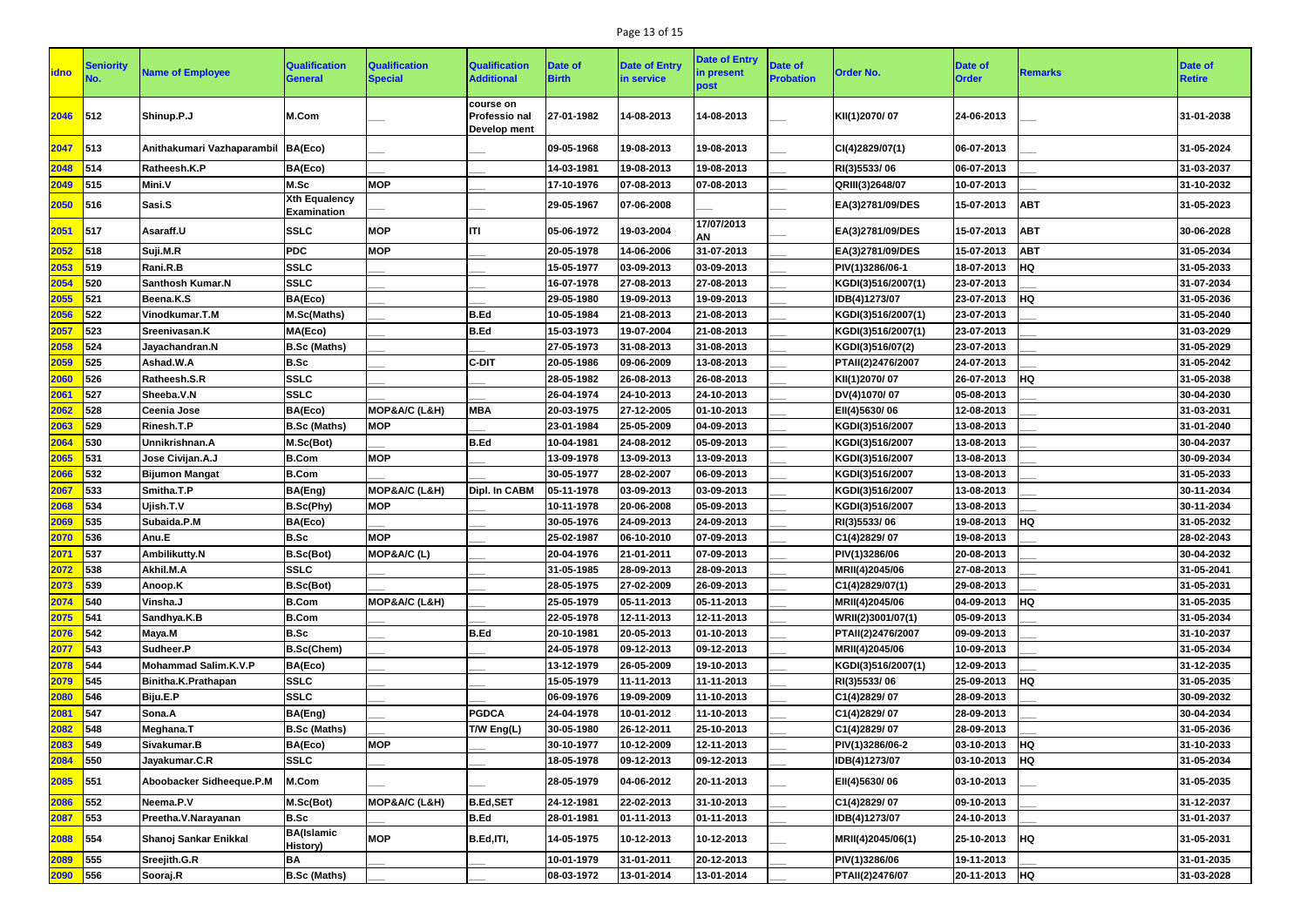## Page 14 of 15

| <b>lidno</b> | <b>Seniority</b>             | <b>Name of Employee</b>  | <b>Qualification</b><br><b>General</b> | <b>Qualification</b><br><b>Special</b> | <b>Qualification</b><br><b>Additional</b>                              | Date of<br><b>Birth</b> | <b>Date of Entry</b><br>in service | <b>Date of Entry</b><br>in present<br>ວ໐st | <b>Date of</b><br><b>Probation</b> | <b>Order No.</b>     | <b>Date of</b><br><b>Order</b> | <b>Remarks</b>                 | Date of<br><b>Retire</b> |
|--------------|------------------------------|--------------------------|----------------------------------------|----------------------------------------|------------------------------------------------------------------------|-------------------------|------------------------------------|--------------------------------------------|------------------------------------|----------------------|--------------------------------|--------------------------------|--------------------------|
| 2091         | 557                          | <b>Mini Joseph</b>       | <b>SSLC</b>                            |                                        |                                                                        | 07-03-1981              | 17-01-2014                         | 17-01-2014                                 |                                    | WRII(2)3001/07       | 21-11-2013                     |                                | 31-03-2037               |
| 2092         | 558                          | <b>Bindhu Varghese.K</b> | <b>SSLC</b>                            |                                        |                                                                        | 20-05-1978              | 16-01-2014                         | 16-01-2014                                 |                                    | EII(4)5630/06        | 25-11-2013                     |                                | 31-05-2034               |
| 2093         | 559                          | Priya.M.K                | <b>MA(Socio)</b>                       |                                        |                                                                        | 31-05-1977              | 01-10-2009                         | 26-12-2013                                 |                                    | DTD(1)-4220/06       | 05-12-2013                     |                                | 31-05-2033               |
| 2094         | 560                          | <b>Thomas</b>            | <b>SSLC</b>                            | <b>MOP</b>                             |                                                                        | 25-05-1976              | 03-01-2014                         | 03-01-2014                                 |                                    | KII(1)2070/07        | 09-12-2013                     |                                | 31-05-2032               |
| 2095         | 561                          | Hamsa Nissar.k           | M.Sc                                   |                                        |                                                                        | 27-12-1982              | 23-10-2009                         | 04-02-2014                                 |                                    | PIV(1)3286/06        | 02-01-2014                     |                                | 31-12-2038               |
| 2096         | 562                          | Sindu.K                  | B.Sc(Bot)                              |                                        |                                                                        | 14-01-1980              | 24-07-2010                         | 01-02-2014                                 |                                    | PIV(1)3286/06        | 02-01-2014                     |                                | 31-01-2036               |
| 2097         | 563                          | Siyad.R                  | <b>B.Sc(Stat)</b>                      |                                        |                                                                        | 30-05-1982              | 12-02-2014                         | 12-02-2014                                 |                                    | KII(1)2070/07        | 10-01-2014                     |                                | 31-05-2038               |
| 2098         | 564                          | Vinodkumar.C             | <b>SSLC</b>                            |                                        |                                                                        | 15-04-1977              | 14-03-2014                         | 14-03-2014                                 |                                    | KGDI(3)516/2007      | 16-01-2014                     | Relieved from the dept.        | 30-04-2033               |
| 2099         | 565                          | Monish.C                 | M.Com                                  |                                        |                                                                        | 01-05-1989              | 12-02-2014                         | 12-02-2014                                 |                                    | DV(4)2097/12         | 22-01-2014                     |                                | 30-04-2045               |
| 2100         | 566                          | Manjusha.C               | <b>B.Com</b>                           |                                        |                                                                        | 10-05-1977              | 29-01-2014                         | 29-01-2014                                 |                                    | GO(MS)NO.59/2013/Plg | 04-12-2013                     | <b>CES</b>                     | 31-05-2033               |
| 2101         | 567                          | Vineshkumar.C            | <b>B.Com</b>                           | <b>MOP</b>                             |                                                                        | 28-05-1981              | 06-09-2010                         | 04-03-2014                                 |                                    | PIV(1)3286/06        | 30-01-2014                     | <b>Relieved from the Dept.</b> | 31-05-2037               |
| 2102         | 568                          | Shymon.K.Krishnan        | B.Sc(Phy)                              | <b>MOP</b>                             |                                                                        | 07-10-1983              | 29-06-2007                         | 05-03-2014                                 |                                    | EII(4)5630/06        | 31-01-2014                     |                                | 31-10-2039               |
| 2103         | 569                          | Shabu.C.G                | <b>SSLC</b>                            |                                        |                                                                        | 07-10-1983              |                                    | 15-03-2014                                 |                                    | EII(4)5630/06        | 31-01-2014                     | Relieved from the Dept.        | 31-10-2039               |
| 2104         | 570                          | Jaseela.R                | <b>SSLC</b>                            |                                        |                                                                        | 22-05-1983              | 03-04-2014                         | 03-04-2014                                 |                                    | ARI(3)2341/07(2)     | 18-02-2014                     | <b>HQ</b>                      | 31-05-2039               |
| 2105         | 571                          | Manchu.S                 | M.Sc(Maths)                            | MOP&A/C(H)                             | <b>B.Ed</b>                                                            | 20-05-1976              | 03-04-2014                         | 03-04-2014                                 |                                    | ARI(3)2341/2007(1)   | 18-02-2014                     |                                | 31-05-2032               |
| 2106         | 572                          | Rajeesh.R                | <b>SSLC</b>                            |                                        |                                                                        | 20-05-1987              | 30-04-2014                         | 30-04-2014                                 |                                    | ARI(3)2341/2007(1)   | 18-02-2014                     |                                | 31-05-2043               |
| 2107         | 573                          | Maya.S                   | BA(Eco)                                | <b>MOP</b>                             |                                                                        | 29-05-1982              | 25-06-2009                         | 25-02-2014                                 |                                    | EA(3)14/2014/DES     | 19-02-2014                     | <b>ABT</b>                     | 31-05-2038               |
| 2108         | 574                          | Unnikrishnan.T           | MA(Eco)                                | <b>MOP</b>                             | <b>B.Ed,SET</b>                                                        | 20-04-1980              | 25-06-2009                         |                                            |                                    | EA(3)14/2014/DES     | 19-02-2014                     | <b>ABT</b>                     | 30-04-2036               |
| 2109         | 575                          | <b>Smitha.K.R</b>        | M.Com                                  | MOP& A/C (L&H)                         | <b>T/W Eng (L&amp;H),</b><br>Mal(L)<br>DCA,Comp.<br>word<br>processing | 05-05-1981              | 23-09-2009                         | 21-02-2014                                 |                                    | EA(3)14/2014/DES     | 19-02-2014                     | <b>ABT</b>                     | 31-05-2037               |
| 2110         | 576                          | Preetha.V.A              | MA(Eco)                                |                                        | <b>B.Ed</b>                                                            | 21-05-1977              | 12-11-2009                         |                                            |                                    | EA(3)14/2014/DES     | 19-02-2014                     | <b>ABT</b>                     | 31-05-2033               |
| 2111         | 577                          | Francis.M.J              | BA(Eco)                                |                                        |                                                                        | 24-07-1977              | 30-06-2009                         | 04-03-2014                                 |                                    | EA(3)14/2014/DES     | 19-02-2014                     | <b>ABT</b>                     | 31-07-2033               |
| 2112         | 578                          | Jayamol.V.Das            | <b>SSLC</b>                            |                                        |                                                                        | 30-05-1980              | 31-05-2010                         | 10-03-2014                                 |                                    | WRII(2)3001/07       | 19-02-2014                     |                                | 31-05-2036               |
| 2113         | 579                          | Vineeth.K.C              | BA(Eco)                                |                                        |                                                                        | 01-06-1983              | 06-05-2014                         | 06-05-2014                                 |                                    | C1(4)2829/07(2)      | 19-02-2014                     |                                | 31-05-2039               |
| 2114         | 580                          | Sajith Babu.K.K          | <b>B.Sc</b>                            | <b>MOP</b>                             | <b>B.Ed</b>                                                            | 31-05-1967              | 15-02-2010                         | 27-03-2014                                 |                                    | WRII(2)3001/07       | 19-02-2014                     |                                | 31-05-2023               |
| 2115 581     |                              | Santhosh.A               | M.Com                                  |                                        | $B.Ed, SET, NET,   30-05-1982$<br><b>JRF</b>                           |                         | 04-06-2010                         | 17-03-2014                                 |                                    | WRII(2)3001/07       | 19-02-2014                     |                                | 31-05-2038               |
| 2116         | $\overline{\phantom{1}}$ 582 | Indu.B.Nair              | <b>B.Sc (Maths)</b>                    |                                        |                                                                        | 29-05-1972              | 31-03-2014                         | 31-03-2014                                 |                                    | EII(4)5630/06        | 01-03-2014                     |                                | 31-05-2028               |
| 2117         | 583                          | Shyla.K.V                | <b>B.Com</b>                           |                                        |                                                                        | 15-11-1970              | 12-05-2014                         | 12-05-2014                                 |                                    | KGD(3)516/2007       | 13-03-2014                     | <b>HQ</b>                      | 30-11-2026               |
| 2118         | 584                          | Valsala.A.V              | BA(Eco)                                |                                        |                                                                        | 04-11-1970              | 14-05-2014                         | 14-05-2014                                 |                                    | MRII94)2045/06       | 14-03-2014                     | <b>HQ</b>                      | 30-11-2026               |
| 2119 585     |                              | <b>Tessy John</b>        | <b>B.Sc (Maths)</b>                    |                                        | NTTC(BSS,<br>Kerala<br>pradesh), B.Ed                                  | 10-03-1975              | 17-02-2011                         | 22-04-2014                                 |                                    | RI(3)5533/06         | 17-03-2014                     |                                | 31-03-2031               |
| 2120         | $\overline{\phantom{1}}$ 586 | Santhi.S                 | BA(Eco)                                |                                        |                                                                        | 20-05-1975              | 31-03-2014                         | 31-03-2014                                 |                                    | RI(3)3908/11         | 17-03-2014                     |                                | 31-05-2031               |
| 2121         | 587                          | Shahana.V.A              | <b>B.Sc (Maths)</b>                    |                                        | <b>B.Ed</b>                                                            | 31-05-1979              | 28-03-2014                         | 28-03-2014                                 |                                    | RI(3)5533/06         | 18-03-2014                     |                                | 31-05-2035               |
| 2122         | 588                          | Harikumar.V              | <b>SSLC</b>                            |                                        |                                                                        | 01-05-1979              | 26-03-2012                         | 08-04-2014                                 |                                    | RI(3)5533/06         | 18-03-2014                     |                                | 30-04-2035               |
| 2123         | 589                          | Reji.P.R                 | M.Com                                  |                                        | T/W Mal(L)                                                             | 18-06-1980              | 31-03-2014                         | 31-03-2014                                 |                                    | RI(3)5533/06         | 18-03-2014                     |                                | 30-06-2036               |
| 2124         | 590                          | Jijo George              | <b>B.Sc (Maths)</b>                    |                                        |                                                                        | 04-12-1986              | 09-06-2014                         | 09-06-2014                                 |                                    | ARI(3)3130/2012      | 24-03-2014                     | HQ-PH                          | 31-12-2042               |
| 2125         | 591                          | Prameela.E.V             | <b>SSLC</b>                            |                                        |                                                                        | 29-04-1975              | 19-05-2014                         | 19-05-2014                                 |                                    | C1(4)2829/07(1)      | 01-04-2014                     | <b>HQ</b>                      | 30-04-2031               |
| 2126         | 592                          | Bindhu.P.J               | <b>SSLC</b>                            |                                        |                                                                        | 03-02-1980              | 17-06-2014                         | 17-06-2014                                 |                                    | EII(4)5630/06        | 01-04-2014                     | <b>HQ</b>                      | 29-02-2036               |
| 2127         | $\vert$ 593                  | Abhilash.P               | <b>SSLC</b>                            |                                        |                                                                        | 25-05-1983              | 12-05-2014                         | 12-05-2014                                 |                                    | PIV(1)3286/06        | 01-04-2014                     |                                | 31-05-2039               |
| 2128         | 594                          | Vijayan.R                | <b>SSLC</b>                            |                                        |                                                                        | 17-05-1985              | 30-04-2014                         | 30-04-2014                                 |                                    | PIV(1)3286/06        | 01-04-2014                     |                                | 31-05-2041               |
| 2129         | $\vert$ 595                  | Starwin.C.L              | <b>SSLC</b>                            |                                        |                                                                        | 04-04-1984              | 04-06-2014                         | 04-06-2014                                 |                                    | PIV(1)3286/06        | 01-04-2014                     |                                | 30-04-2040               |
| 2130         | 596                          | Subina.A                 | <b>B.Com</b>                           |                                        |                                                                        | 25-05-1979              | 12-05-2014                         | 12-05-2014                                 |                                    | DV(4)1070/07-1       | 02-04-2014                     | <b>HQ</b>                      | 31-05-2035               |
| 2131         | 597                          | <b>Francis Paul</b>      | BA(Eco)                                |                                        |                                                                        | 23-05-1979              | 21-05-2014                         | 21-05-2014                                 |                                    | RI(3)5533/06         | 21-04-2014                     | <b>HQ</b>                      | 31-05-2035               |
| 2132 598     |                              | Shiju.P.K                | BA(Eco)                                |                                        |                                                                        | 30-05-1982              | 22-06-2009                         | 12-06-2014                                 |                                    | DV(4)1070/07         | 21-04-2014                     | <b>HQ</b>                      | 31-05-2038               |
| 2133 599     |                              | Shiju.P.K                | BA(Eco)                                |                                        |                                                                        | 04-05-1980              | 29-05-2010                         | 11-06-2014                                 |                                    | DV(4)1070/07         | 21-04-2014                     | <b>HQ</b>                      | 31-05-2036               |